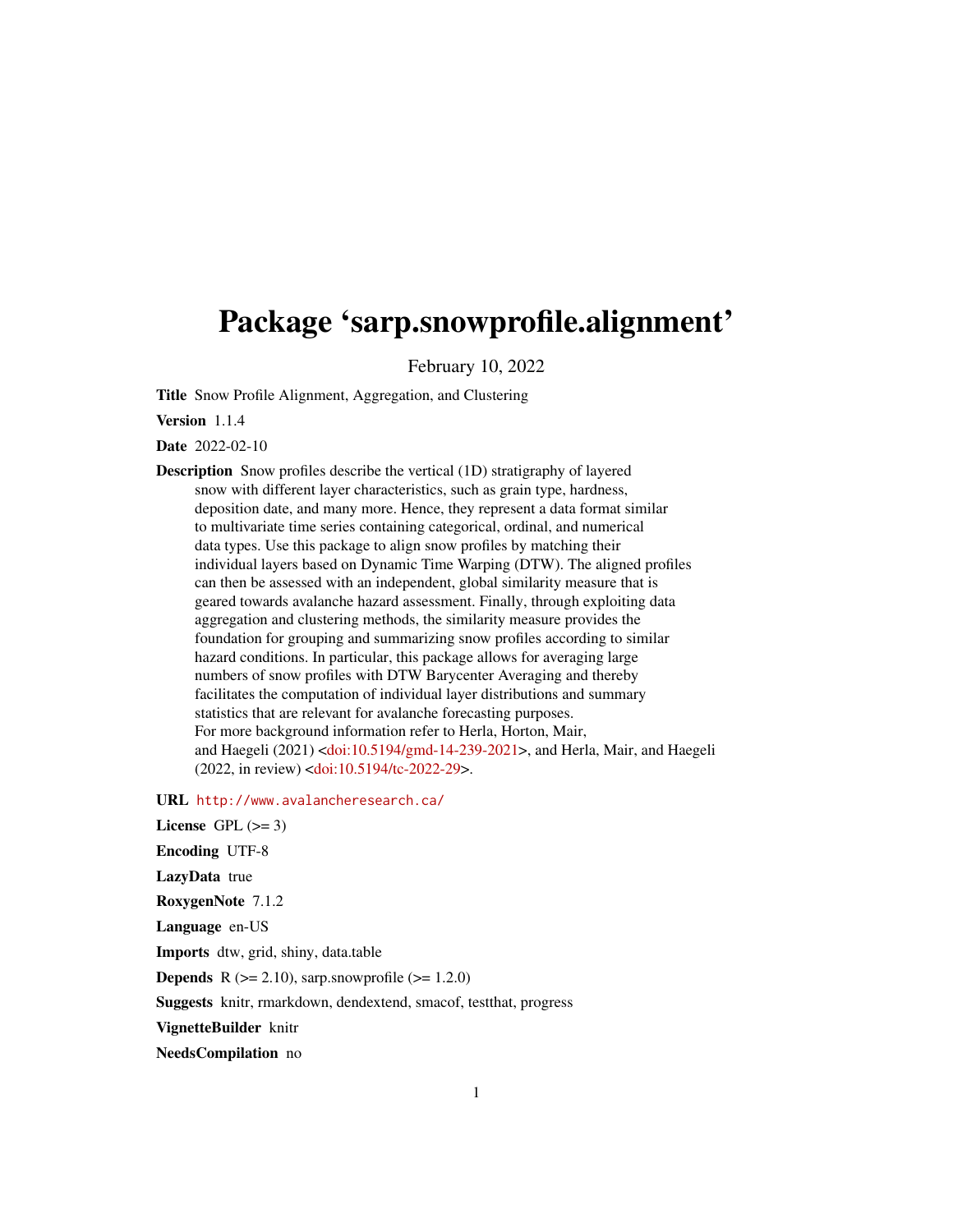Author Florian Herla [aut, cre], Pascal Haegeli [aut], Simon Horton [aut], SFU Avalanche Research Program [fnd]

Maintainer Florian Herla <fherla@sfu.ca>

Repository CRAN

Date/Publication 2022-02-10 13:40:02 UTC

# R topics documented:

| 3                                                                                                                     |
|-----------------------------------------------------------------------------------------------------------------------|
| 6                                                                                                                     |
| 10                                                                                                                    |
| 11                                                                                                                    |
| 12                                                                                                                    |
| 13                                                                                                                    |
| 14                                                                                                                    |
| 16                                                                                                                    |
| 19                                                                                                                    |
| 20                                                                                                                    |
| 21                                                                                                                    |
| grain Similarity_evaluate $\ldots \ldots \ldots \ldots \ldots \ldots \ldots \ldots \ldots \ldots \ldots \ldots$<br>22 |
| 22                                                                                                                    |
| 23                                                                                                                    |
| 24                                                                                                                    |
| 25                                                                                                                    |
| 25                                                                                                                    |
| 27                                                                                                                    |
| 28                                                                                                                    |
| 30                                                                                                                    |
| 32                                                                                                                    |
| 33                                                                                                                    |
| 35                                                                                                                    |
| 36                                                                                                                    |
| 37                                                                                                                    |
| 37                                                                                                                    |
| 38                                                                                                                    |
| 39                                                                                                                    |
| 42                                                                                                                    |
| 43                                                                                                                    |
| 44                                                                                                                    |
|                                                                                                                       |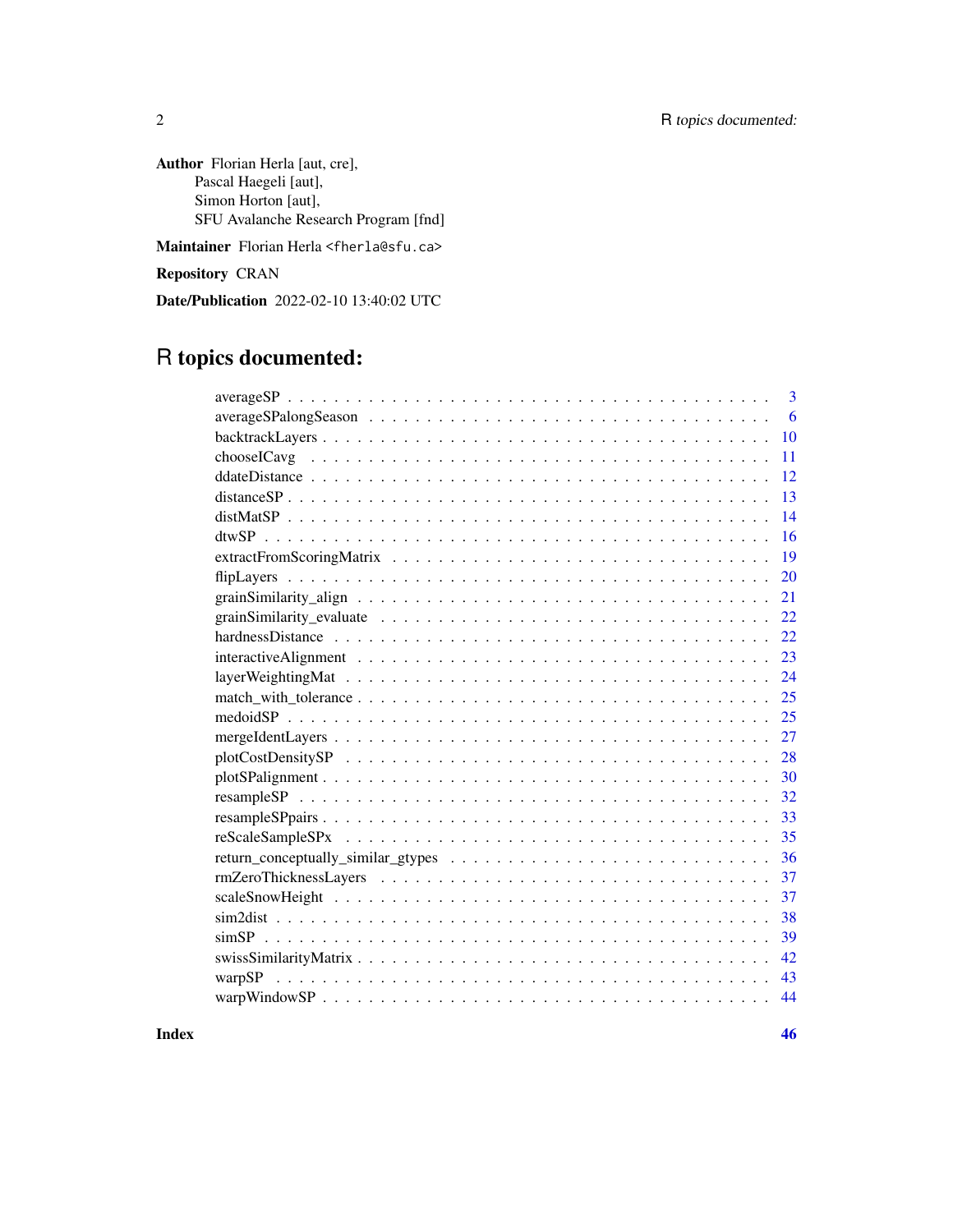<span id="page-2-2"></span><span id="page-2-0"></span>

#### <span id="page-2-1"></span>Description

The functions [dbaSP](#page-2-1) and [averageSP](#page-2-2) implement Dynamic Time Warping Barycenter Averaging of snow profiles. The convenient wrapper [averageSP](#page-2-2) takes care of choosing several appropriate initial conditions and picking the optimal end result (by minimizing the mean squared error between the average profile and the profile set). To pay appropriate attention to (thin) weak layers, weak layers need to be labeled in the profiles. You can either do that manually before calling this routine to suit your personal needs, or you can provide specific properties (in classifyPWLs) so that weak layers be labeled according to these properties by [sarp.snowprofile::labelPWL.](#page-0-0) For more details, refer to the reference paper.

#### Usage

```
averageSP(
  SPx,
 n = 5,
  sm = summary(SPx),
 progressbar = require("progress", quietly = TRUE, character.only = TRUE),
 progressbar_pretext = NULL,
  classifyPWLs = list(pwl_gtype = c("SH", "DH")),
  classifyCRs = list(pwl_gtype = c("MFcr", "IF", "IFsc", "IFrc")),
  proportionPWL = 0.5,
  breakAtSim = 0.9,breakAfter = 2,
  verbose = FALSE,
  ...
\mathcal{L}dbaSP(
  SPx,
 Avg,
  sm = summary(SPx),
  resamplingRate = 0.5,proportionPWL = 0.3,
 maxiter = 10,
 breakAtSim = 0.99,
 breakAfter = 1,
 plotChanges = FALSE,
 verbose = TRUE,
  ...
)
```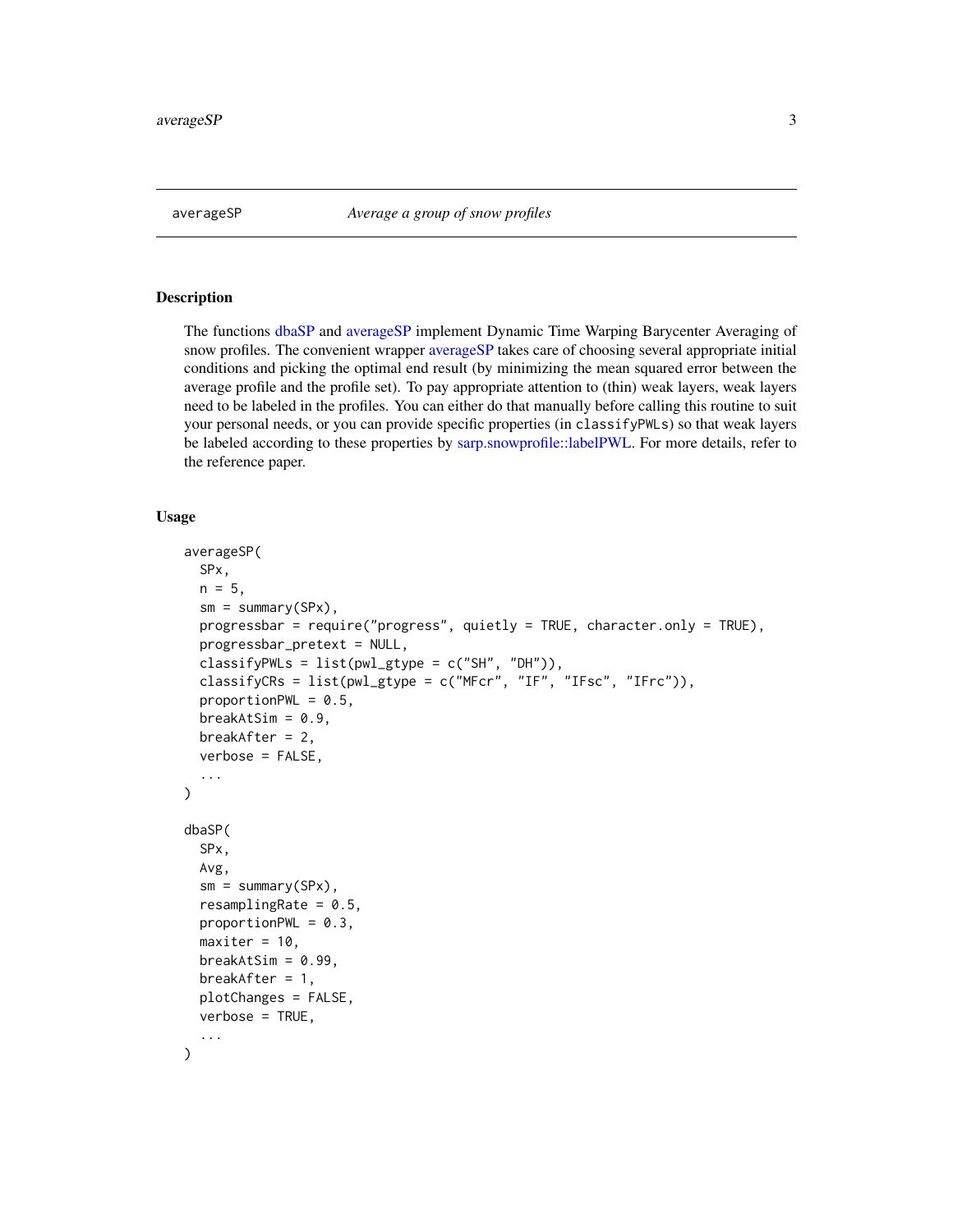<span id="page-3-0"></span>

| SPx                 | SPx a snowprofile Set object. Note that the profile layers need to contain a col-<br>umn called \$layerOfInterest which classifies weak layers. While averageSP will<br>label weak layers automatically if not done by the user beforehand, dbaSP won't<br>do that but fail instead!; consider thinking about how you want to label weak lay-<br>ers, see Description, classifyPWLs below, and the references. Also note, that if<br>you wish to average the <i>rescaled</i> profile set, do so manually before calling this<br>function (see examples). |
|---------------------|----------------------------------------------------------------------------------------------------------------------------------------------------------------------------------------------------------------------------------------------------------------------------------------------------------------------------------------------------------------------------------------------------------------------------------------------------------------------------------------------------------------------------------------------------------|
| n                   | the number of initial conditions that will be used to run dbaSP; see also choose-<br>ICavg.                                                                                                                                                                                                                                                                                                                                                                                                                                                              |
| SM                  | a summary of SPx metadata                                                                                                                                                                                                                                                                                                                                                                                                                                                                                                                                |
| progressbar         | should a progressbar be displayed (the larger n, the more meaningful the pro-<br>gressbar)                                                                                                                                                                                                                                                                                                                                                                                                                                                               |
| progressbar_pretext |                                                                                                                                                                                                                                                                                                                                                                                                                                                                                                                                                          |
|                     | a character string to be prepended to the progressbar (mainly used by higher<br>level cluster function)                                                                                                                                                                                                                                                                                                                                                                                                                                                  |
| classifyPWLs        | an argument list for a function call to sarp.snowprofile::findPWL which returns<br>relevant PWLs for identifying initial conditions. Importantly, these arguments<br>will also be used to label weak layers in the profiles, if these labels do not yet<br>exist in the layers objects as column \$layerOfInterest. Check out the documen-<br>tation of findPWL to familiarize yourself with your manifold options!                                                                                                                                      |
| classifyCRs         | an argument list for a function call to sarp.snowprofile::findPWL which returns<br>relevant crusts for identifying initial conditions.                                                                                                                                                                                                                                                                                                                                                                                                                   |
| proportionPWL       | decimal number that specifies the proportion required to average an ensemble<br>of grain types as weak layer type. A value of 0.3, for example, means that<br>layers will get averaged to a PWL type if 30% of the layers are of PWL type.<br>Meaningful range is between $[0.1, 0.5]$ . Values larger than 0.5 get set to 0.5.                                                                                                                                                                                                                          |
| breakAtSim          | stop iterations when simSP between the last average profiles is beyond that<br>value. Can range between [0, 1]. Default values differ between dbaSP and<br>averageSP.                                                                                                                                                                                                                                                                                                                                                                                    |
| breakAfter          | integer specifying how many values of simSP need to be above breakAtSim to<br>stop iterating. Default values differ between dbaSP and averageSP.                                                                                                                                                                                                                                                                                                                                                                                                         |
| verbose             | print similarities between old and new average in between iterations?                                                                                                                                                                                                                                                                                                                                                                                                                                                                                    |
| .                   | alignment configurations which are passed on to dbaSP and then further to<br>dtwSP. Note, that you can't provide rescale2refHS, which is always set to<br>FALSE. If you wish to rescale the profiles, read the description of the SPx pa-<br>rameter and the examples.                                                                                                                                                                                                                                                                                   |
| Avg                 | the initial average snow profile: either a snowprofile object or an index to an<br>initial average profile in SPx                                                                                                                                                                                                                                                                                                                                                                                                                                        |
|                     | resamplingRate Resampling rate for a regular depth grid among the profiles                                                                                                                                                                                                                                                                                                                                                                                                                                                                               |
| maxiter             | maximum number of iterations                                                                                                                                                                                                                                                                                                                                                                                                                                                                                                                             |
| plotChanges         | specify whether and how you want to plot the dba process: either FALSE, 'TRUE=='iterations', or 'av-<br>erages+last'                                                                                                                                                                                                                                                                                                                                                                                                                                     |
|                     |                                                                                                                                                                                                                                                                                                                                                                                                                                                                                                                                                          |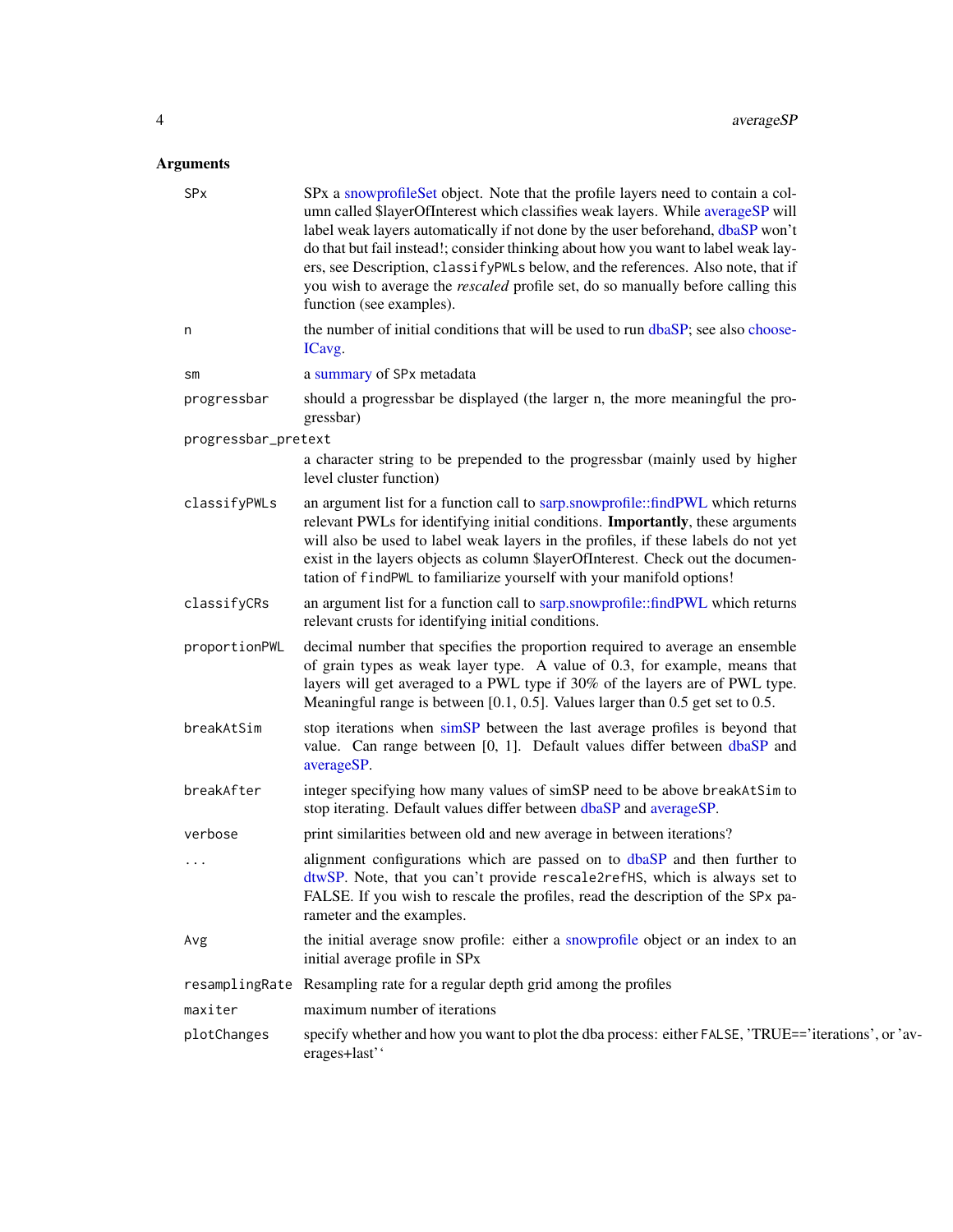#### <span id="page-4-0"></span>averageSP 5

#### Value

A list of class avgSP that contains the fields

- \$avg: the resulting average profile
- \$set: the corresponding resampled profiles of the group
- \$call: (only with averageSP) the function call
- \$prelabeledPWLs: (only with averageSP) boolean scalar whether PWLs (or any other layers of interest) were prelabeled before this routine (TRUE) or labeled by this routine (FALSE)

# Functions

- averageSP: convenient wrapper function
- dbaSP: DTW barycenter averaging of snow profiles (low level worker function)

#### Author(s)

fherla

# References

Herla, F., Haegeli, P., and Mair, P.: Brief communication: A numerical tool for averaging large data sets of snow stratigraphy profiles useful for avalanche forecasting, The Cryosphere Discuss., https://doi.org/10.5194/tc-2022-29, in review, 2022.

#### See Also

[averageSPalongSeason](#page-5-1)

#### Examples

```
## EXAMPLES OF averageSP
this_example_runs_about_10s <- TRUE
if (!this_example_runs_about_10s) { # exclude from cran checks
## compute the average profile of the demo object 'SPgroup'
## * by labeling SH/DH layers as weak layers,
## - choosing 3 initial conditions with an above average number of weak layers
## - in as many depth ranges as possible
## * and neglecting crusts for initial conditions
 avgList <- averageSP(SPgroup, n = 3,
                      classifyPWLs = list(pwl_gtype = c("SH", "DH")),
                       classifyCRs = NULL)
 opar \leq par(mfrow = c(1, 2))
 plot(avgList$avg, ymax = max(summary(avgList$set)$hs))
 plot(avgList$set, SortMethod = "unsorted", xticklabels = "originalIndices")
 par(opar)
```
## compute the average profile of the demo object 'SPgroup'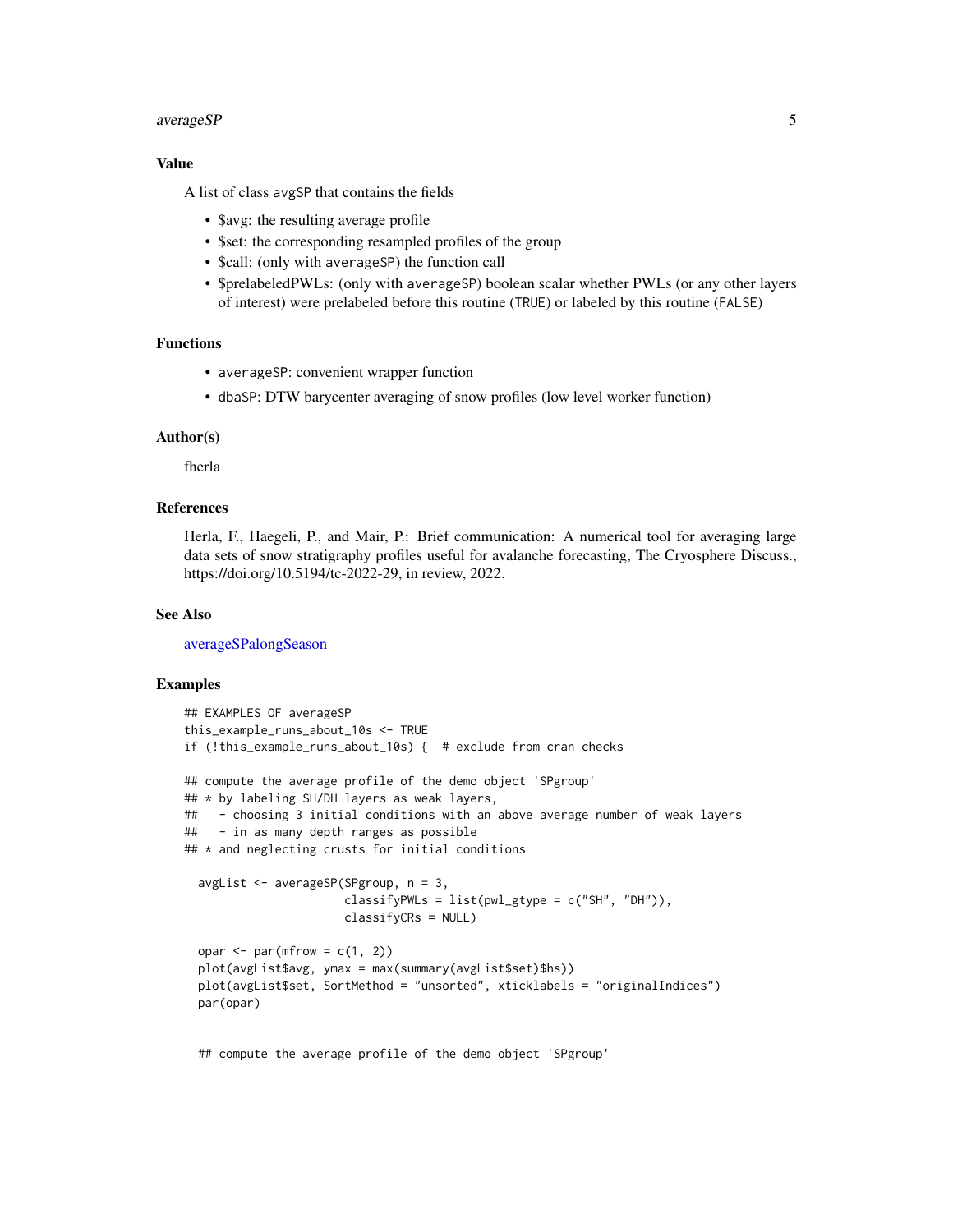```
## * by labeling SH/DH/FC/FCxr layers with an RTA threshold of 0.65 as weak layers,
## * otherwise as above
 SPx <- snowprofileSet(lapply(SPgroup, computeRTA))
 avgList <- averageSP(SPx, n = 3,
                      classifyPWLs = list(pwl_gtype = c("SH", "DH", "FC", "FCxr"),
                                          threshold_RTA = 0.65),
                      classifyCRs = NULL)
 opar \leq par(mfrow = c(1, 2))
 plot(avgList$avg, ymax = max(summary(avgList$set)$hs))
 plot(avgList$set, SortMethod = "unsorted", xticklabels = "originalIndices")
 par(opar)
}
## EXAMPLES OF dbaSP
## either rescale profiles beforehand...
if (FALSE) { # don't run in package check to save time
 SPx <- reScaleSampleSPx(SPgroup)$set # rescale profiles
 SPx <- snowprofileSet(lapply(SPx, labelPWL)) # label PWLs
 DBA <- dbaSP(SPx, 5, plotChanges = TRUE) # average profiles
}
## or use unscaled snow heights:
if (FALSE) { # don't run in package check to save time
 SPx <- snowprofileSet(lapply(SPgroup, labelPWL)) # label PWLs
 DBA <- dbaSP(SPx, 5, plotChanges = TRUE) # average profiles
}
```
<span id="page-5-1"></span>averageSPalongSeason *Compute a seasonal timeseries of an average snowprofile*

#### Description

This routine computes the seasonal timeseries of the average snow profile for a given region/set of profiles. The total snow height of the seasonal average profile closely follows the *median snow height* represented by the group of profiles each day. Also the new snow amounts represent the *median new snow amounts* within the group (i.e., PP and DF grains). The routine maintains temporal consistency by using the previous day average profile as initial condition to derive the next day's. This creates the need for re-scaling the layer thicknesses each day to account for snow settlement and melting. Two different re-scaling approaches have been implemented, which both aim to re-scale the old snow part of the column (i.e., the snow which was on the ground already at the previous day). See parameter description for more details. Also note, that the routine can be started at any day of the season by providing an average profile from the previous day. The routine modifies several parameters, which are passed on to [dtwSP.](#page-15-1) These parameters differ from the defaults specified in [dtwSP,](#page-15-1) which are held very generic, whereas the application in this function is much more

<span id="page-5-0"></span>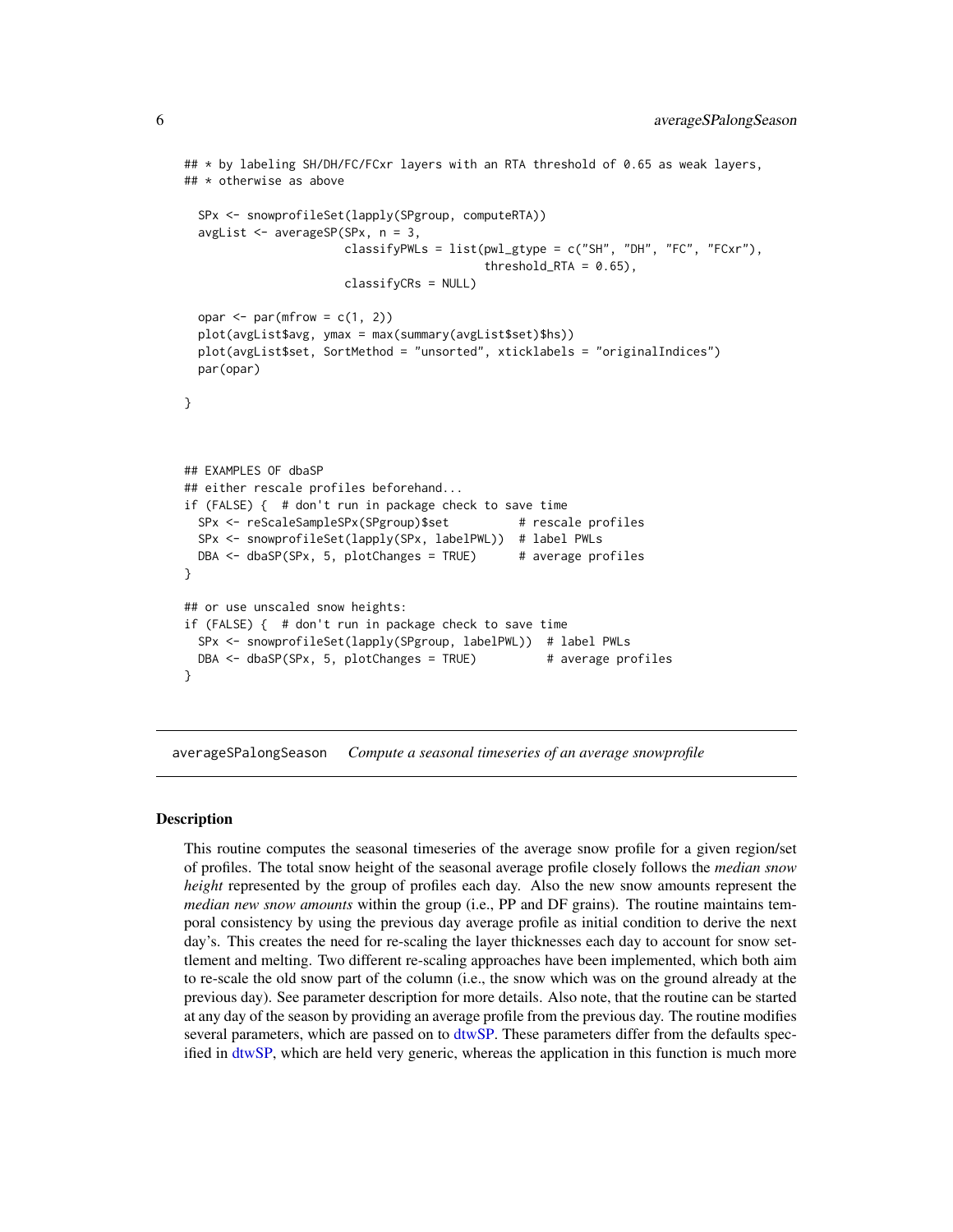<span id="page-6-0"></span>specific to certain requirements and algorithm behavior. For more details, refer to the reference paper.

#### Usage

```
averageSPalongSeason(
 SPx,
 sm = summary(SPx),AvgDayBefore = NULL,
 DateEnd = max(sm$date),
 keep.profiles = TRUE,
 progressbar = require("progress", quietly = TRUE, character.only = TRUE),
 dailyRescaling = c("settleTopOldSnow", "settleEntireOldSnow")[1],
 proportionPWL = 0.3,
 breakAtSim = 0.9,
 breakAfter = 2,
 verbose = FALSE,
 resamplingRate = 0.5,
  top.down = FALSE,
 checkGlobalAlignment = FALSE,
 prefLayerWeights = NA,
 dims = c("gtype", "hardness", "ddate"),
 weights = c(0.375, 0.125, 0.5),
  ...
)
```

| <b>SP<sub>x</sub></b> | a snowprofile Set that contains all profiles from the region to be averaged at all<br>days of the season for which you want to compute the average profile. Iden-<br>tically to dbaSP, weak layers need to be labeled prior to this function call,<br>see dbaSP and sarp.snowprofile::labelPWL. Note that only daily sampling is<br>allowed at this point (i.e., one profile per grid point per day). |
|-----------------------|-------------------------------------------------------------------------------------------------------------------------------------------------------------------------------------------------------------------------------------------------------------------------------------------------------------------------------------------------------------------------------------------------------|
| $\mathsf{sm}$         | a summary of SPx containing meta-data                                                                                                                                                                                                                                                                                                                                                                 |
| AvgDayBefore          | an average snowprofile from the previous day. This is only necessary if you<br>want to resume the computation mid season.                                                                                                                                                                                                                                                                             |
| DateEnd               | an end date character string ("YYYY-MM-DD") if you only want to compute the<br>timeseries up to a certain point in time. Defaults to the future-most date con-<br>tained in the meta-data object sm.                                                                                                                                                                                                  |
| keep.profiles         | Do you want to keep the (resampled) individual snow profiles from SPx in your<br>return object? Note that this must be TRUE if you plan to backtrackLayers to<br>derive any kind of summary statistics for the averaged layers. See Notes below,<br>and examples of how to conveniently backtrackLayers.                                                                                              |
| progressbar           | display a progress bar during computation?                                                                                                                                                                                                                                                                                                                                                            |
|                       | dailyRescaling choose between two settlement rescaling approaches. settleEntireOldSnow<br>re-scales the entire old snow column so that the average snow height represents<br>the median snow height from the profile set. settleTopOldSnow (the default)                                                                                                                                              |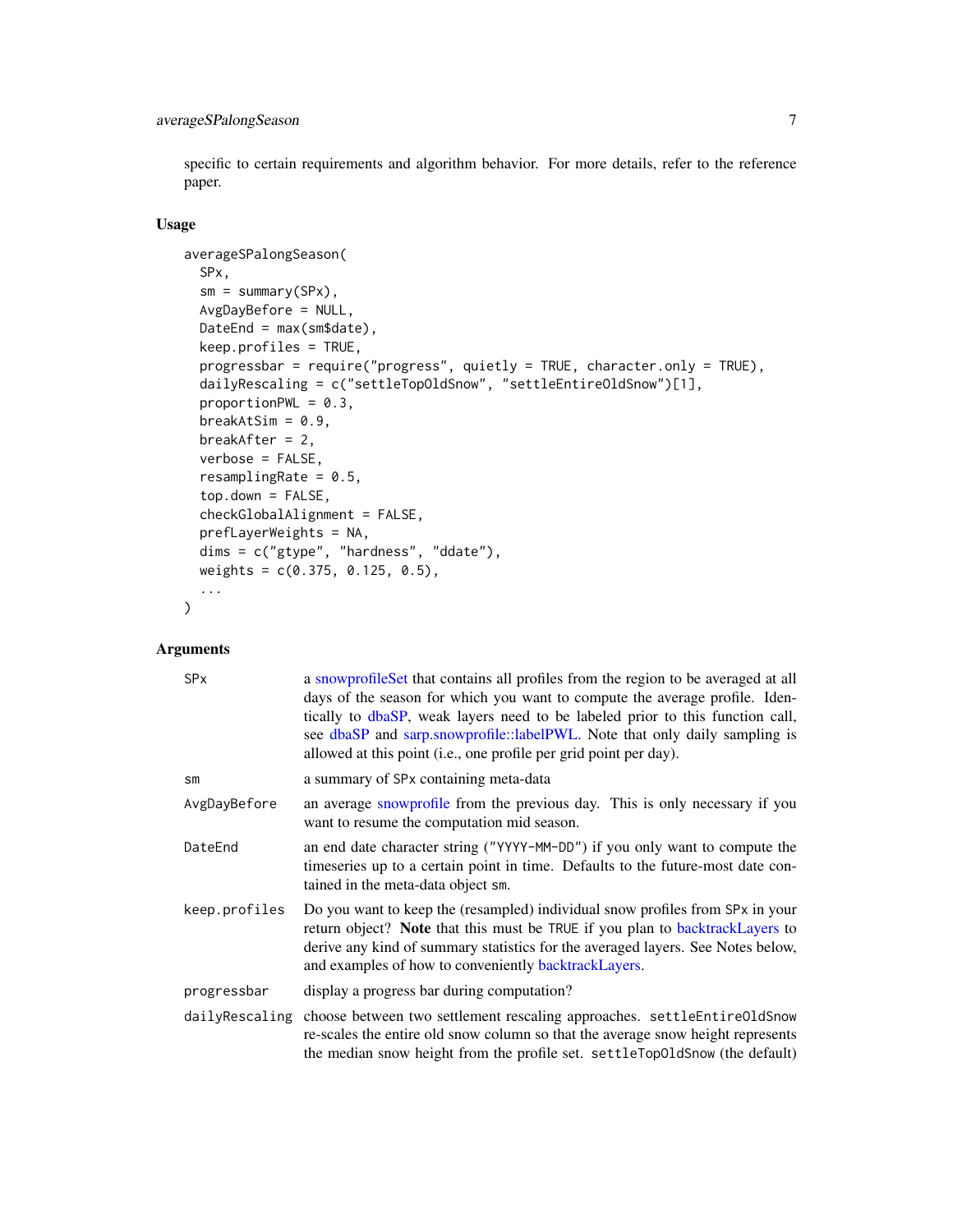<span id="page-7-0"></span>

|                      | re-scales the upper part of the old snow column to achieve the same goal. While<br>the former mostly leads to buried layers being settled to too deep snow depths,<br>the default approach aims to leave those buried layers unchanged, which are<br>located at depths that represent the median depths of their aligned layers. |
|----------------------|----------------------------------------------------------------------------------------------------------------------------------------------------------------------------------------------------------------------------------------------------------------------------------------------------------------------------------|
| proportionPWL        | decimal number that specifies the proportion required to average an ensemble<br>of grain types as weak layer type. A value of 0.3, for example, means that<br>layers will get averaged to a PWL type if 30% of the layers are of PWL type.<br>Meaningful range is between $[0.1, 0.5]$ . Values larger than 0.5 get set to 0.5.  |
| breakAtSim           | stop iterations when simSP between the last average profiles is beyond that<br>value. Can range between [0, 1]. Default values differ between dbaSP and<br>averageSP.                                                                                                                                                            |
| breakAfter           | integer specifying how many values of simSP need to be above breakAtSim to<br>stop iterating. Default values differ between dbaSP and averageSP.                                                                                                                                                                                 |
| verbose              | print similarities between old and new average in between iterations?                                                                                                                                                                                                                                                            |
|                      | resamplingRate Resampling rate for a regular depth grid among the profiles                                                                                                                                                                                                                                                       |
| top.down             | a dtwSP parameter, which needs to be set to FALSE to ensure correct growing of<br>the snowpack during snowfall.                                                                                                                                                                                                                  |
| checkGlobalAlignment |                                                                                                                                                                                                                                                                                                                                  |
|                      | a dtwSP parameter, which needs to be set to FALSE analogous to top.down                                                                                                                                                                                                                                                          |
| prefLayerWeights     |                                                                                                                                                                                                                                                                                                                                  |
|                      | a dtwSP parameter. Might be best to set this to NA, but can potentially be set<br>to layerWeightingMat(FALSE) in case of averaging a very large geographic<br>region with temporal lags between weather events.                                                                                                                  |
| dims                 | a dtwSP parameter, which is modified to include deposition date alignments per<br>default                                                                                                                                                                                                                                        |
| weights              | a dtwSP parameter that sets the according weights to the dims specified above.                                                                                                                                                                                                                                                   |
| .                    | any other parameters passed on to dbaSP and then dtwSP.                                                                                                                                                                                                                                                                          |
|                      |                                                                                                                                                                                                                                                                                                                                  |

#### Value

A list of class avgSP\_timeseries containing the fields \$avgs with a [snowprofileSet](#page-0-0) of the average profiles at each day. If keep.profiles == TRUE a field \$sets with the according profiles informing the average profile at each day (which can be used to [backtrackLayers](#page-9-1) to compute summary statistics of the averaged layers). And two fields \$call and \$meta. The latter contains several useful meta-information such as ...\$date, ...\$hs, ...\$hs\_median, ...\$thicknessPPDF\_median, or ...\$rmse, which gauges the representativity of the average profile (the closer to 0, the better; the closer to 1, the worse).

# Note

- If you don't provide an AvgDayBefore, it will be computed with [averageSP](#page-2-2) and *default* parameters (dots won't be passed to initializing the first average profile)!
- Even though [backtrackLayers](#page-9-1) allows for backtracking layers based on height, it is not recommended to try and backtrack layers if keep.profiles = FALSE, since profiles that can't be aligned to the average profile (\$avgs[[i]]) are being discarded from the profile set at that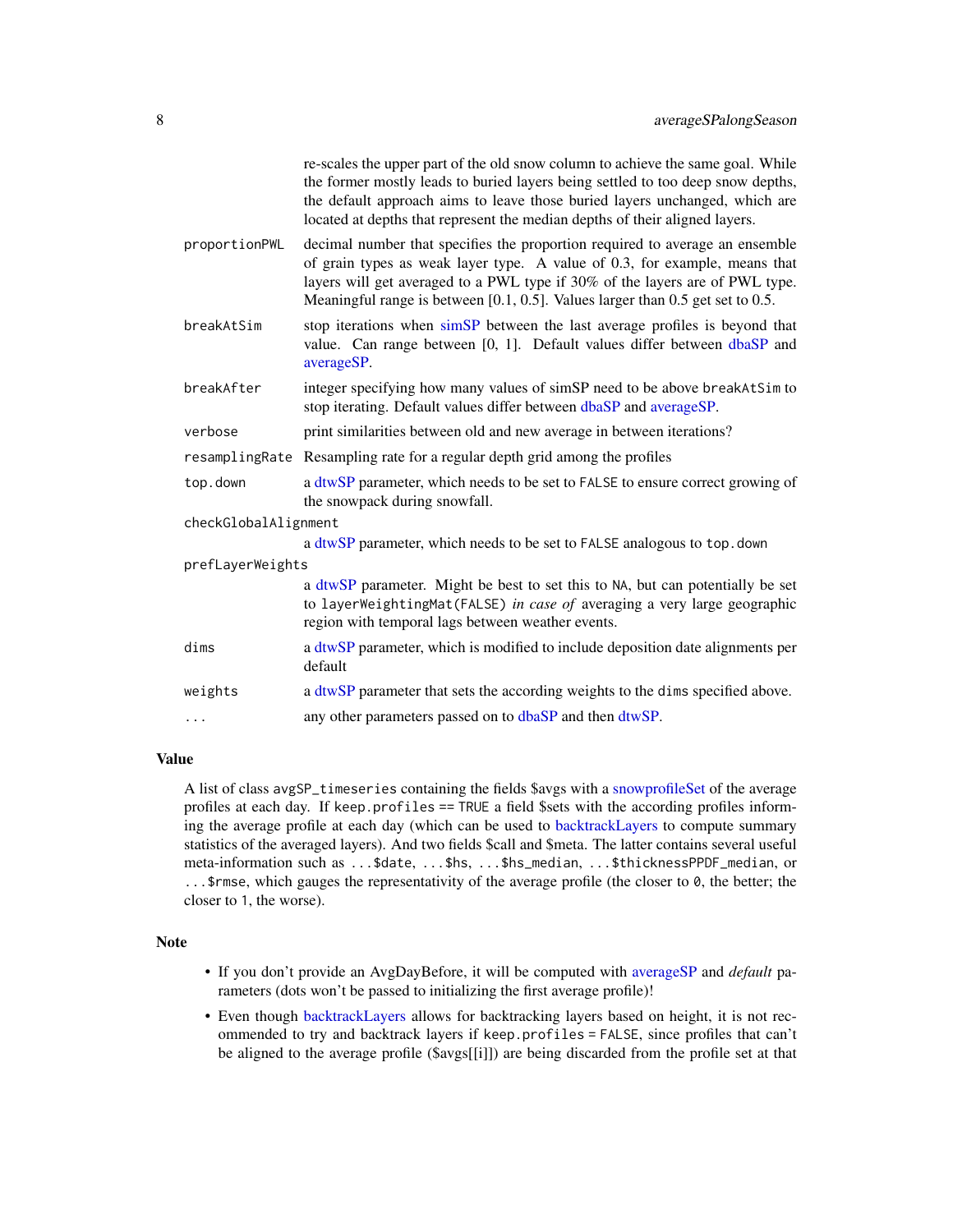# <span id="page-8-0"></span>averageSPalongSeason 9

day (\$sets[[i]]), which changes queryIDs in the backtrackingTable. Conclusion: If you want to backtrack layers from the seasonal average profile, you *must* keep.profiles = TRUE. See examples!

#### Author(s)

fherla

#### References

Herla, F., Haegeli, P., and Mair, P.: Brief communication: A numerical tool for averaging large data sets of snow stratigraphy profiles useful for avalanche forecasting, The Cryosphere Discuss., https://doi.org/10.5194/tc-2022-29, in review, 2022.

# See Also

[dbaSP,](#page-2-1) [averageSP,](#page-2-2) [sarp.snowprofile::labelPWL](#page-0-0)

#### Examples

```
run_the_examples <- FALSE # exclude long-running examples
if (run_the_examples) {
## compute average seasonal profile for an entire season
## takes about 60 mins for a region of hundred profiles and max 150 cm snow depth
avgGNP <- averageSPalongSeason(gnp_dataset, keep.profiles = TRUE)
## explore resulting object
names(avgGNP)
plot(avgGNP$avgs) # timeseries figure
lines(avgGNP$meta$date, avgGNP$meta$hs_median) # add line representing median snow height
plot(avgGNP$sets$`2018-12-08`, SortMethod = "hs") # plot individual profiles at a given day
## backtrack individual layers of the average profile...
individualLayers <- backtrackLayers(avgProfile = avgGNP$avgs$`2018-12-08`,
                      profileSet = avgGNP$sets$`2018-12-08`,
                    layer = findPWL(avgGNP$avgs$'2018-12-08', pwl_gtype = c("SH", "DH"),
                                      pwl_date = "2018-11-23"))
## ... to retrieve summary statistics or distributions, e.g. stability distribution
hist(individualLayers$rta)
```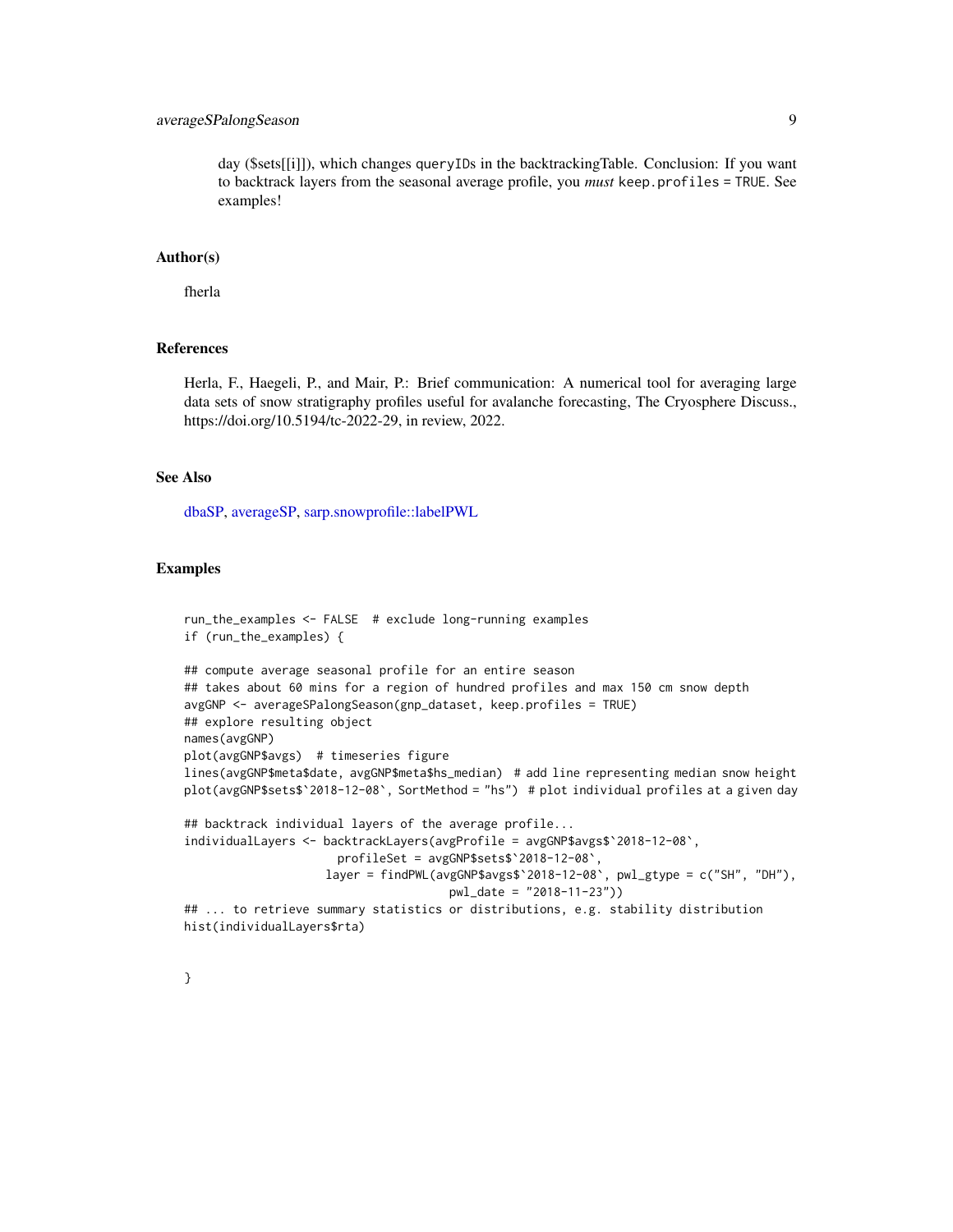<span id="page-9-1"></span><span id="page-9-0"></span>

# Description

An average profile as computed by [dbaSP](#page-2-1) summarizes the prevalent layer properties of the entire profile set. To better understand the distribution of layer properties within the set, use this function to retrieve layers of interest from the individual profiles of the original profile set.

#### Usage

```
backtrackLayers(
  avgProfile,
  layer = NA,
  profileSet = NULL,
  layer_units = "row#",
  condition = NULL,
  computationByHeight = FALSE
)
```

| avgProfile          | an average profile as per dbaSP                                                                                                                                                                                                                                                                                                                                                                                                                                                                                                                                                                                                                     |  |
|---------------------|-----------------------------------------------------------------------------------------------------------------------------------------------------------------------------------------------------------------------------------------------------------------------------------------------------------------------------------------------------------------------------------------------------------------------------------------------------------------------------------------------------------------------------------------------------------------------------------------------------------------------------------------------------|--|
| layer               | the height or row number of the layer to retrieve the distribution for (given as<br>height or row number of the average profile). If layer is NA, all layers from the<br>avgProfile are considered.                                                                                                                                                                                                                                                                                                                                                                                                                                                 |  |
| profileSet          | the profile set that is averaged by avgProfile. Optimally, it is the resampled<br>profile set as returned by dbaSP or averageSP, see parameter computationByHeight<br>if that resampled profile set is not available anymore.                                                                                                                                                                                                                                                                                                                                                                                                                       |  |
| layer_units         | either "row#" or "cm"                                                                                                                                                                                                                                                                                                                                                                                                                                                                                                                                                                                                                               |  |
| condition           | a condition that subsets which layers are returned. E.g., only layers with a spe-<br>cific grain type, etc Note that the condition needs to be substituted in the<br>function call, e.g. condition = substitute( $g$ type == "SH"). In most cases,<br>it's best to subset the data.frame manually after this function has been called.<br>A secret and dangerous trick is to use condition = substitute(gtype %in%<br>return_conceptually_similar_gtypes(as.character(avgProfile\$layers\$gtype[lidx])))<br>to get the very same layers that have been used to compute the median layer<br>properties which are included in the avgProfile\$layers. |  |
| computationByHeight |                                                                                                                                                                                                                                                                                                                                                                                                                                                                                                                                                                                                                                                     |  |
|                     | There are two ways of how to backtrack layers that were aligned to avgProfile\$layers.<br>The first and safest approach is by index, which requires the resampled profileSet<br>as returned by dbaSP or averageSP. The second approach is by layer height,<br>which should yield the same results (beta phase: still bugs possible, check your-<br>self!) and allows to backtrack the layers even if the resampled profileSet is not<br>available anymore, but only the original unmodified set which was used to create<br>the average profile.                                                                                                    |  |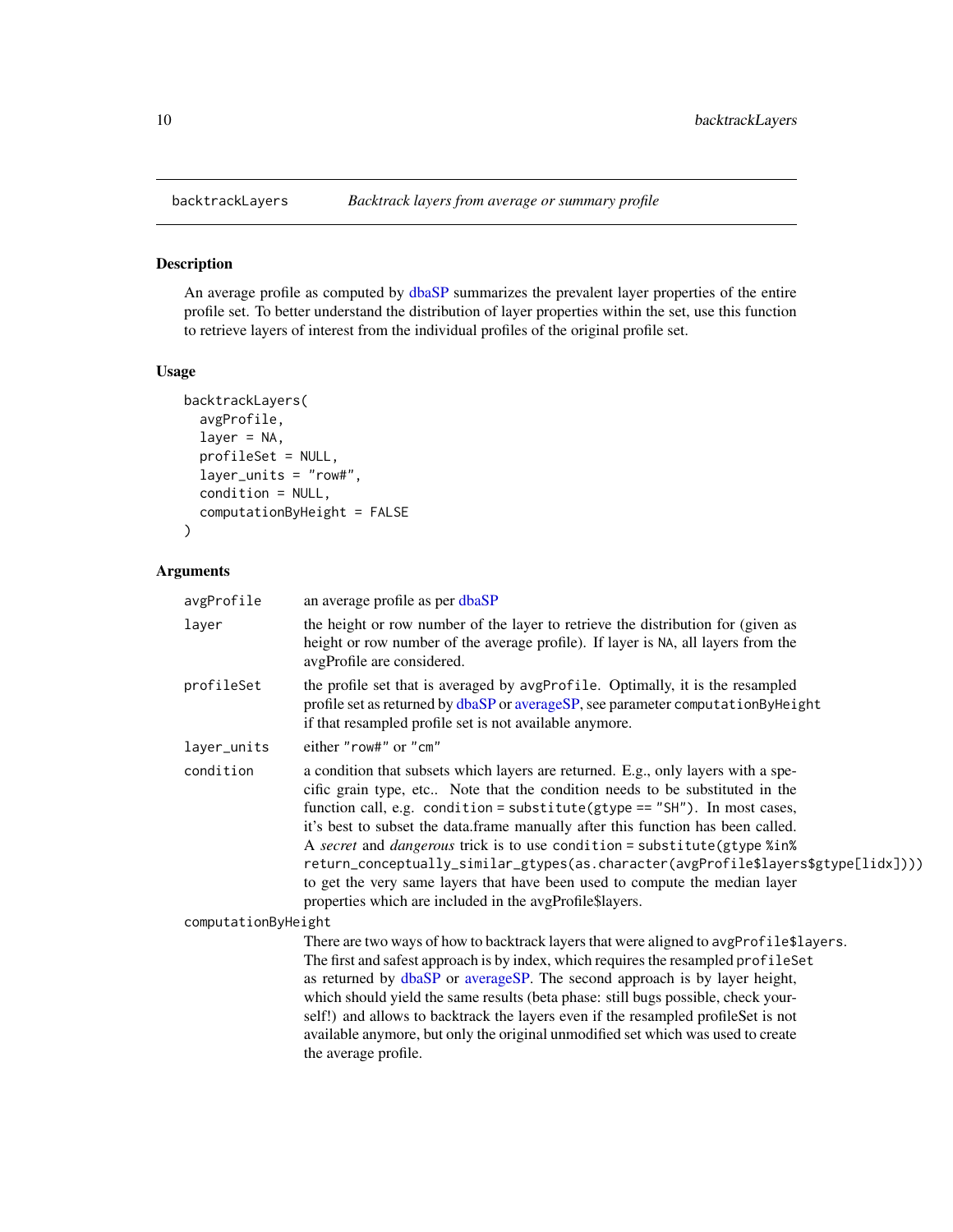# <span id="page-10-0"></span>chooseICavg 11

## Value

This function returns a list of data.frames with the backtracked layers. Each (named) list item corresponds to a specific layer height (cm).

### Author(s)

fherla

#### Examples

## Not yet included; create avgProfile example object first.

<span id="page-10-1"></span>chooseICavg *Get index of appropriate initial condition average profile*

#### Description

To average a set of snow profiles, [dbaSP](#page-2-1) requires a snow profile as initial condition (IC) to start the algorithm. To prevent persistent weak layers (PWLs) and crusts from being averaged-out during the call to dbaSP, it is advised to start the algorithm with a best-guess IC. This best guess IC contains a large number of PWLs and crusts to ensure that the most prevalent ones actually make their way into the final average profile. This function helps to choose meaningful IC profiles. See Details or (better) the source code for how this function picks the profiles.

#### Usage

```
chooseICavg(
  set,
  n,
  classifyPWLs,
  classifyCRs,
 nPWL = round((2 * n/3) + 0.001),sm = summary(set))
```

| set          | a snowprofileSet                                                                                                                                                |
|--------------|-----------------------------------------------------------------------------------------------------------------------------------------------------------------|
| n            | number of profile indices to be picked (i.e., returned)                                                                                                         |
| classifyPWLs | an argument list for a function call to sarp.snowprofile::findPWL which returns<br>relevant PWLs for identifying initial conditions                             |
| classifyCRs  | an argument list for a function call to sarp.snowprofile::findPWL which returns<br>relevant CR(ust) for identifying initial conditions                          |
| nPWL         | number of profile indices to be picked from profiles that have many PWLs in<br>many different vertical levels; an analogous nCR will be the difference n -nPWL. |
| sm           | a (precomputed) summary of the set                                                                                                                              |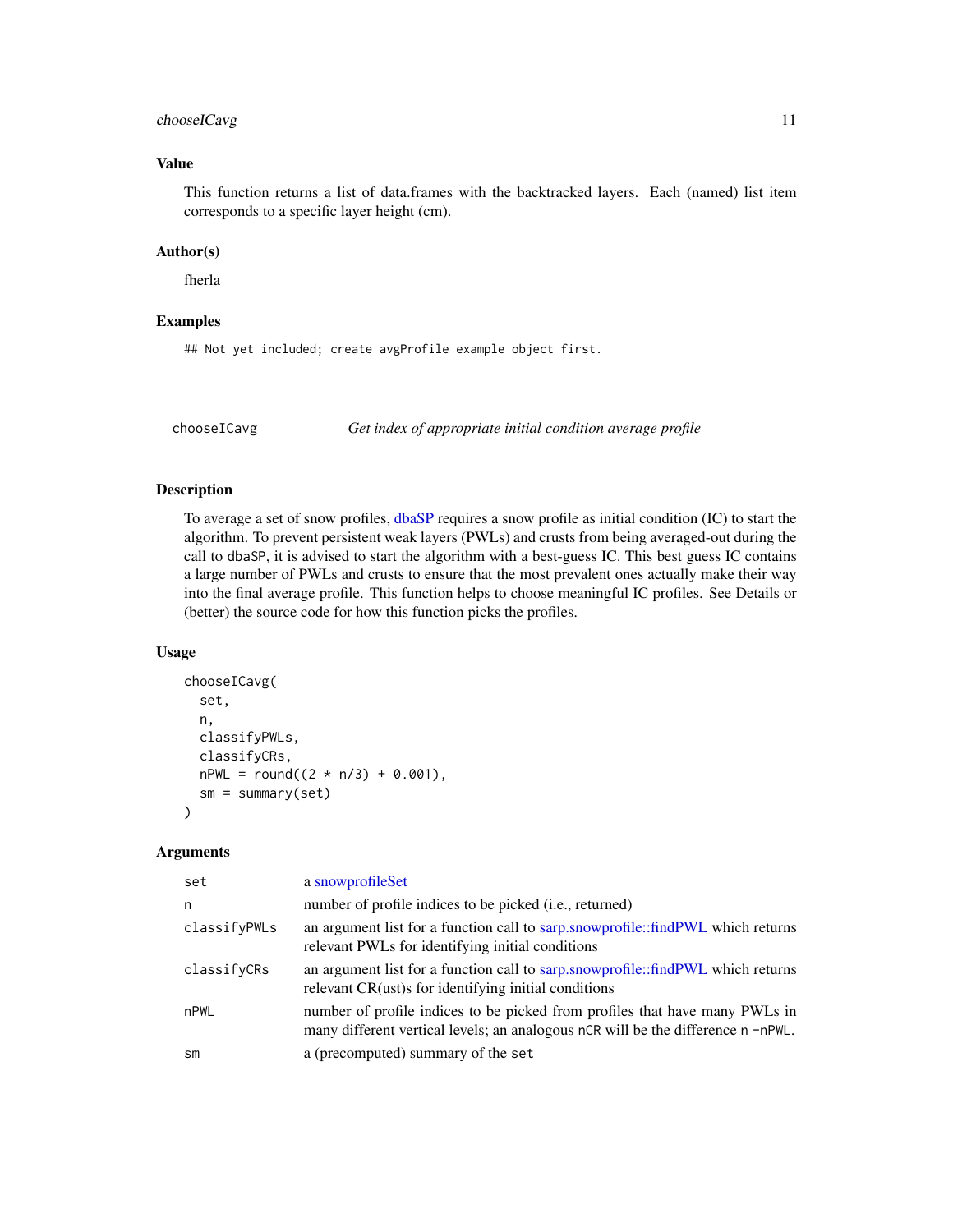<span id="page-11-0"></span>Details

This function first computes how many PWLs and how many crusts are in the profiles that have a close to median total snow height HS. Each of these profile is then divided into several vertical levels (by [numberOfPWLsPerVerticalLevel\)](#page-0-0). nPWL and nCR profiles are then randomly picked from the profiles that have PWLs or CR in most vertical levels and additionally have a rather large number of PWLs/CR overall. The larger n, the more profiles with decreasing number of PWLs/CR in different levels are also returned. Note that this function is best applied to large profile sets to obtain semi-random results. For small sets, the indices returned can actually be deterministic since the pool of relevant profiles is too small.

#### Value

n number of indices that correspond to profiles in the set

# Author(s)

fherla

# See Also

[sarp.snowprofile::findPWL,](#page-0-0) [averageSP](#page-2-2)

#### Examples

```
plot(SPgroup, SortMethod = "unsorted", TopDown = TRUE,
     xticklabels = "originalIndices", main = "entire profile set")
IC_ids_pwl <- chooseICavg(SPgroup, n = 4, nPWL = 4,
                          classifyPWLs = list(pwl_gtype = c("SH", "DH")),
                          classifyCRs = NULL)
plot(SPgroup[IC_ids_pwl], SortMethod = "unsorted", hardnessResidual = 0, TopDown = TRUE,
   xticklabels = IC_ids_pwl, main = "sample of profiles with rather many and distributed PWLs")
```
ddateDistance *Deposition Date Distance*

#### **Description**

Calculate the distance (i.e. dissimilarity) between two deposition dates

#### Usage

```
ddateDistance(
  ddate1,
  ddate2,
  normalizeBy = 5,
  clipWindow = FALSE,
  na.dist = 0.5)
```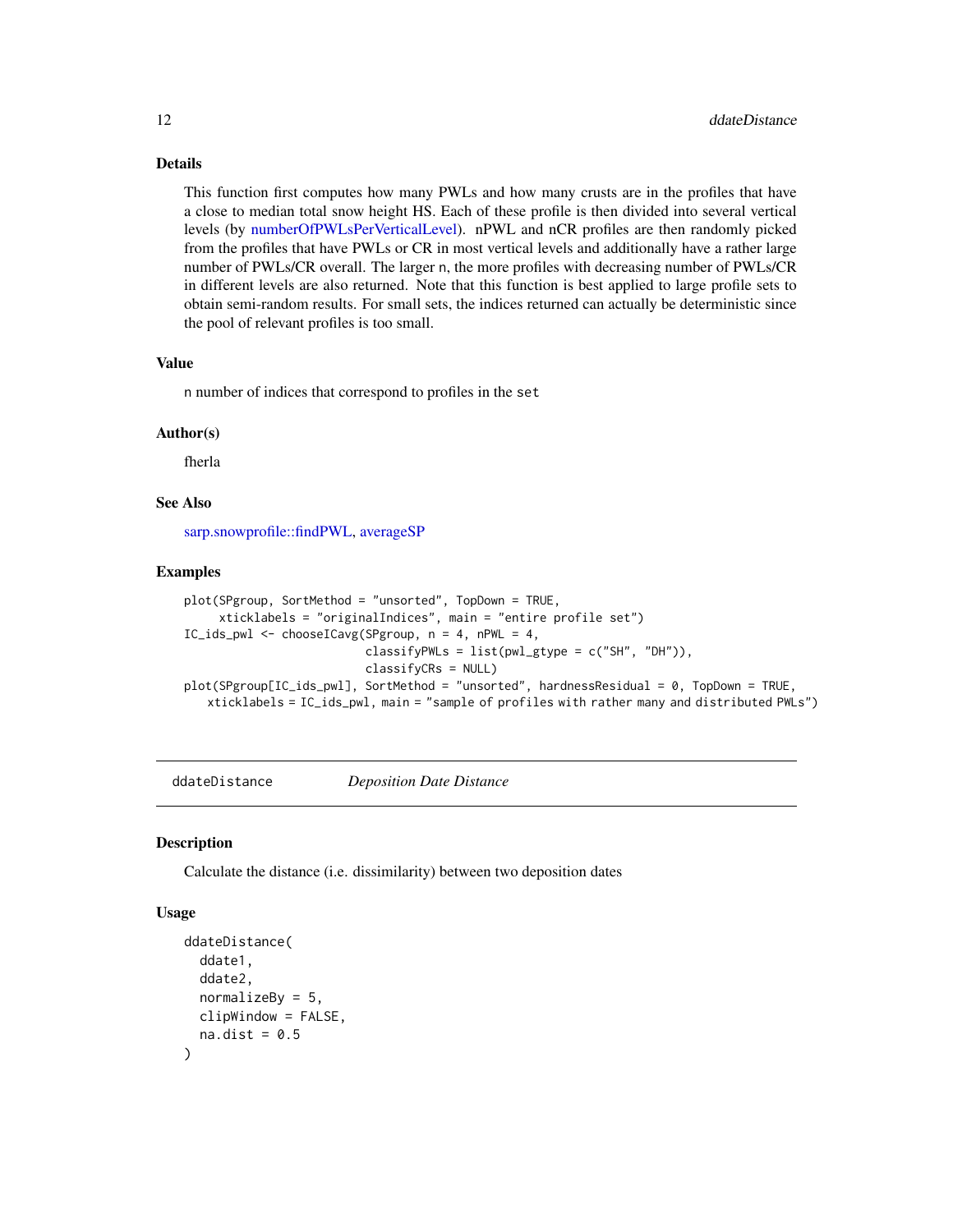#### <span id="page-12-0"></span>distance SP 13

#### Arguments

| ddate1      | 1D array of POSIX dates                                                                                       |
|-------------|---------------------------------------------------------------------------------------------------------------|
| ddate2      | same format and length as ddate1                                                                              |
| normalizeBy | Numeric scalar to be used for normalization, i.e. the number of days, that defines<br>the distance value of 1 |
| clipWindow  | Should differences larger than 'normalizeBy' number of days be set to distance<br>'Infinity'? default FALSE.  |
| na.dist     | replace NA values with that distance                                                                          |

# Value

An array of length(ddate1) containing the distances according to the configurations.

#### Author(s)

fherla

# Examples

```
## create ddate arrays..
ddate <- as.POSIXct("2019/04/20 12:00", tz = "UTC")
ddate1 <- rep(ddate, 5)
ddate2 <- as.POSIXct(c("2019/04/12 08:00", "2019/04/16 10:00", "2019/04/20 12:00",
                       "2019/04/21 16:00", "2019/04/22 20:00"), tz = "UTC")
## .. and calculate distance:
```

```
ddateDistance(ddate1, ddate2, normalizeBy = 5)
```
<span id="page-12-1"></span>distanceSP *Wrapper for dtwSP and simSP*

#### Description

Calculate the distance between two snowprofile objects by

# Usage

distanceSP(query, ref, ...)

| querv    | The query snowprofile object (will be warped onto ref)       |
|----------|--------------------------------------------------------------|
| ref      | The reference snowprofile object (will <i>not</i> be warped) |
| $\cdots$ | passed on to dtwSP                                           |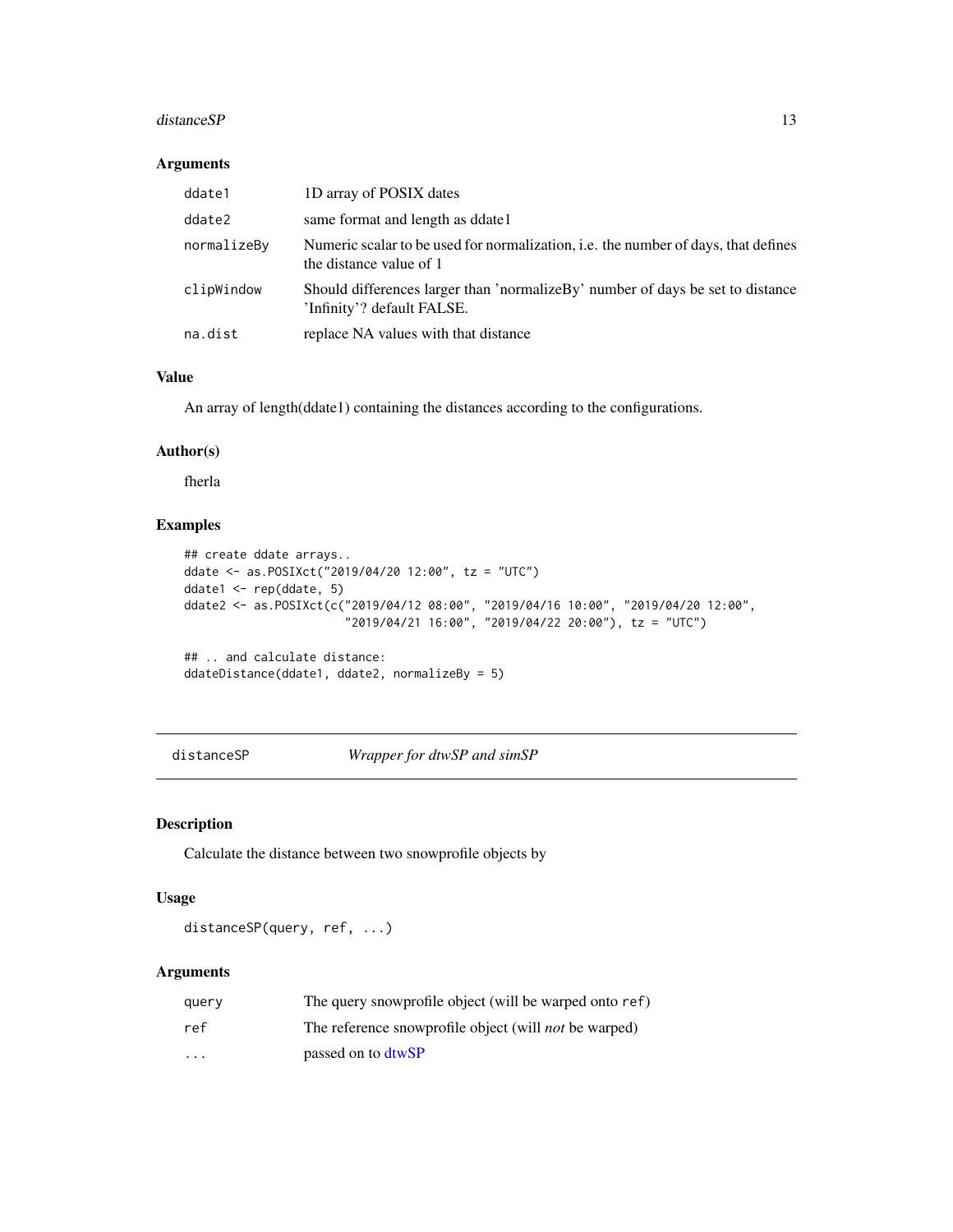# <span id="page-13-0"></span>Details

- 1. Matching their layers and aligning them (i.e., warp one profile onto the other one)
- 2. Assessing the similarity of the aligned profiles based on avalanche hazard relevant characteristics
- 3. Convert the similarity score into a distance value between [0, 1]

This procedure is useful for clustering and aggregating tasks, given a set of multiple profiles.

#### Author(s)

fherla

#### See Also

[dtwSP,](#page-15-1) [simSP,](#page-38-1) [medoidSP](#page-24-1)

<span id="page-13-1"></span>distMatSP *Calculate a multidimensional distance matrix between two profiles*

# Description

This routine calculates a distance matrix for two given profiles (query and ref). Analogously to other DTW routines, the query is arranged along the matrix rows, the ref along the columns. Every cell of the matrix represents the distance between the corresponding profile layers. The distance is calculated based on the specified layer properties (e.g., hardness, gtype, ddate). The routine calls subroutines to calculate the distance for each property and combines the normalized distances by weighted averaging.

#### Usage

```
distMatSP(
  query,
  ref,
  dims = c("hardness", "gtype"),
  weights = c(0.2, 0.8),gtype_distMat = sim2dist(grainSimilarity_align(FALSE)),
 prefLayerWeights = layerWeightingMat(FALSE),
  ddateNorm = 5,
  windowFunction = warpWindowSP,
  top.down.mirroring = FALSE,
  warn.if.na.in.distance.calc = FALSE,
)
```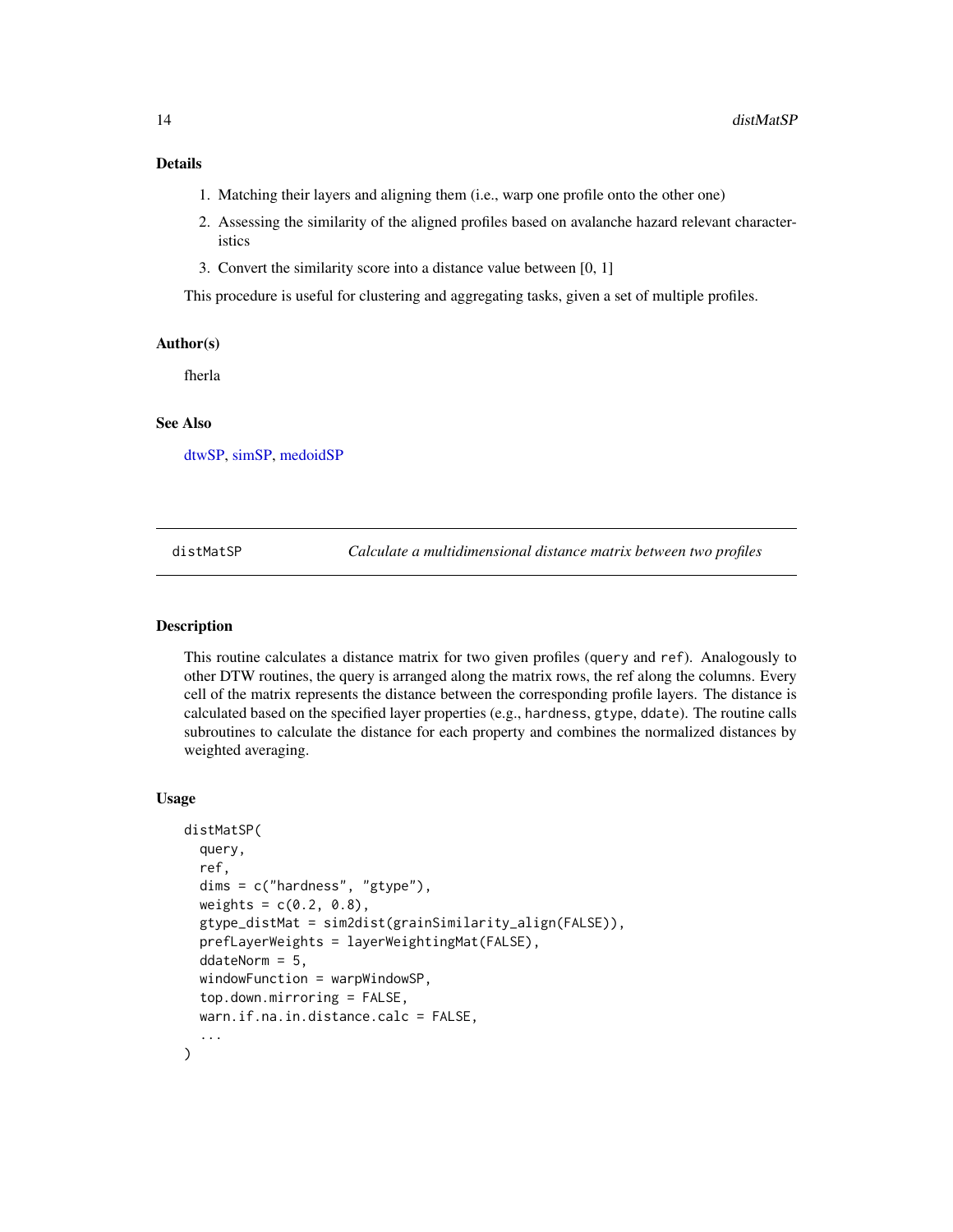#### <span id="page-14-0"></span>distMatSP 15

# Arguments

| query                       | The query snowprofile object                                                                                                                                                                                                                                                                                        |  |
|-----------------------------|---------------------------------------------------------------------------------------------------------------------------------------------------------------------------------------------------------------------------------------------------------------------------------------------------------------------|--|
| ref                         | The ref snowprofile object                                                                                                                                                                                                                                                                                          |  |
| dims                        | Character vector containing the layer properties to calculate the distance over.<br>Currently implemented are the properties hardness, gtype, ddate.                                                                                                                                                                |  |
| weights                     | Numeric vector of the same length as dims specifying the averaging weights to<br>each element of dims.                                                                                                                                                                                                              |  |
| gtype_distMat               | A symmetric distance scoring matrix provided as data.frame that stores infor-<br>mation about the distances between the encountered grain types of the provided<br>profiles. Default is the corresponding distance matrix of grainSimilarity_align,<br>cf. sim2dist.                                                |  |
| prefLayerWeights            |                                                                                                                                                                                                                                                                                                                     |  |
|                             | A matrix similar to gtype_distMat, but storing weights for preferential layer<br>matching, e.g. defaults to layerWeightingMat; the higher the values for a given<br>grain type pair, the more the algorithm will try to match those layers above<br>others. To turn weighting scheme off, set prefLayerWeights = NA |  |
| ddateNorm                   | Normalize the deposition date distance by ddateNorm number of days. Numeric,<br>default 5.                                                                                                                                                                                                                          |  |
|                             | windowFunction a window function analogous to warpWindowSP (Other compatible window<br>functions can be found in dtw::dtwWindowingFunctions.)                                                                                                                                                                       |  |
| top.down.mirroring          |                                                                                                                                                                                                                                                                                                                     |  |
|                             | Will the resulting distance matrix be used for top down alignments? i.e., do you<br>want to mirror the matrix about its anti-diagonal (top-left/bottom-right diago-<br>$nal$ ?                                                                                                                                      |  |
| warn.if.na.in.distance.calc |                                                                                                                                                                                                                                                                                                                     |  |
|                             | most dependent functions in this package should be able to deal with NA values<br>encountered in distance calculations. Set this argument to TRUE if you want to<br>be warned anyways.                                                                                                                              |  |
| $\cdots$                    | arguments to the window function, e.g. window.size, window.size.abs, ddate.window.size,                                                                                                                                                                                                                             |  |
|                             | $\cdots$                                                                                                                                                                                                                                                                                                            |  |

# Value

A distance matrix of dimension (n x m), where n, m are the number of layers in the query and ref, respectively.

# Note

For package developers: dot inputs to the function (i.e., ...) also necessary to keep [dtwSP](#page-15-1) highly flexible and customizable. Dot inputs may contain arguments that remain unused in this function.

#### Author(s)

fherla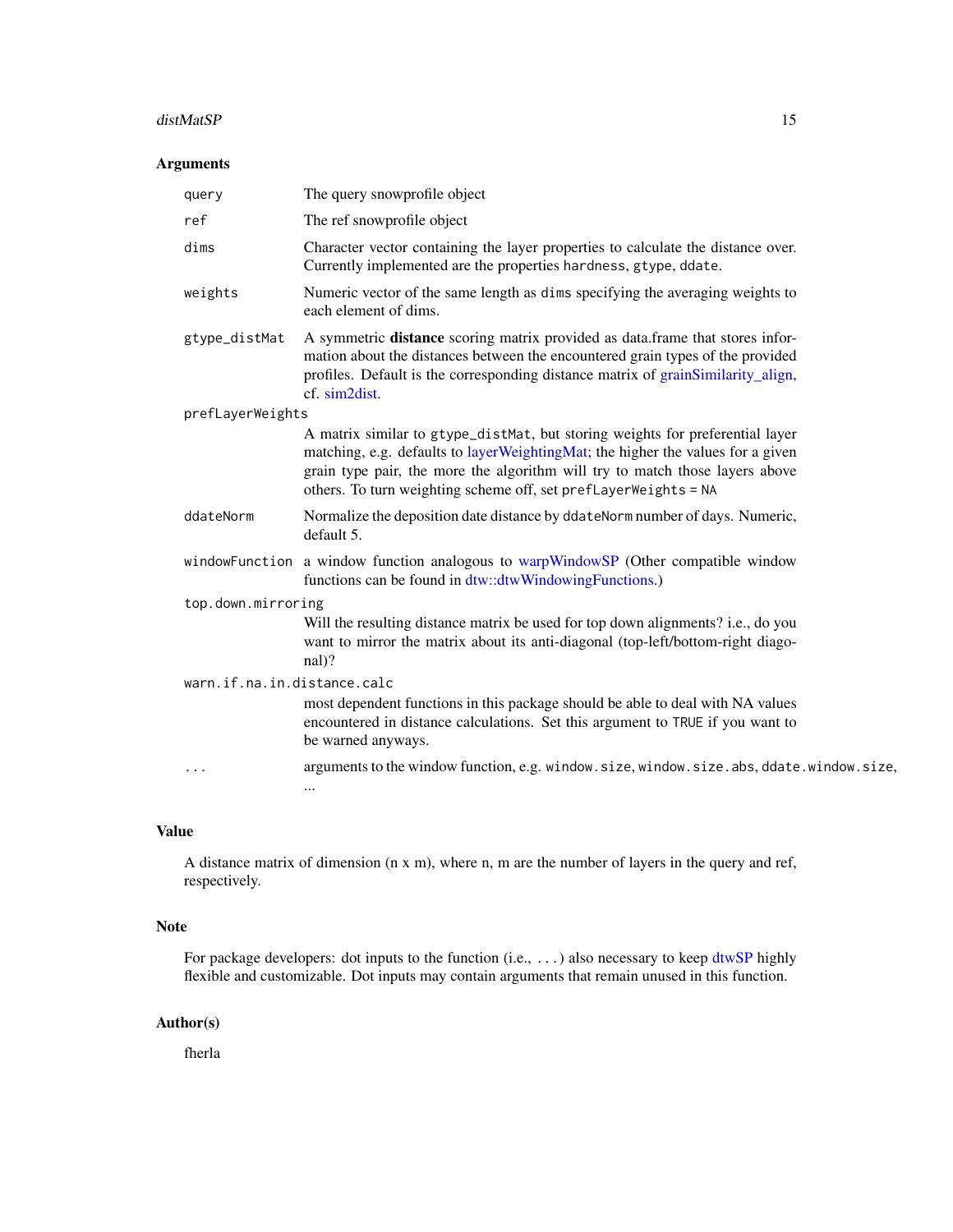# See Also

[resampleSPpairs](#page-32-1)

#### Examples

```
## call function with two snow profiles of unequal lengths, without using a window function:
dMat_noWindow <- distMatSP(SPpairs$A_modeled, SPpairs$A_manual, windowFunction = NA)
graphics::image(dMat_noWindow, main = "Default distance matrix without a warping window")
```

```
## compute distance based on grain type alone,
## and additionally disable preferential layer matching:
dMat <- distMatSP(SPpairs$A_modeled, SPpairs$A_manual, windowFunction = NA,
                 dims = "gtype", weights = 1, prefixB = WA)graphics::image(dMat,
              main = "Only based on grain type, and without preferential layer matching")
## enable preferential layer matching:
dMat <- distMatSP(SPpairs$A_modeled, SPpairs$A_manual, windowFunction = NA)
graphics::image(dMat,
```
main = "... with preferential layer matching")

```
## using a warping window:
dMat <- distMatSP(SPpairs$A_modeled, SPpairs$A_manual, window.size.abs = 50)
graphics::image(dMat, main = "... and superimposing an absolute warping window of 50 cm")
```
<span id="page-15-1"></span>dtwSP *Calculate DTW alignment of two snow profiles*

# **Description**

This is the core function of the package and allows to match layers between pairs of snow profiles to align them. It provides a variety of options, where the default values represent a good starting point to the alignment of most generic profiles.

#### Usage

```
dtwSP(
  query,
  ref,
  open.end = TRUE,checkGlobalAlignment = "auto",
  keep.internals = TRUE,
  step.pattern = symmetricP1,
  resamplingRate = 0.5,
  rescale2refHS = FALSE,
```
<span id="page-15-0"></span>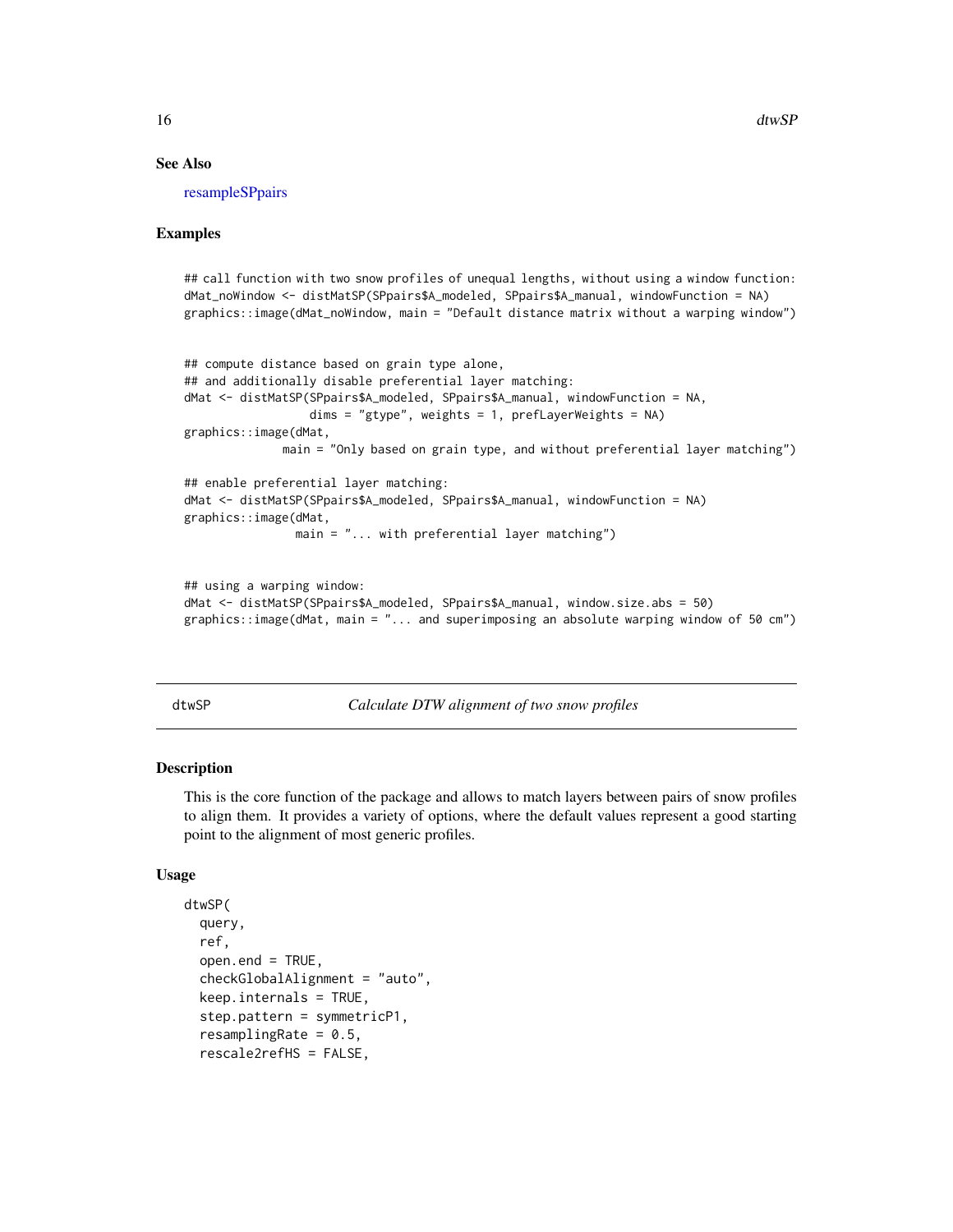# <span id="page-16-0"></span> $\mu$  dtwSP  $\mu$  17

```
bottom.up = TRUE,top.down = TRUE,
  nonMatchedSim = 0,nonMatchedThickness = 10,
  simType = "HerlaEtAl2021",
  ...
\lambda
```

| query                | The query snow profile to be warped                                                                                                                                                                                                                                                                                  |
|----------------------|----------------------------------------------------------------------------------------------------------------------------------------------------------------------------------------------------------------------------------------------------------------------------------------------------------------------|
| ref                  | The reference snow profile to be warped against                                                                                                                                                                                                                                                                      |
| open.end             | Is an open end alignment desired? Recommended if profiles will not be rescaled.                                                                                                                                                                                                                                      |
| checkGlobalAlignment |                                                                                                                                                                                                                                                                                                                      |
|                      | Do you want to check whether a global alignment performs better (i.e., open. end<br>= FALSE), and use the optimal one of the computed alignments? 'auto' sets to<br>TRUE if simType == "HerlaEtAl2021" and to FALSE otherwise.                                                                                       |
| keep.internals       | Append resampled and aligned snow profiles as well as internal parameters to<br>the output object?                                                                                                                                                                                                                   |
| step.pattern         | The local slope constraint of the warping path, defaults to Sakoe-Chiba's sym-<br>metric pattern described by a slope factor of $P = 1$ , see dtw::stepPattern                                                                                                                                                       |
|                      | resampling Rate Scalar, numeric resampling rate for a regular depth grid. If the profiles have been<br>rescaled prior to calling this routine, set to NA. To resample onto the smallest<br>possible mutual (original, likely irregular) depth grid (see Details, bullet point<br>2.2), set to 'irregularInterfaces'. |
| rescale2refHS        | Rescale the query snow height to match the ref snow height?                                                                                                                                                                                                                                                          |
| bottom.up            | Compute an open.end alignment from the ground upwards?                                                                                                                                                                                                                                                               |
| top.down             | Compute an open.end alignment from the snow surface downwards?                                                                                                                                                                                                                                                       |
| nonMatchedSim        | Similarity value [0, 1] for non-matched layers, see $\sin SP$ . indifference = 0.5,<br>penalty $< 0.5$                                                                                                                                                                                                               |
| nonMatchedThickness  |                                                                                                                                                                                                                                                                                                                      |
|                      | How strongly should the thicknesses of non-matched layers influence the re-<br>sulting similarity of the profiles? The smaller this (positive!) value, the more<br>influence; and vice versa. See simSP for more details.                                                                                            |
| simType              | the similarity between two profiles can be computed with different approaches,<br>see simSP                                                                                                                                                                                                                          |
| .                    | Arguments passed to distMatSP, and dtw e.g.                                                                                                                                                                                                                                                                          |
|                      | · dims, weights (defaults specified in distMatSP)                                                                                                                                                                                                                                                                    |
|                      | · ddateNorm, numeric, normalize deposition date (default specified in distMatSP)<br>· windowFunction, default warpWindowSP                                                                                                                                                                                           |
|                      | · window.size, window.size.abs, ddate.window.size (defaults specified<br>in warpWindowSP)                                                                                                                                                                                                                            |
|                      | · gtype_distMat, (default specified in distMatSP), cf. e.g. grainSimilar-<br>ity_align                                                                                                                                                                                                                               |
|                      | • prefLayerWeights, weighting matrix for preferential layer matching, e.g.<br>layerWeightingMat                                                                                                                                                                                                                      |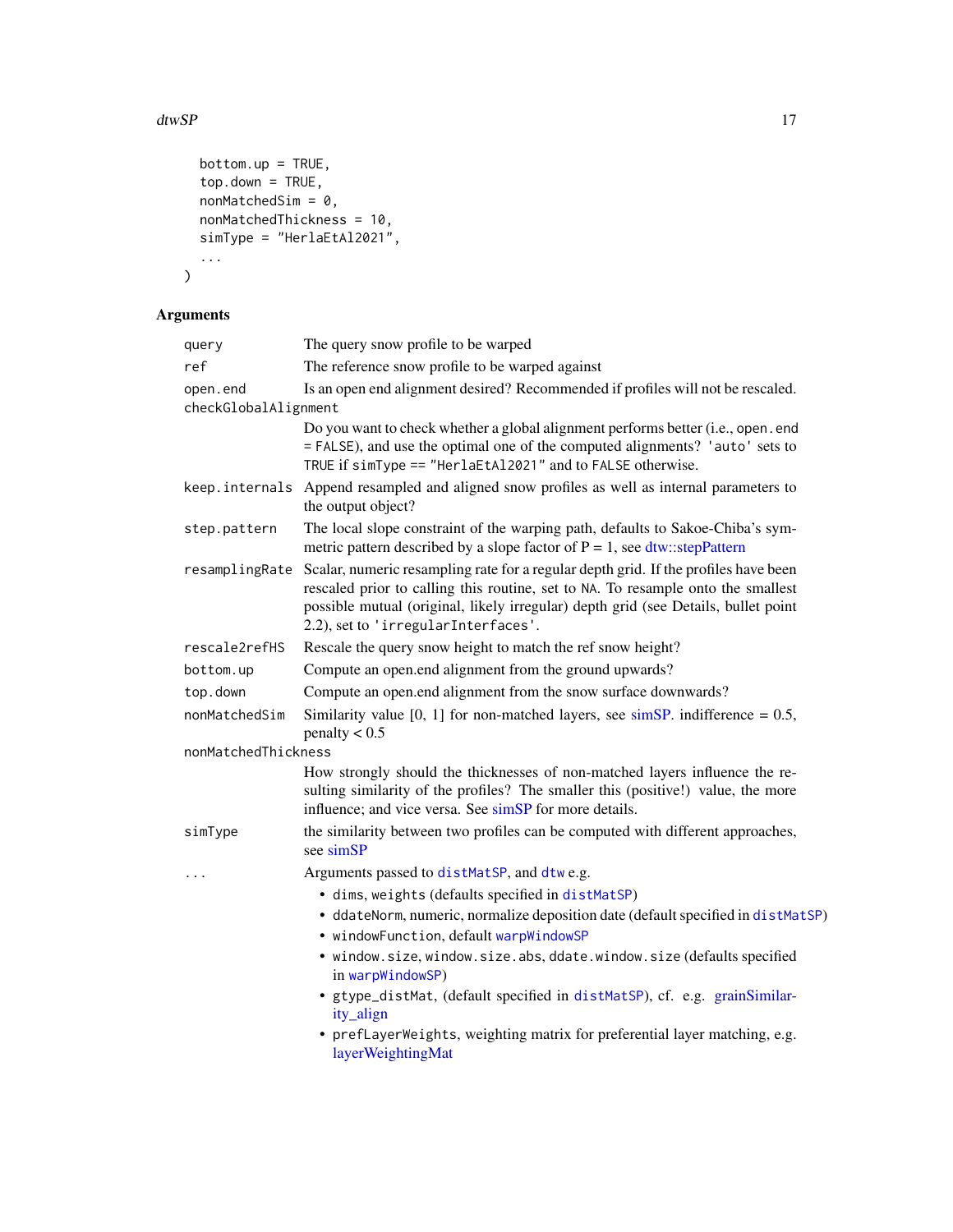#### <span id="page-17-0"></span>Details

The individual steps of aligning snow profiles (which can all be managed from this function):

- 1. (optional) Rescale the profiles to the same height (cf., [scaleSnowHeight\)](#page-36-1)
- 2. Resample the profiles onto the same depth grid. 2 different approaches:
	- regular grid with a sampling rate that is provided by the user (recommended, cf., [resam](#page-31-1)[pleSP\)](#page-31-1).
	- irregular grid that includes all layer interfaces within the two profiles (i.e., set resamplingRate = 'irregularInterfaces') (cf., [resampleSPpairs\)](#page-32-1)
- 3. Compute a weighted local cost matrix from multiple layer characteristics (cf., [distMatSP\)](#page-13-1)
- 4. Match the layers of the profiles with a call to [dtw](#page-0-0) (eponymous R package)
- 5. Align the profiles by warping the query profile onto the reference profile (cf., [warpSP\)](#page-42-1)
- 6. (optional) If the function has been called with multiple different boundary conditions (global, top-down, or bottom-up alignments), the optimal alignment as determined by [simSP](#page-38-1) or by the DTW distance will be returned.
- 7. (optional) Compute a similarity score for the two profiles with [simSP](#page-38-1)

#### Value

An alignment object of class 'dtwSP' is returned. This is essentially a list with various information about the alignment. If keep.internals = TRUE, the resampled snow profiles 'query', 'reference' and 'queryWarped', as well as the 'costMatrix' and 'directionMatrix' are elements of the returned object.

#### Note

Furthermore, the alignment based on grain type information is currently only possible for specific grain types. These grain types require a pre-defined distance or similarity, such as given by [grain-](#page-20-1)[Similarity\\_align.](#page-20-1) If your profile contains other grain types, you are required to define your custom grainSimilarity matrix.

The package used to require re-scaling of the profiles to identical snow heights. This requirement has been removed in v1.1.0. Profiles therefore can be resampled onto a regular grid, whilst keeping their original total snow heights. The alignment can then be carried out bottom.up or top.down with a relative or absolute window size. If the profiles have different snow heights and a relative window size is provided, the window size is computed using the larger snow height of the two profiles (e.g., Profile A HS 100 cm, Profile B HS 80 cm; window.size = 0.3 translates to an effective window size of +/- 33 cm). See examples for alignments without prior re-scaling.

# Author(s)

fherla

#### References

Herla, F., Horton, S., Mair, P., & Haegeli, P. (2021). Snow profile alignment and similarity assessment for aggregating, clustering, and evaluating of snowpack model output for avalanche forecasting. Geoscientific Model Development, 14(1), 239–258. https://doi.org/10.5194/gmd-14-239-2021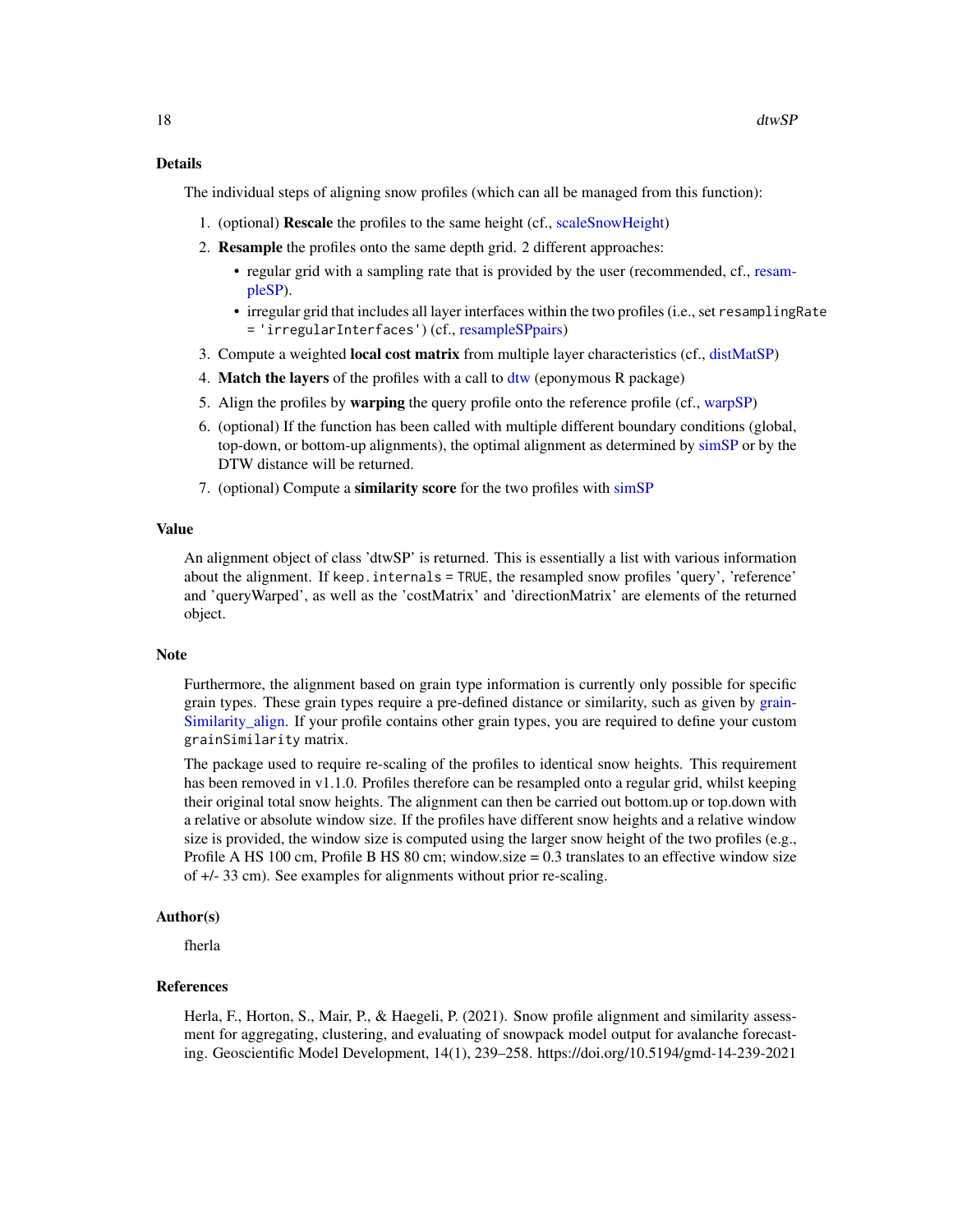# <span id="page-18-0"></span>See Also

[plotSPalignment,](#page-29-1) [simSP](#page-38-1)

#### Examples

```
## Align a modeled and a manual snow profile, primarily based on default settings:
dtwAlignment <- dtwSP(SPpairs$A_modeled, SPpairs$A_manual, open.end = FALSE)
## check out the resulting dtwSP alignment object:
summary(dtwAlignment)
plotSPalignment(dtwAlignment = dtwAlignment)
plotCostDensitySP(dtwAlignment)
## Align profiles from subsequent days without re-scaling them:
dtwAlignment <- dtwSP(SPpairs$C_day3, SPpairs$C_day1, resamplingRate = 0.5, rescale2refHS = FALSE,
                      window.size.abs = 30)
## Note, per default both bottom.up and top.down alignments have been considered,
# let's check out which one was suited better:
dtwAlignment$direction # i.e., bottom up
## Check it out visually:
plotSPalignment(dtwAlignment = dtwAlignment,
                mainQu = "3 Days after...", mainRef = "...the reference profile.")
plotCostDensitySP(dtwAlignment, labelHeight = TRUE)
```
extractFromScoringMatrix

*Extract from Scoring matrix*

#### **Description**

Vectorized function to efficiently extract elements from scoring matrix of type data.frame

#### Usage

```
extractFromScoringMatrix(
  ScoringFrame,
  grainType1,
  grainType2,
 profile_handle = NULL
)
```

| ScoringFrame | Scoring matrix of type data frame (needs to be of symmetric, matrix like format) |
|--------------|----------------------------------------------------------------------------------|
| grainType1   | character vector (yes, vector!) of grain type contained in ScoringFrame          |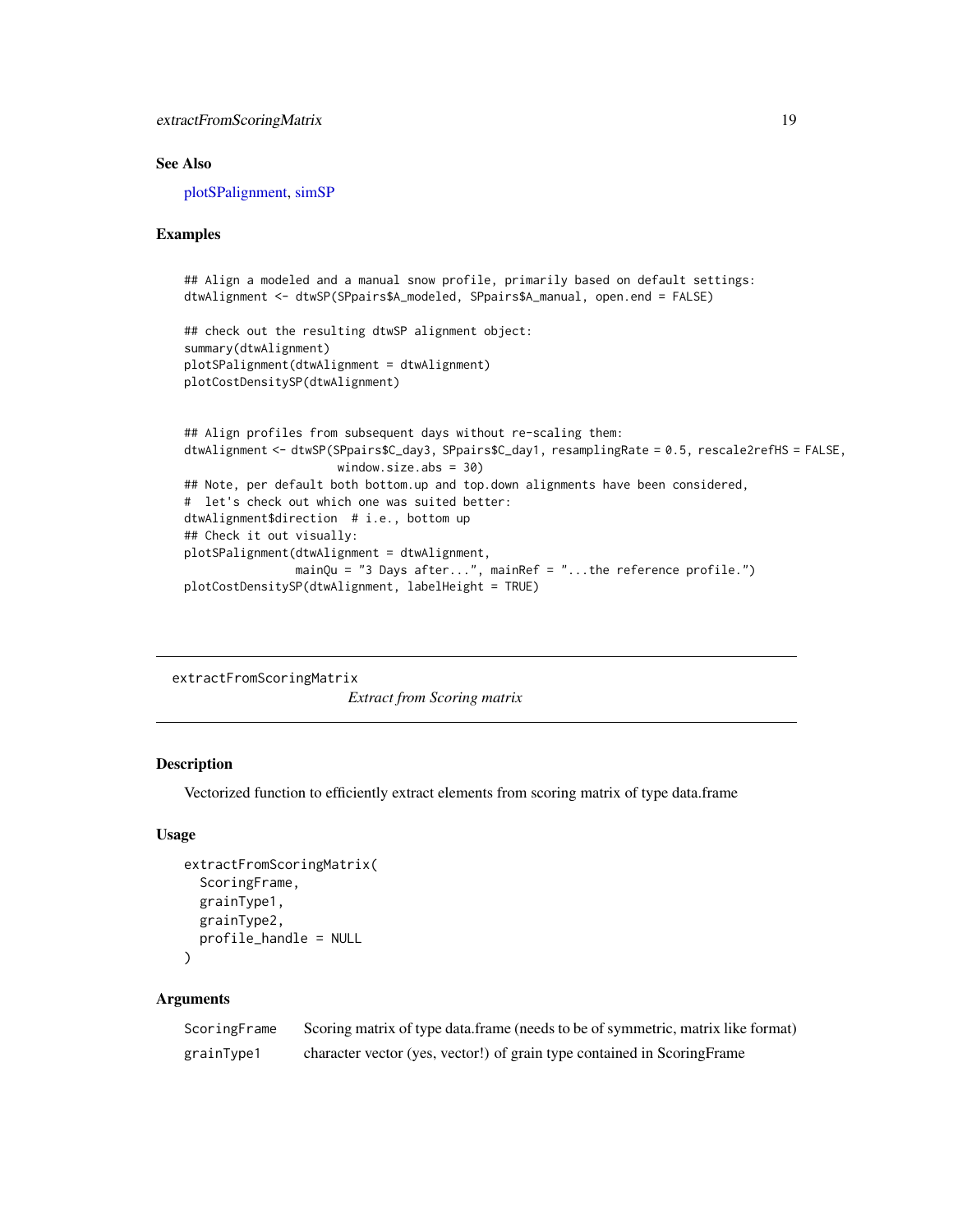<span id="page-19-0"></span>

| grainType2 | same as grainType1                                                                              |
|------------|-------------------------------------------------------------------------------------------------|
|            | profile_handle character or numeric handle that links a potential warning message to the set of |
|            | grain types, if an unknown grain type is encountered (must be of length $= 1$ )                 |

# Value

numeric vector of length grainType1 with the elements of ScoringFrame that are defined by grainType1 and grainType2

# Author(s)

fherla

## flipLayers *Flip snow profile layers top down*

#### Description

Flip snow profile layers top down

# Usage

flipLayers(x)

# Arguments

x snowprofile or snowprofileLayers object with layers to be flipped

# Value

same object with layers dataframe flipped upside down

# Note

only do that with a specific reason (better, don"t do it!), as all functions with snowprofile objects are designed to have the layers increase in height.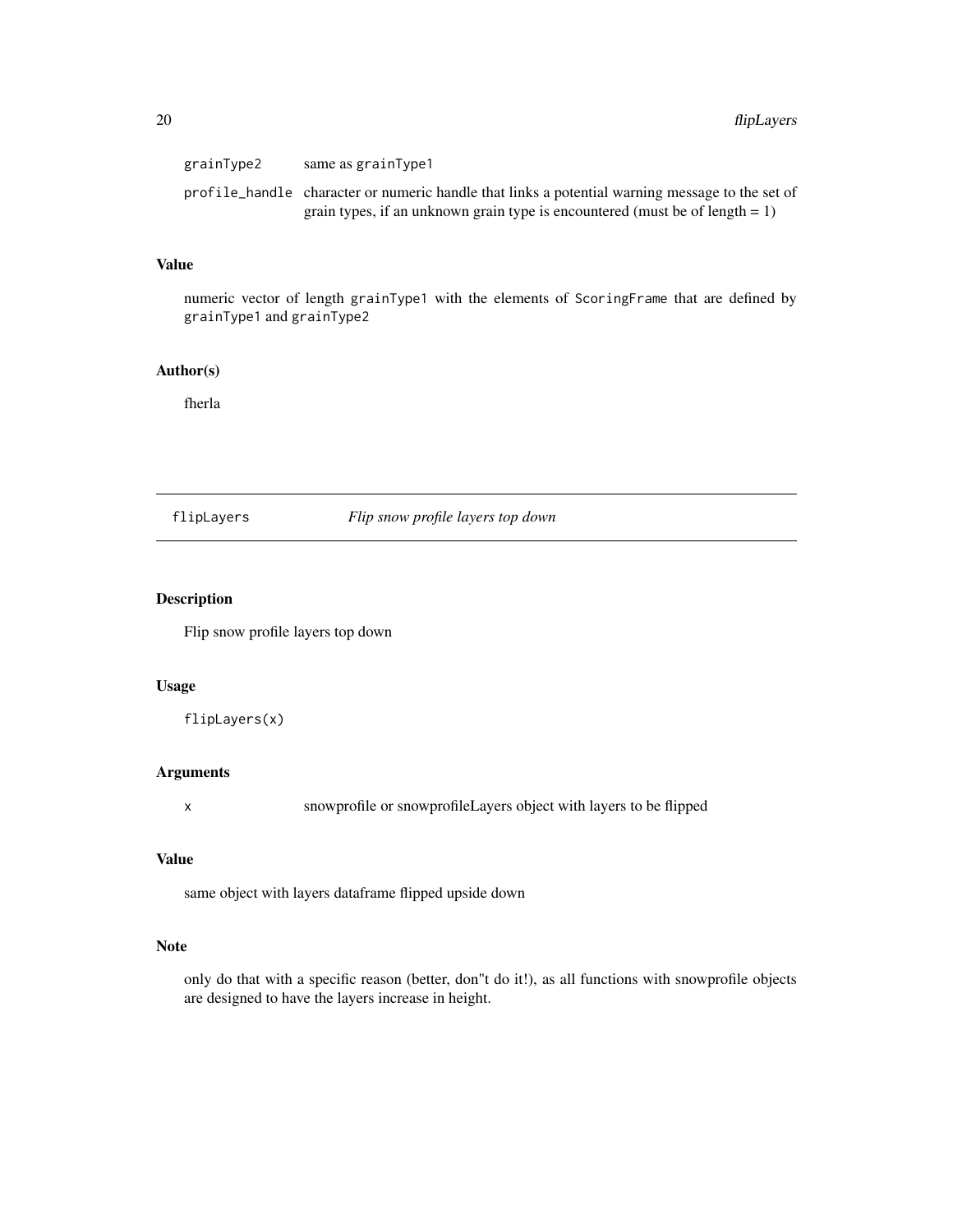<span id="page-20-1"></span><span id="page-20-0"></span>grainSimilarity\_align *Grain Type similarity matrix for DTW alignments*

#### Description

Get the relative similarity matrix of grain types as used for snow profile alignments. This similarity matrix considers the formation and metamorphosis of grain types, as well as quirks of the SNOW-PACK model.

[grainSimilarity\\_evaluate](#page-21-1) is an analogous matrix designed for assessing the similarity between two profiles, which requires considering the resulting avalanche hazard implications of grain types. The domain is [0, 1] — 1 representing identical grain types. The column 'NA' can be used for unknown grain types.

#### Usage

```
grainSimilarity_align(triag = TRUE)
```
# Arguments

triag Return a triangular matrix (TRUE, default) or a symmetric matrix (FALSE)

### Value

data.frame, either triangular or symmetric

#### Author(s)

fherla

#### See Also

[grainSimilarity\\_evaluate,](#page-21-1) [layerWeightingMat](#page-23-1)

### Examples

```
## "similarity" matrix:
simMat <- grainSimilarity_align()
print(simMat)
```

```
## equivalent "distance" matrix:
distMat <- sim2dist(grainSimilarity_align())
print(distMat)
```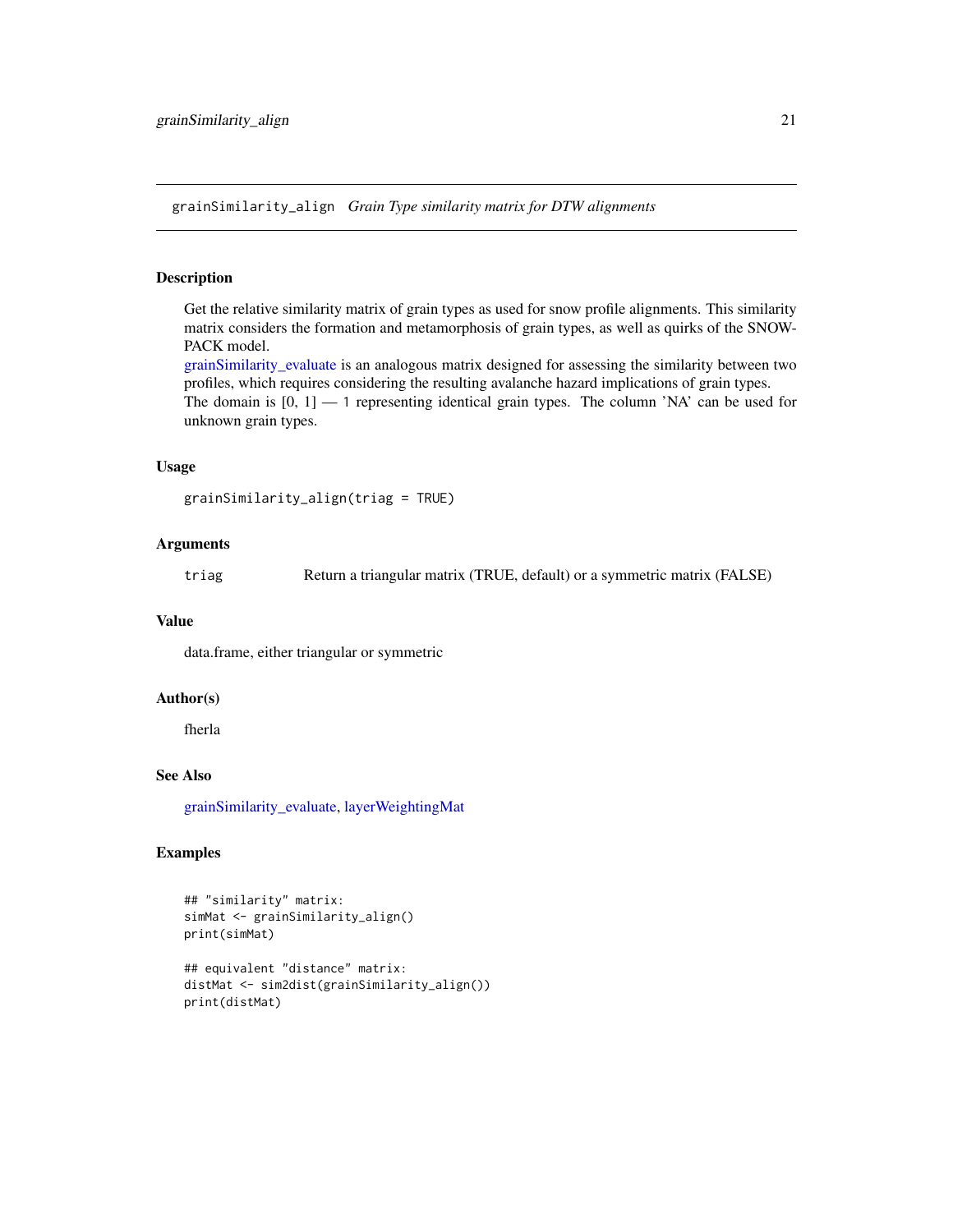```
grainSimilarity_evaluate
```
*Grain type similarity matrix for evaluation purposes*

# Description

Similar to [grainSimilarity\\_align,](#page-20-1) but designed for assessing the similarity between snow profiles based on avalanche hazard relevant characteristics. To be used in combination with [simSP.](#page-38-1)

## Usage

```
grainSimilarity_evaluate(triag = TRUE)
```
# Arguments

triag Return a triangular matrix (TRUE, default) or a symmetric matrix (FALSE)

# Value

data.frame, either triangular or symmetric

# Author(s)

fherla

# Examples

```
simMat <- grainSimilarity_evaluate()
print(simMat)
```
hardnessDistance *Difference in Hand Hardness*

# Description

Calculate the difference (i.e. distance) in hand hardness

#### Usage

```
hardnessDistance(hardness1, hardness2, normalize = FALSE, absDist = TRUE)
```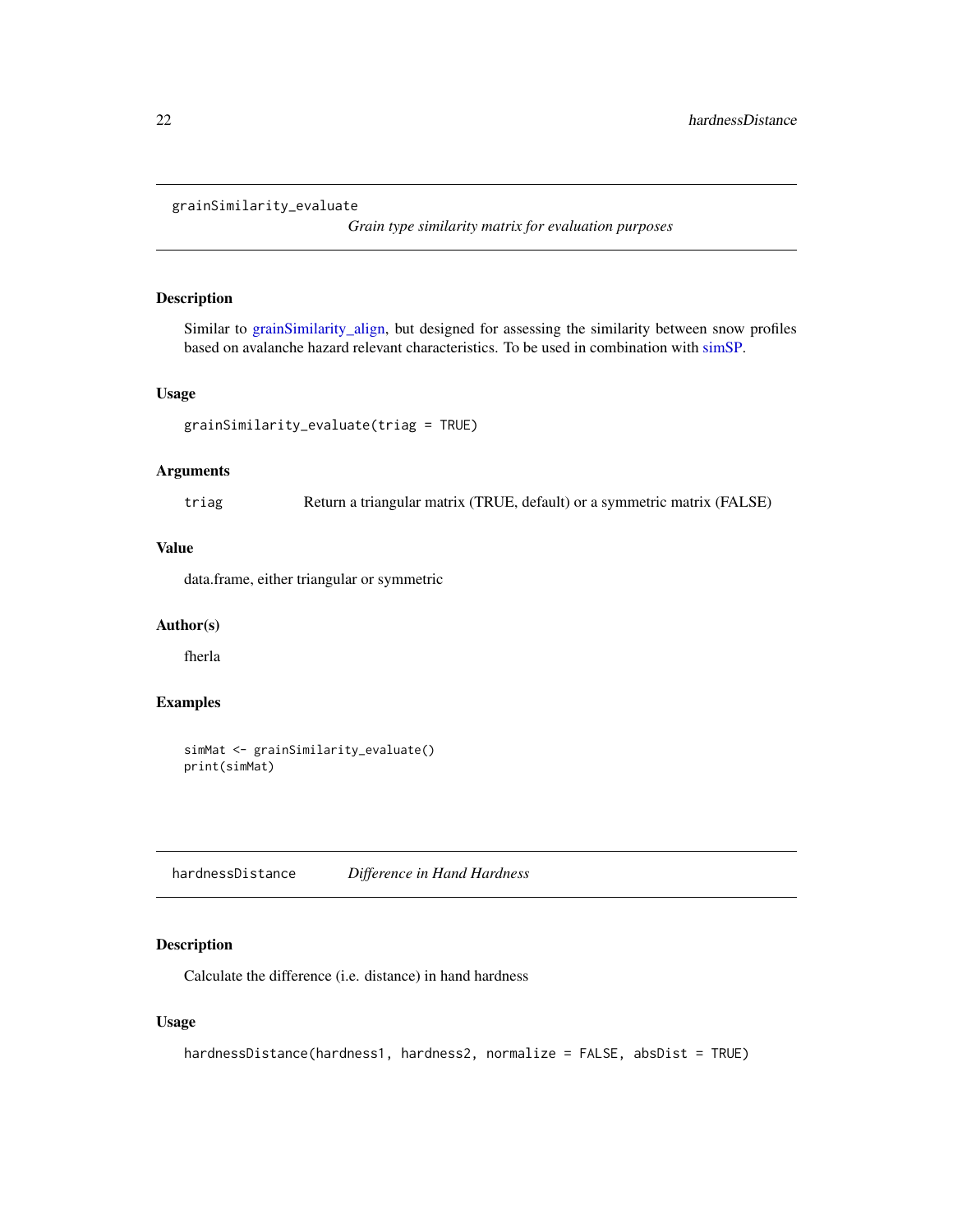# <span id="page-22-0"></span>Arguments

| hardness1 | character or numeric hand hardness value (1D array)  |
|-----------|------------------------------------------------------|
| hardness2 | character or numeric hand hardness value (1D array)  |
| normalize | Should result be normalized? boolean, default False. |
| absDist   | Interested in absolute distance? default True.       |

#### Value

numeric Hand Hardness Distance

#### Author(s)

fherla

interactiveAlignment *Run interactive alignment app*

# Description

This app allows to interactively explore the alignment of two snowprofiles, which are either given as input to this function, or are uploaded to the app interactively as caaml files. Example profiles are also provided in the app.

# Usage

interactiveAlignment(query = NaN, ref = NaN)

# Arguments

| query | an optional query snowprofile     |
|-------|-----------------------------------|
| ref   | an optional reference snowprofile |

# Value

An interactive session will be started

#### Author(s)

fherla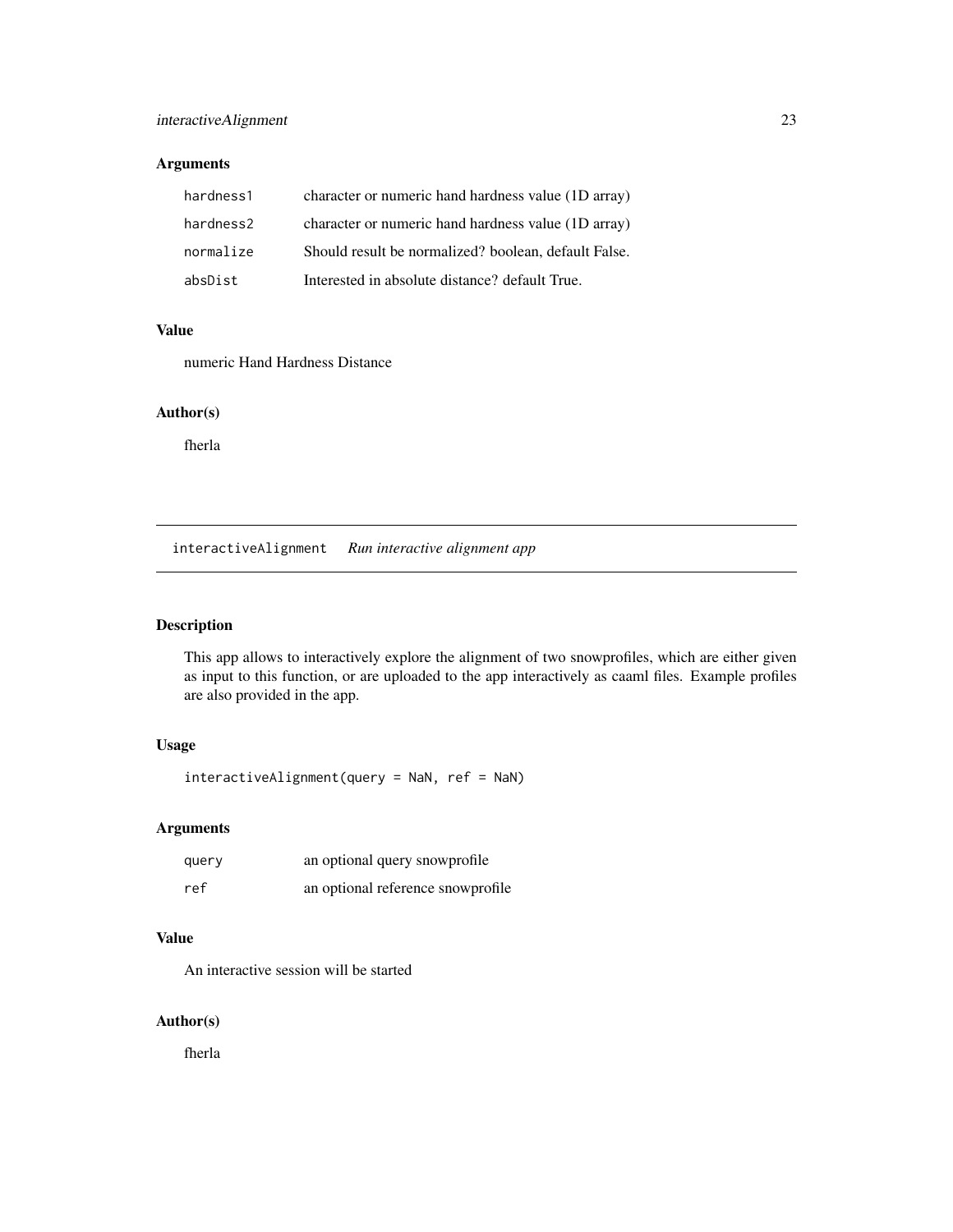#### Examples

```
if (FALSE){ # this example won't be started in package tests.
## start app and choose profiles from within the app:
interactiveAlignment()
## start app with package internal profile data (from 'sarp.snowprofile'):
interactiveAlignment(query = SPpairs$A_modeled, ref = SPpairs$A_manual)
}
```
<span id="page-23-1"></span>layerWeightingMat *Weighting scheme for preferential layer matching*

### Description

A matrix, of the same form as [grainSimilarity\\_align,](#page-20-1) but containing weighting coefficients for preferential layer matching based on the grain types of the layers.

# Usage

```
layerWeightingMat(triag = TRUE)
```
# Arguments

triag Return a triangular matrix (TRUE, default) or a symmetric matrix (FALSE)

# Value

data.frame, either triangular or symmetric

## Author(s)

fherla

# Examples

```
weightsMat <- layerWeightingMat()
print(weightsMat)
```
<span id="page-23-0"></span>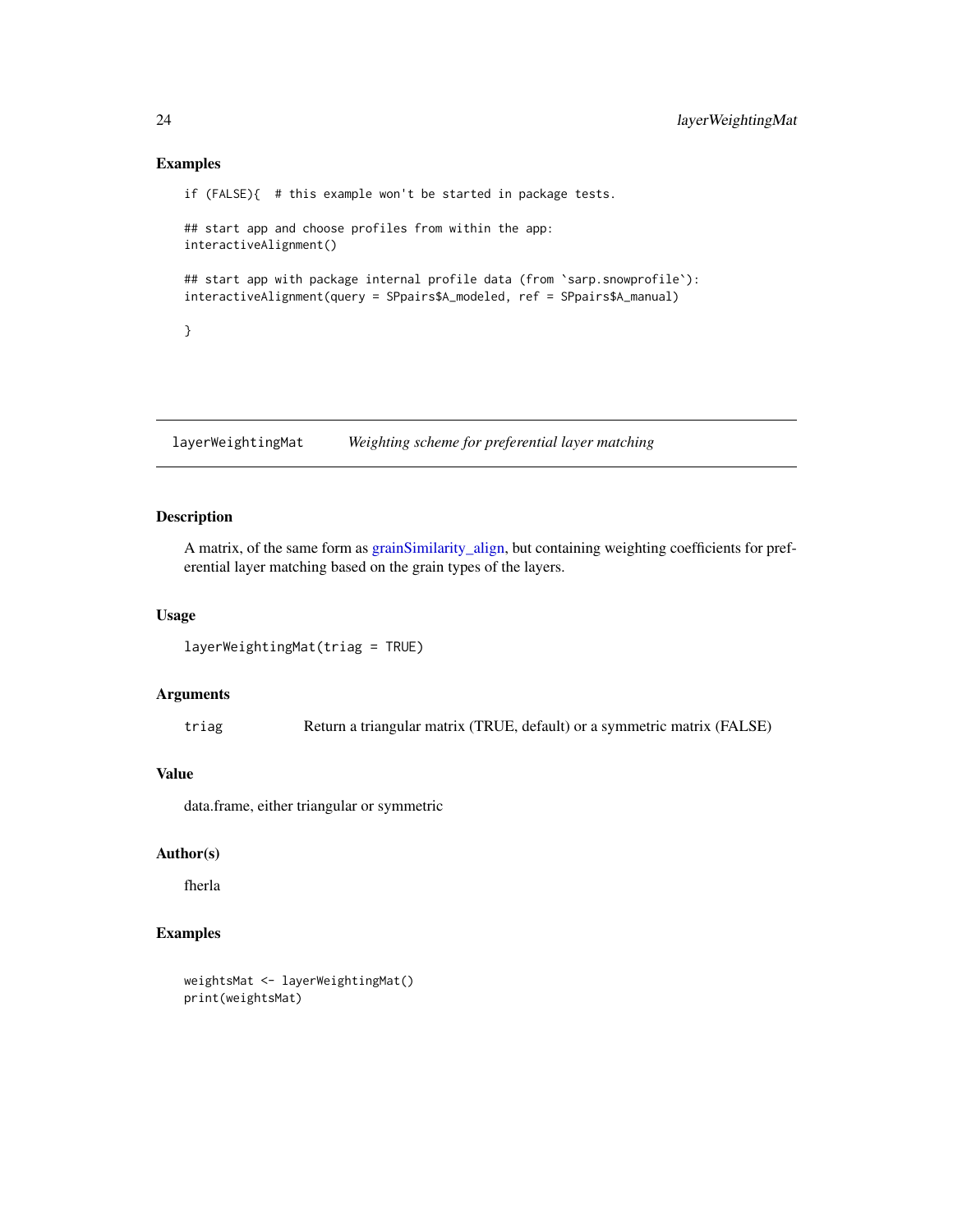<span id="page-24-0"></span>match\_with\_tolerance *Match with numeric tolerance*

# Description

Match with numeric tolerance

# Usage

```
match\_with\_tolerance(x, y, d = 2)
```
#### Arguments

|              | numeric vector                      |
|--------------|-------------------------------------|
|              | numeric vector                      |
| <sub>d</sub> | numeric tolerance in form of digits |

#### Value

boolean vector equivalently to [match](#page-0-0)

<span id="page-24-1"></span>

medoidSP *Find the medoid snow profile among a group of profiles*

# Description

Find the medoid snowprofile among a group of profiles, based on their pairwise dissimilarity. Either provide a list of snowprofile objects, or a precomputed distance matrix.

If you provide a list of profiles the profiles can optionally be rescaled and resampled before the distance matrix for the medoid calculation is computed. When computing the distance matrix this routine calls [distanceSP](#page-12-1) for *every possible pair* of profiles among the group. During that call the profile pair is aligned by [dtwSP](#page-15-1) and the aligned pair is evaluated by [simSP.](#page-38-1) Note that the number of possible profile pairs grows exponentially with the number of profiles in the group (i.e.,  $O(n^2)$ ) calls, where n is the number of profiles in the group).

#### Usage

```
medoidSP(
 profileList = NULL,
  rescale_resample = TRUE,
  retDistmat = FALSE,
  distmat = NULL,verbose = FALSE,
  resamplingRate = 0.5,
 progressbar = require("progress", quietly = TRUE, character.only = TRUE),
  ...
)
```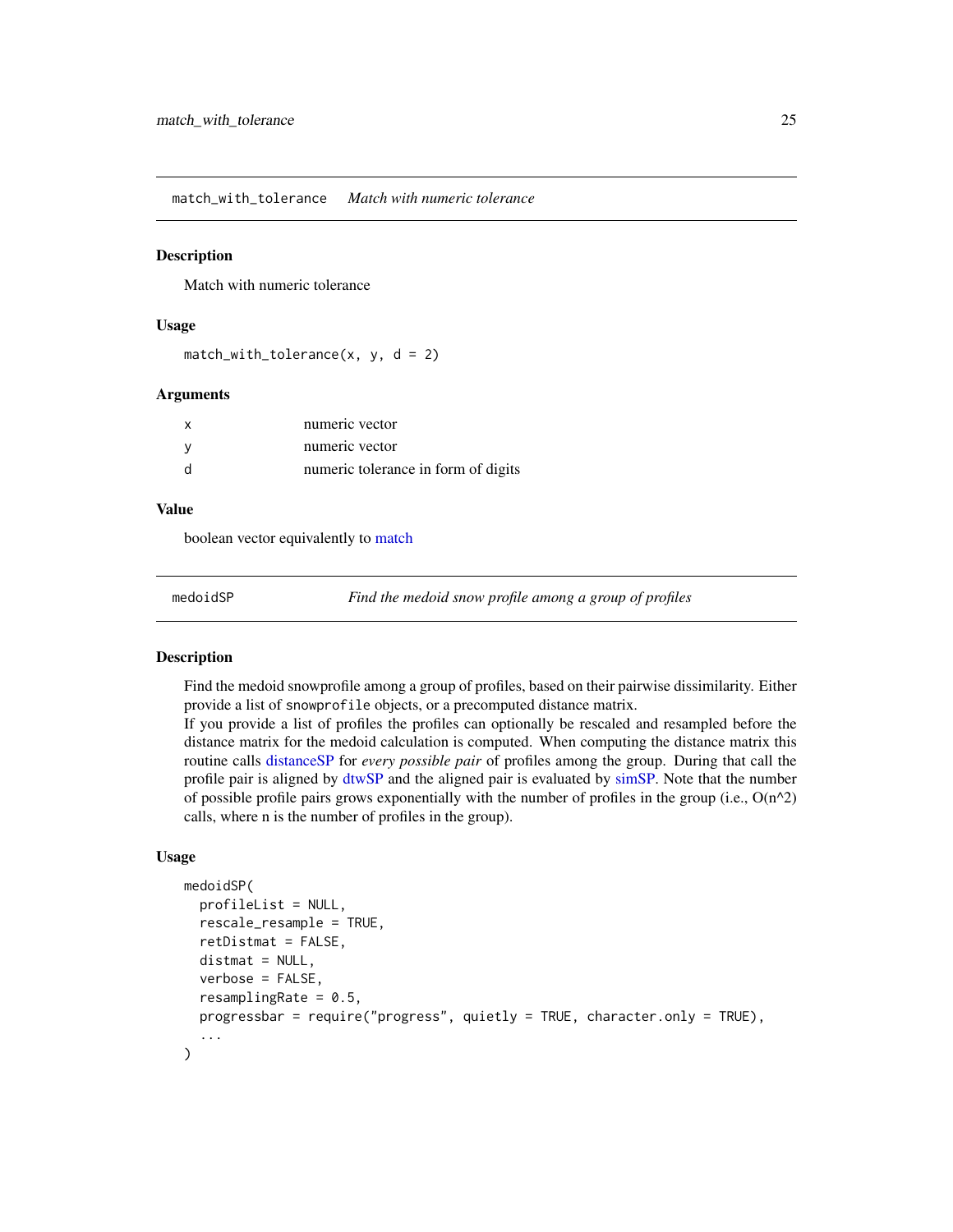#### <span id="page-25-0"></span>**Arguments**

| profileList      | List of snowprofile objects                                                                                      |  |
|------------------|------------------------------------------------------------------------------------------------------------------|--|
| rescale_resample |                                                                                                                  |  |
|                  | Do you want to uniformly rescale and resample the set of profiles prior to cal-<br>culating the distance matrix? |  |
| retDistmat       | Do you want to <i>return</i> the pairwise distance matrix?                                                       |  |
| distmat          | If you have a precalculated distance matrix, provide it here to compute the<br>medoid on it.                     |  |
| verbose          | print pairwise distance matrix? default FALSE                                                                    |  |
|                  | resamplingRate The resampling rate that is used for the whole set if rescale_resample = TRUE                     |  |
| progressbar      | Do you want to print a progress bar with recommended package "progress"?                                         |  |
| $\cdots$         | arguments passed to distance SP and then further to dtwSP                                                        |  |

# Details

Note that the pairwise distance matrix is modified within the function call to represent a symmetric distance matrix. That is,, however, not originally the case, since dtwSP( $A, B$ ) != dtwSP( $B, A$ ). The matrix is therefore made symmetric by setting the similarity between the profiles A and B to  $max({dtwSP(A, B), dwSP(B, A)}).$ 

#### Value

If retDistmat = FALSE return the (named) index of the medoid snow profile, otherwise return a list with the elements iMedoid and distmat.

# Author(s)

fherla

# See Also

[reScaleSampleSPx](#page-34-1)

# Examples

}

```
this_example_runs_about_5s <- TRUE
if (!this_example_runs_about_5s) { # exclude from cran checks
 ## take a list of profiles
 grouplist <- SPgroup[1:4]
 plot(grouplist, SortMethod = 'unsorted', xticklabels = "originalIndices")
 ## calulate medoid profile
 idxMedoid <- medoidSP(grouplist)
 representativeProfile <- grouplist[[idxMedoid]]
 plot(representativeProfile, main = paste0("medoid (i.e., profile ", idxMedoid, ")"))
```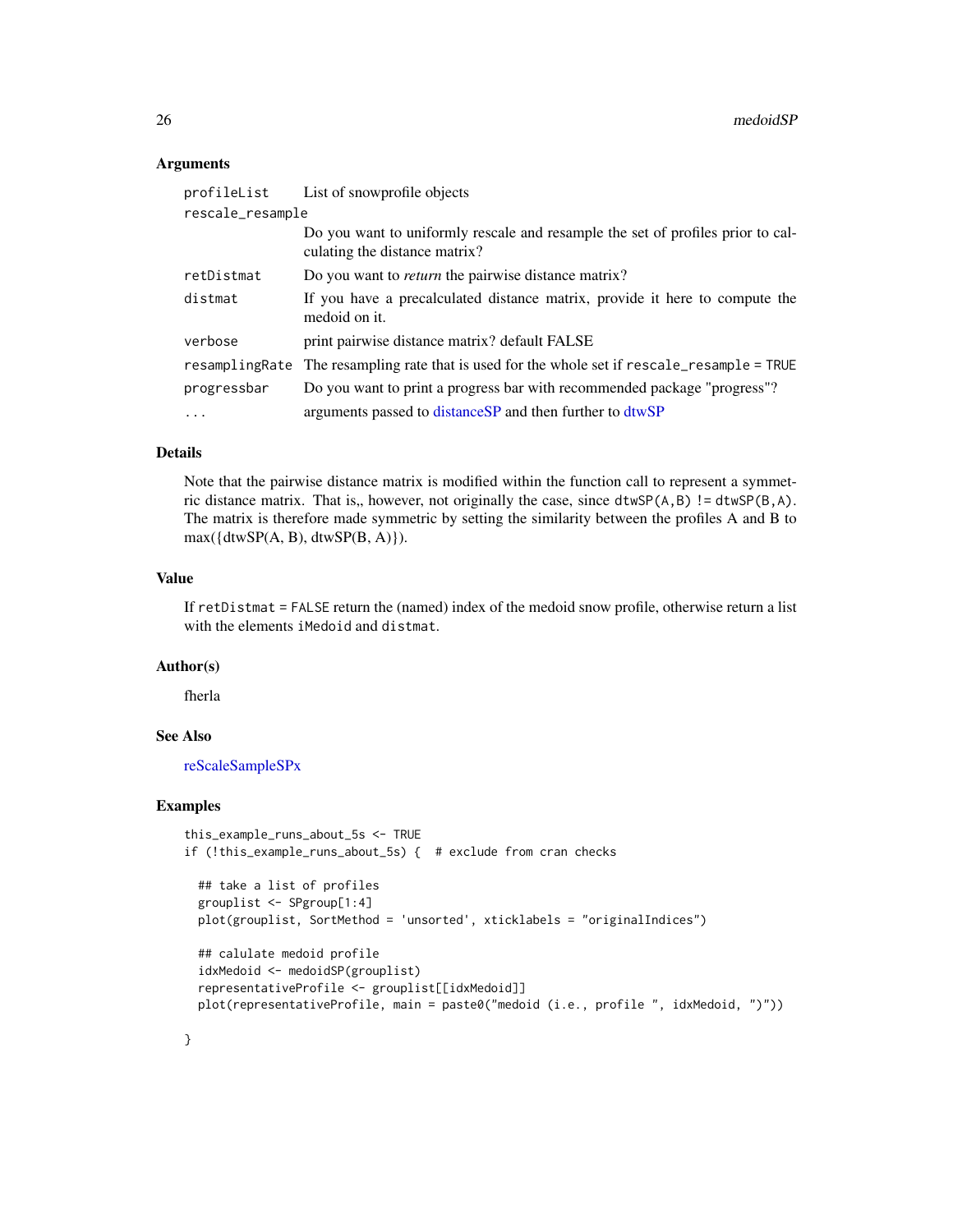<span id="page-26-1"></span><span id="page-26-0"></span>mergeIdentLayers *Merge layers with identical properties*

#### Description

Merge adjacent layers that have identical properties, such as grain type, hardness etc..

#### Usage

```
mergeIdentLayers(x, properties = c("hardness", "gtype"))
```
#### Arguments

| X          | a snowprofile or snowprofile Layers object with <i>height</i> grid information                                               |
|------------|------------------------------------------------------------------------------------------------------------------------------|
| properties | a character array of layer properties that are considered when searching for iden-<br>tical layers (e.g., hardness, gtype, ) |

# Value

A new snowprofileLayers object will be returned with the dimensions height, hardness, gtype and any other properties given in 'properties'. Depth and thickness information will be autocalculated. For snowprofile objects, the field 'changes' will be initialized or extended.

# Author(s)

fherla

#### Examples

```
## Merge identical layers based on hardness and grain type:
fewerLayers <- mergeIdentLayers(x = SPpairs$A_modeled, properties = c("hardness", "gtype"))
summary(SPpairs$A_modeled)[, c("hs", "nLayers")]
summary(fewerLayers)[, c("hs", "nLayers")]
## compare profile plots before and after merging (i.e., appear identical!)
opar <- par(no.readonly =TRUE)
par(mfrow = c(1, 2))
```

```
plot(SPpairs$A_modeled, main = "original", ylab = "Snow height")
plot(fewerLayers, main = "merged layers", ylab = "Snow height")
par(opar)
```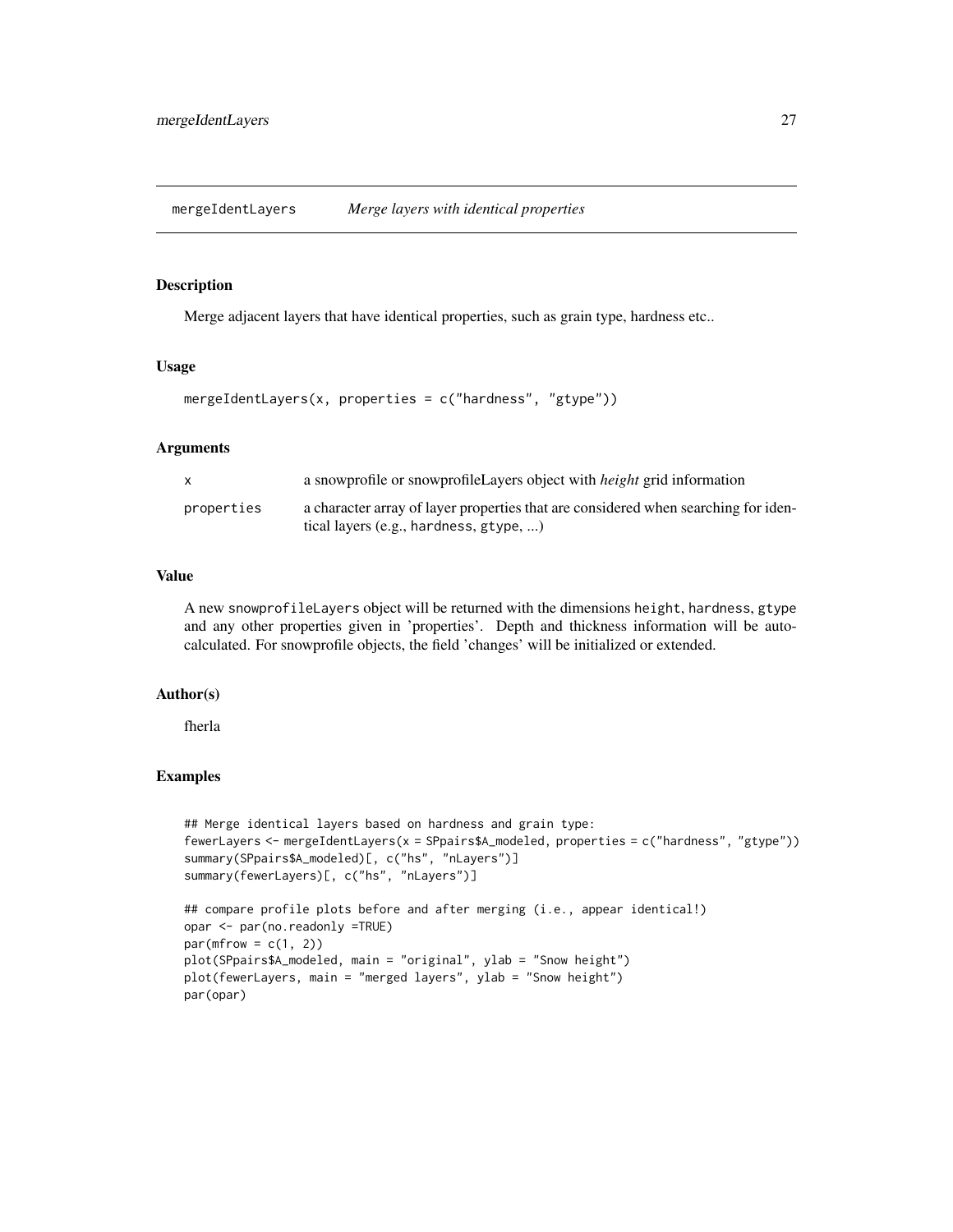<span id="page-27-1"></span><span id="page-27-0"></span>

# Description

Plot alignment cost density and warping path, optionally with the two snow profiles plotted in the margins along the axes.

# Usage

```
plotCostDensitySP(
  alignment,
  localCost = TRUE,
  labelHeight = FALSE,
 marginalPros = TRUE,
 pathCol = "black",
  target = FALSE,movingTarget = FALSE,
  tlty = "dotted",
  tlwd = 1.5,
  tcol = "black",
  tcex = 1.5,
  cex.lab = 1,
 xlab = NULL,
 ylab = NULL,
  ...
)
```

| alignment    | object from dtwSP                                                                                                                                                                                                                                                                                                                    |
|--------------|--------------------------------------------------------------------------------------------------------------------------------------------------------------------------------------------------------------------------------------------------------------------------------------------------------------------------------------|
| localCost    | plot <i>local</i> cost matrix, otherwise plot accumulated global cost.                                                                                                                                                                                                                                                               |
| labelHeight  | plot axes in units of height (cm) or in unitless (i.e., layer index).                                                                                                                                                                                                                                                                |
| marginalPros | plot profiles in margins along the axes. default TRUE                                                                                                                                                                                                                                                                                |
| pathCol      | color of warping path                                                                                                                                                                                                                                                                                                                |
| target       | draw horizontal $&$ vertical lines from matrix cells to corresponding layers in the<br>(marginal) profiles. Provide either a vector of length 1 (i.e., index of warping<br>path) or length 2 (i.e., x, y coordinates in terms of layer indices), or a matrix<br>with 2 columns, specifying $(x, y)$ if you desire multiple 'targets' |
| movingTarget | Do you want to draw the warping path only partially, from the origin to the<br>target cross? Only possible if target cross is given as a scalar! default = FALSE<br>(Useful to create GIF animations of a moving path)                                                                                                               |
| tlty         | target lty                                                                                                                                                                                                                                                                                                                           |
| tlwd         | target lwd                                                                                                                                                                                                                                                                                                                           |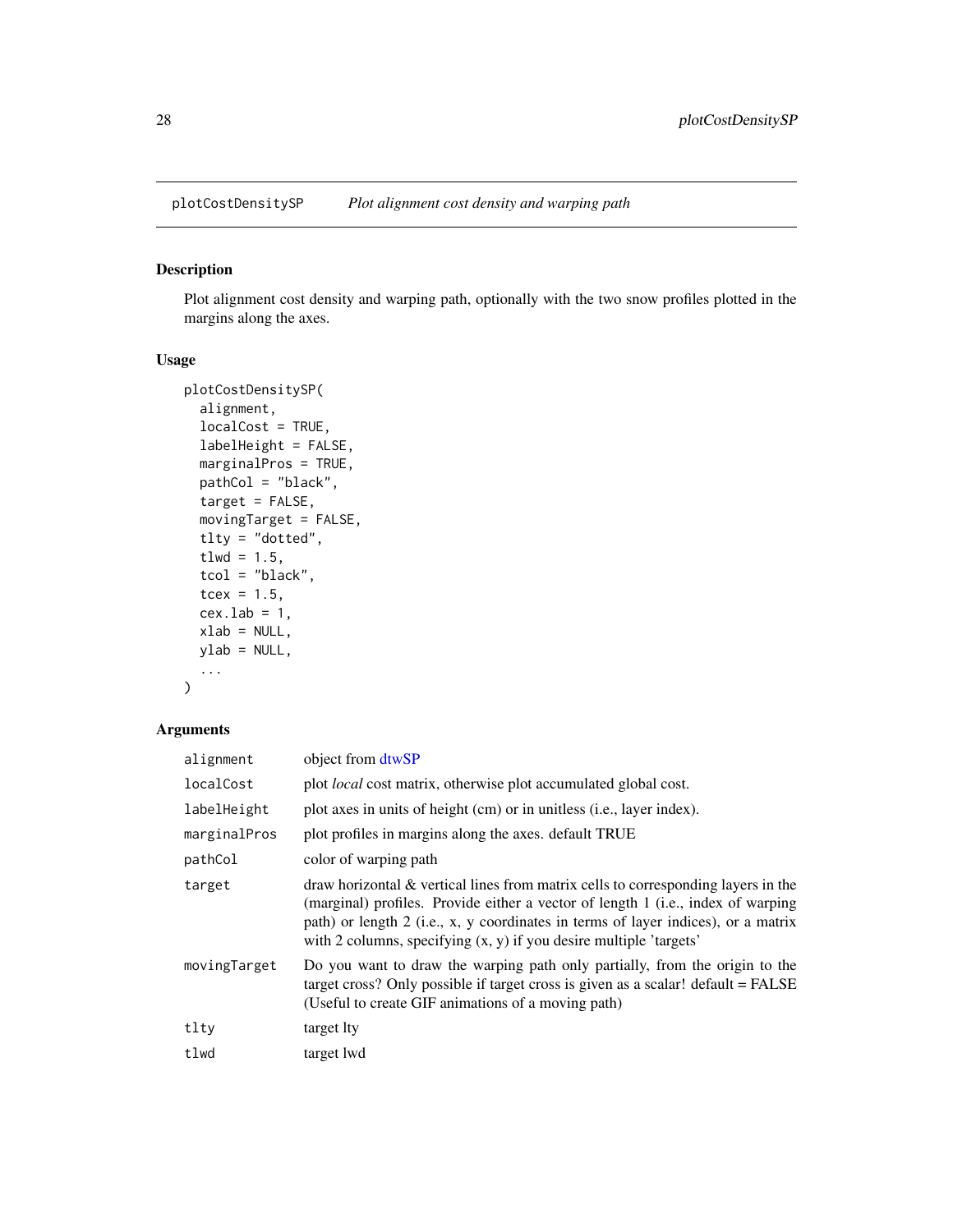# <span id="page-28-0"></span>plotCostDensitySP 29

| tcol    | target col                              |
|---------|-----------------------------------------|
| tcex    | target cex                              |
| cex.lab | cex of axis labels (cf. par)            |
| xlab    | x-axis label to change default labeling |
| ylab    | y-axis label to change default labeling |
|         | forwarded to par                        |

# Note

If you can't see the axis labels, try e.g., par (oma =  $c(3,3,0,0)$ ) before calling the function. Note, there seems to be a problem (only sometimes) with the left-hand labels that are for some reason not plotted parallel to the axis. Also, the routine is not bulletproof with respect to drawing 'targets'. Apologies for any inconveniences!

#### Author(s)

fherla

#### Examples

```
## first align profiles:
dtwAlignment <- dtwSP(SPpairs$A_modeled, SPpairs$A_manual, open.end = FALSE)
## then plot cost density:
plotCostDensitySP(dtwAlignment)
## label height instead of layer index, and don't show warping path:
plotCostDensitySP(dtwAlignment, labelHeight = TRUE, pathCol = "transparent")
## draw lines to the cell that corresponds to the DH and SH layers
plotCostDensitySP(dtwAlignment, target = c(191, 208))
## "moving target", i.e., draw warping path only from origin to target:
plotCostDensitySP(dtwAlignment, target = 200, movingTarget = TRUE)
plotCostDensitySP(dtwAlignment, target = 266, movingTarget = TRUE)
## A cool GIF can be created from frames like those
create_GIF <- FALSE
if (create_GIF){
 nPath <- length(dtwAlignment$index1)
 resolution <- 100 # i.e. super low, make value smaller for smoother GIF
 for (k in seq(1, nPath, by = resolution)) {
    plotCostDensitySP(dtwAlignment, target = k, movingTarget = TRUE)
 }
}
```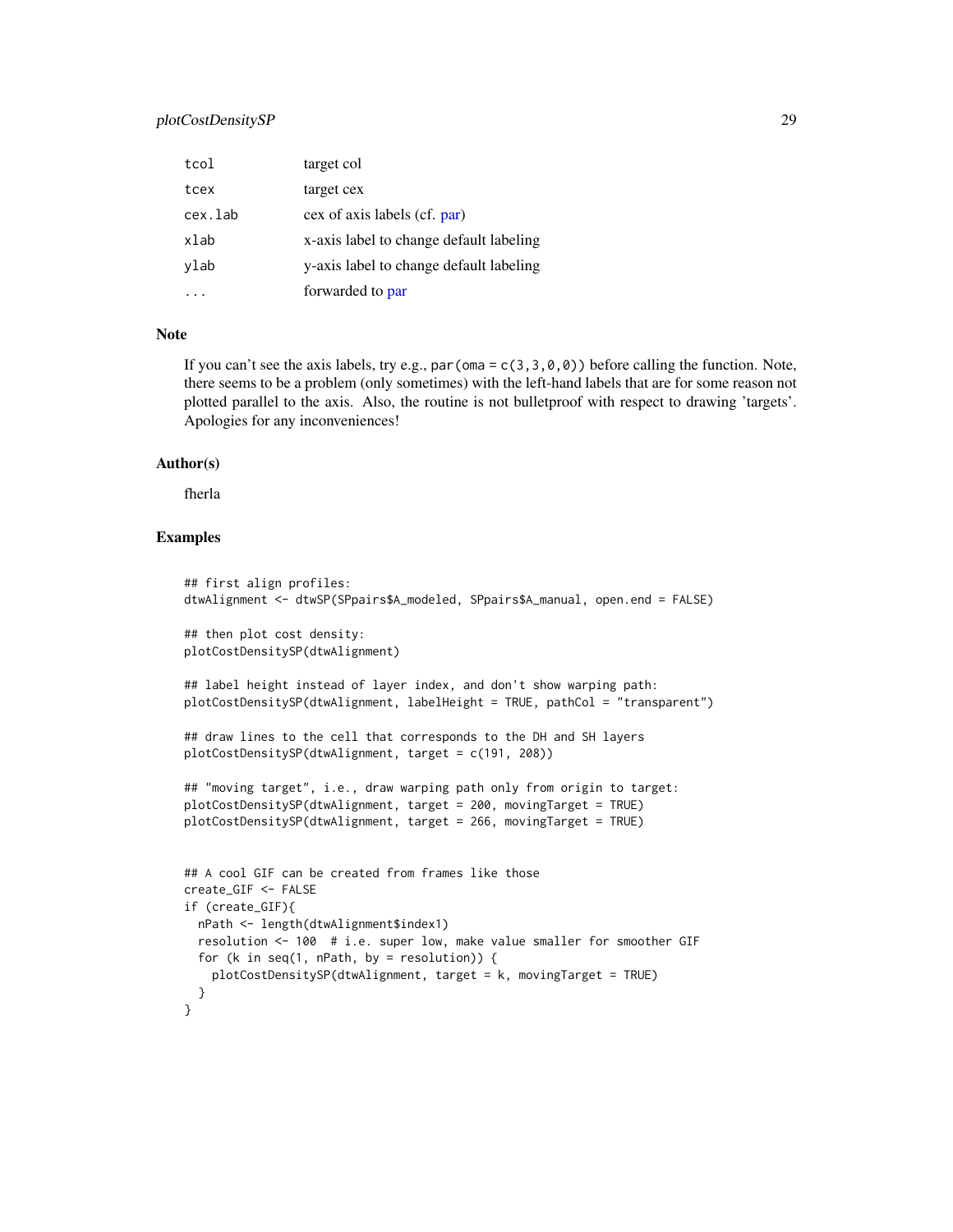<span id="page-29-1"></span><span id="page-29-0"></span>

# Description

This is a plotting routine for the DTW alignment of two snow profiles. Either provide two snow profiles or a dtwSP alignment object. Don't resize the figure, otherwise the plotted alignment segments will not be in correct place anymore! If you need a specific figure size, use grDevices::png with a width/height aspect ratio of about 5/3.

### Usage

```
plotSPalignment(
  query,
  ref,
  dtwAlignment = NULL,
  keep.alignment = FALSE,
  plot.costDensity = FALSE,
  plot.warpedQuery = TRUE,
  label.ddate = FALSE,
  segCol = "gray70",segLty = "dotted",
  segLwd = 1,
  segTidy = FALSE,
  segInd = TRUE,segEmph = NA,
  cex = 1,
  mainQu = "query",mainRef = "reference",
  mainQwarped = "warped query",
  emphasizeLayers_qu = FALSE,
  emphasizeLayers_ref = FALSE,
  failureLayers_qu = FALSE,
  failureLayers_qu_col = "red",
  ...
\mathcal{L}
```

| query            | The query snowprofile to be warped                                                     |
|------------------|----------------------------------------------------------------------------------------|
| ref              | The reference snowprofile to be warped against                                         |
| dtwAlignment     | dtwSP object (optional)                                                                |
|                  | keep.alignment Return dtwSP object with resampled query, ref and warped query? boolean |
| plot.costDensity |                                                                                        |
|                  | First graph, plotCostDensitySP with warping path? boolean, default = FALSE             |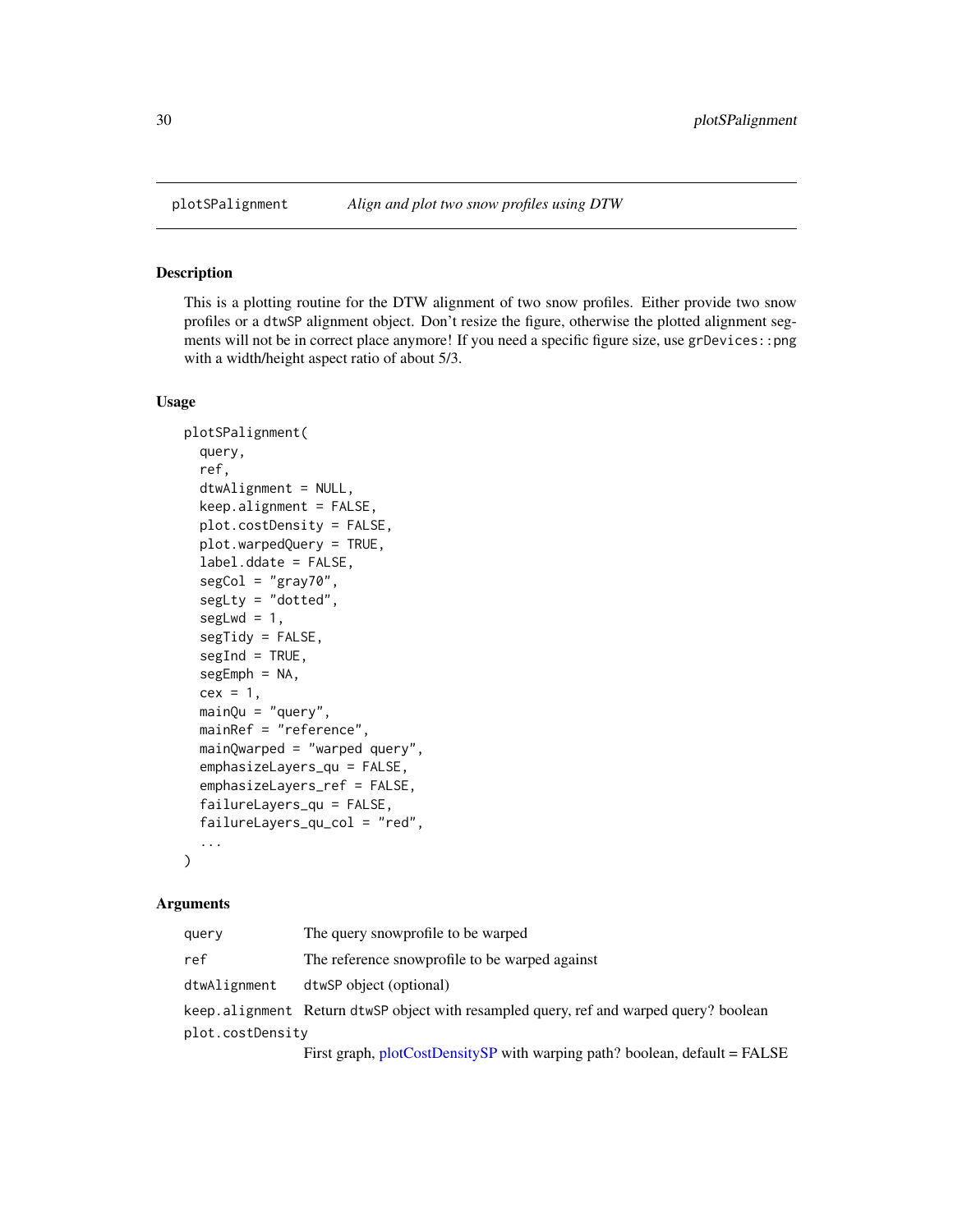<span id="page-30-0"></span>

| plot.warpedQuery     |                                                                                                                                                                                                                                                                                                                        |
|----------------------|------------------------------------------------------------------------------------------------------------------------------------------------------------------------------------------------------------------------------------------------------------------------------------------------------------------------|
|                      | plot warped query additionally to query, ref and alignment segments? (i.e. three<br>pane plot) boolean, default = TRUE                                                                                                                                                                                                 |
| label.ddate          | Label deposition date in profiles? (Only possible if ddate is given in 'dims', cf<br>distMatSP)                                                                                                                                                                                                                        |
| segCol               | Color of alignment segments. Passed to $\frac{1}{2}$ and $\frac{1}{2}$ alignment segments. Passed to $\frac{1}{2}$ and $\frac{1}{2}$ alignment segments.                                                                                                                                                               |
| segLty               | Linestyle of alignment segments. Passed to gpar, default = "dotted"                                                                                                                                                                                                                                                    |
| segLwd               | Linewidth of alignment segments, $default = 1$                                                                                                                                                                                                                                                                         |
| segTidy              | Tidy up alignment segments, if profiles have not been resampled? boolean,<br>default FALSE i.e. one segment line per (synthetic) layer interface -> supports<br>visual understanding of alignment, but is also often confusing (segTidy currently<br>only implemented for tidying up to gtype and hardness interfaces) |
| segInd               | Index vector of query layers that will get alignment segments drawn. Note, that<br>the profiles might get resampled, so pre-calculate your correct indices!                                                                                                                                                            |
| segEmph              | Index vector of query layers, the alignment segments of which will be em-<br>phasized (thick and red). Note, that the profiles might get resampled, so pre-<br>calculate your correct indices!                                                                                                                         |
| cex                  | font size, cf. par                                                                                                                                                                                                                                                                                                     |
| mainQu               | subtitle for query subfigure                                                                                                                                                                                                                                                                                           |
| mainRef              | subtitle for reference subfigure                                                                                                                                                                                                                                                                                       |
| mainQwarped          | subtitle for warped query subfigure                                                                                                                                                                                                                                                                                    |
| emphasizeLayers_qu   | emphasize Layers in query, see plot.snowprofile                                                                                                                                                                                                                                                                        |
| emphasizeLayers_ref  | emphasize Layers in reference, see plot.snowprofile                                                                                                                                                                                                                                                                    |
| failureLayers_qu     | draw arrow to failure layers (see plot.snowprofile)? provide height vector.                                                                                                                                                                                                                                            |
| failureLayers_qu_col | color of $arrow(s)$ (individual color string or vector, see plot.snowprofile)                                                                                                                                                                                                                                          |
| $\cdots$             | Arguments passed to distMatSP and dtwSP                                                                                                                                                                                                                                                                                |

# Value

dtw object with the resampled '\$query' and '\$reference', as well as the warped query '\$query-Warped' (only if keep.alignment is TRUE)

# Author(s)

fherla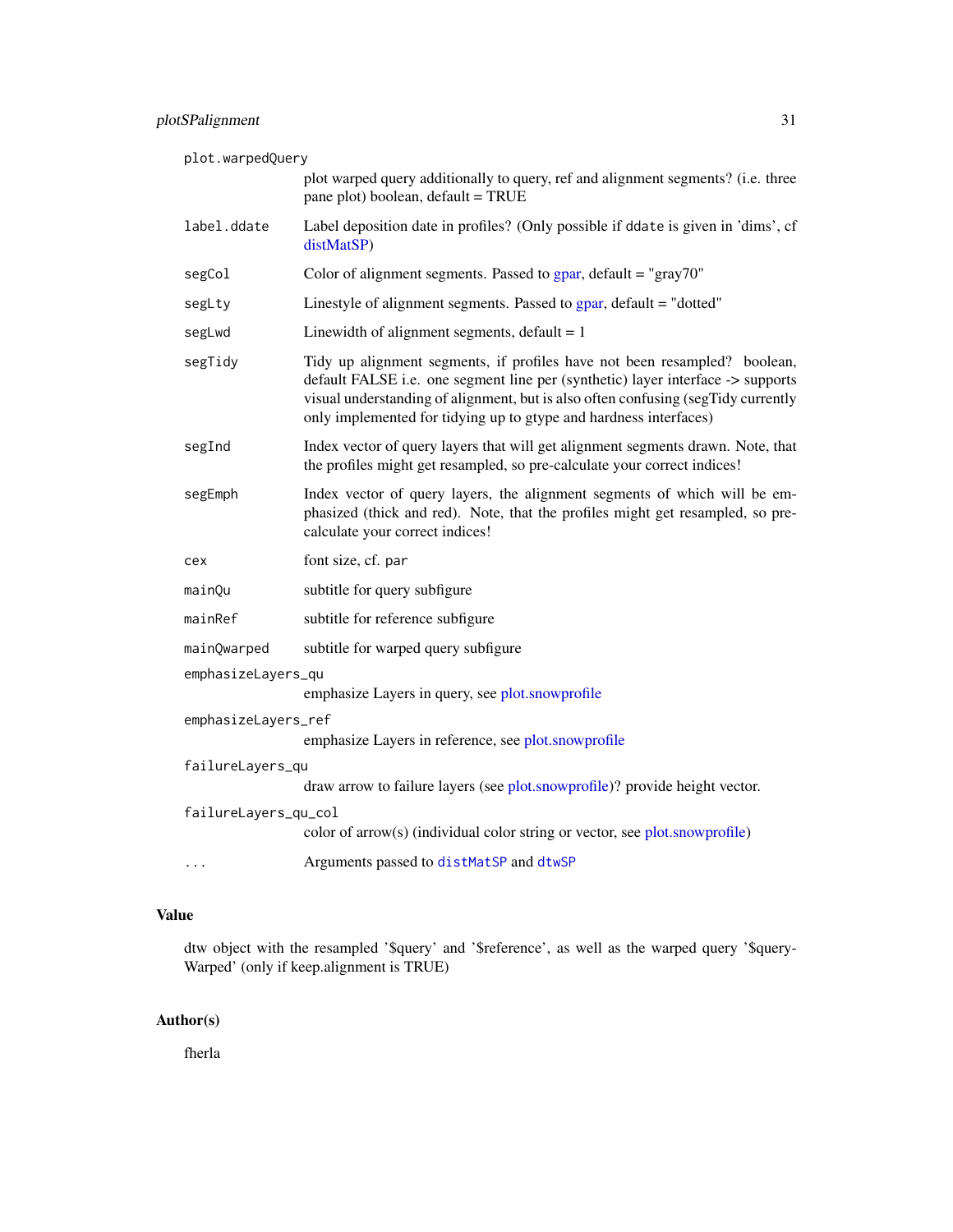# Examples

```
plotSPalignment(SPpairs$B_modeled1, SPpairs$B_modeled2)
plotSPalignment(SPpairs$B_modeled1, SPpairs$B_modeled2, dims = c("gtype"), weights = c(1))
## alternatively keep alignment:
alignment <- plotSPalignment(SPpairs$B_modeled1, SPpairs$B_modeled2, keep.alignment = TRUE)
print(paste("Similarity between profiles:", alignment$sim))
## alternatively, with precomputed alignment and emphasized layer matches:
dtwAlignment <- dtwSP(SPpairs$A_modeled, SPpairs$A_manual, open.end = FALSE)
plotSPalignment(dtwAlignment = dtwAlignment, segEmph = c(190, 192))
## directly after plotting, add text to figure:
grid::grid.text("Profiles SPpairs$A (modeled/manual)", x = 0.5, y = 0.8,
                gp = grid::gpar(fontsize=12, col="grey"))
```
<span id="page-31-1"></span>resampleSP *Resample snowprofile*

#### Description

Resample an individual snow profile onto a new depth-grid (i.e., height-grid).

#### Usage

resampleSP $(x, h = 0.5, n = NULL)$ 

#### Arguments

| $\mathsf{x}$ | snowprofile (or snowprofileLayers) object                                                                                                                                                                                                                                                                                                                                                                                   |
|--------------|-----------------------------------------------------------------------------------------------------------------------------------------------------------------------------------------------------------------------------------------------------------------------------------------------------------------------------------------------------------------------------------------------------------------------------|
| h            | Sampling rate ( <i>i.e.</i> constant depth increment) in centimeters, if given as scalar<br>(default is 0.5 cm). Layers smaller than the scalar h will not be resolved in the<br>resampled profile. Can also be a vector specifying the desired <i>height</i> grid of the<br>resampled profile (useful for non-constant increments). But, be WARNED, that<br>a meaningless grid will produce colorful but senseless output! |
| n            | Number of layers in resampled profile (optional). A given n will overrule a<br>conflicting h!                                                                                                                                                                                                                                                                                                                               |

### Details

This routine alters how the layer information of snow profiles is *stored* without changing how the profiles appear. Note, however, that only layer properties that are constant within the individual layers will be resampled: i.e., height, hardness, gtype, ddate will be resampled. However, temperature, for example, will not be resampled, because it is not constant within layers.

<span id="page-31-0"></span>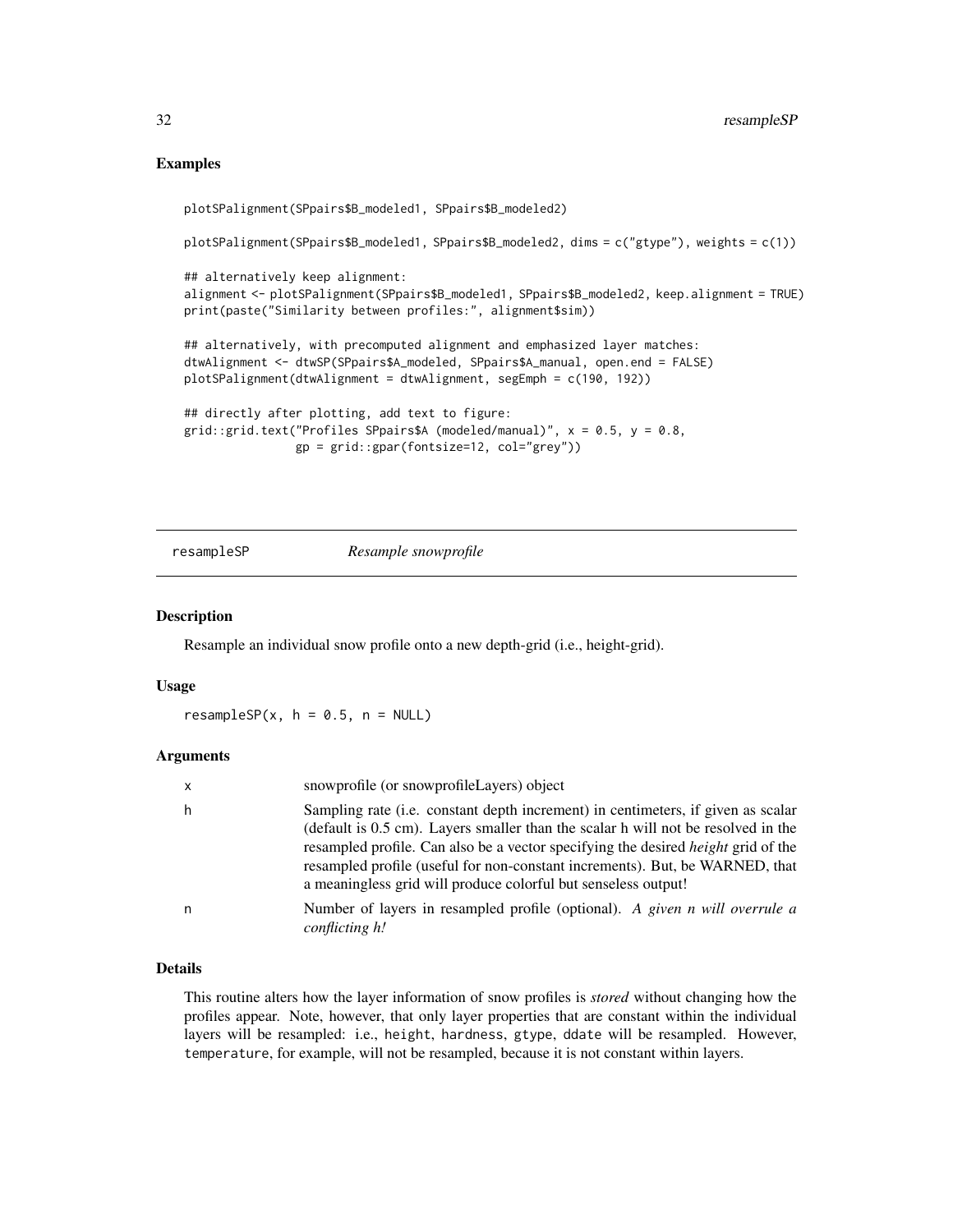# <span id="page-32-0"></span>resampleSPpairs 33

#### Value

resampled snowprofile with the same metadata as x, but resampled "layers". Note that only the following layer properties will be resampled: height, hardness, gtype, ddate. If input was a snowprofileLayers object, the output will be, too.

#### Author(s)

fherla

#### See Also

[resampleSPpairs,](#page-32-1) [mergeIdentLayers](#page-26-1)

#### Examples

```
## (1) constant sampling rate of 1 cm:
profileResampled <- resampleSP(SPpairs$A_modeled, h = 1.0)
## compare profile summary before and after resampling:
summary(SPpairs$A_modeled)[, c("hs", "nLayers")]
summary(profileResampled)[, c("hs", "nLayers", "changes")]
head(profileResampled$layers)
## compare profile plots before and after resampling (i.e., appear identical!)
opar <- par(no.readonly=TRUE)
par(mfrow = c(1, 2))plot(SPpairs$A_modeled, main = "original", ylab = "Snow height")
plot(profileResampled, main = "resampled", ylab = "Snow height")
par(opar)
## (2) resample to 150 layers:
profileResampled <- resampleSP(SPpairs$A_manual, n = 150)
summary(profileResampled)[, c("hs", "nLayers", "changes")]
head(profileResampled$layers)
## (3) resample onto arbitrarily specified grid
## (issues a warning when the new-grid HS deviates too much from the original HS)
irregularGrid < -c(2 + cumsum(c(0, c(10, 15, 5, 1, 3, 30, 50)))), 120)
```
profileResampled <- resampleSP(SPpairs\$A\_manual, h = irregularGrid)

<span id="page-32-1"></span>resampleSPpairs *Resample a pair of profiles*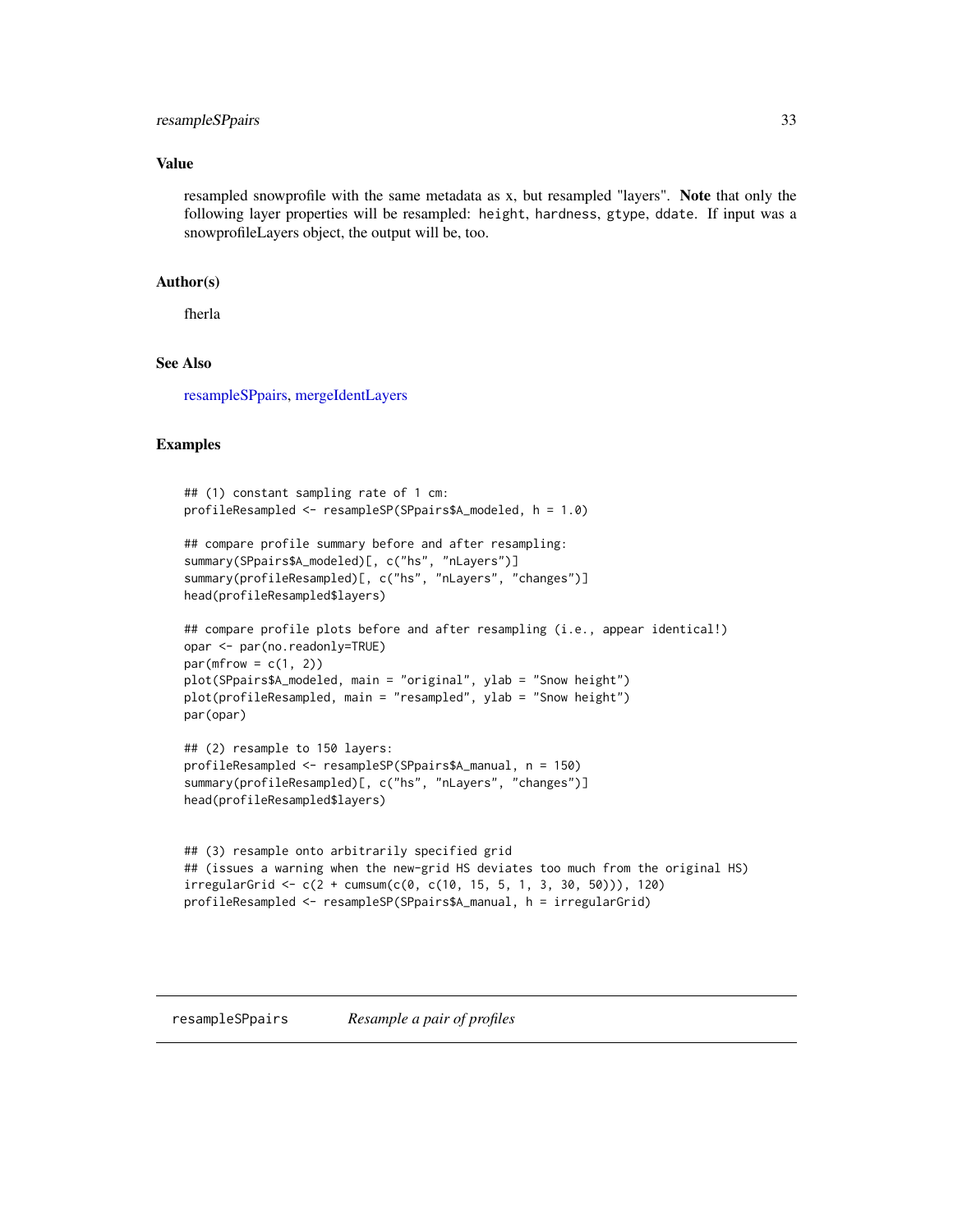# Description

Resample a pair of (irregularly layered) profiles onto the smallest common height grid. To reduce data storage this routine can be used to merge layers based on specified layer properties, if the input profiles have been resampled earlier, or if due to other reasons existing layers in the individual profiles can be merged. In summary, this routine alters how the layer information of snow profiles is *stored* without changing how the profiles appear.

#### Usage

```
resampleSPpairs(
  query,
  ref,
 mergeBeforeResampling = FALSE,
 dims = c("gtype", "hardness")
)
```
# Arguments

| query                 | query snowprofile or snowprofile Layers object                             |  |
|-----------------------|----------------------------------------------------------------------------|--|
| ref                   | reference snowprofile or snowprofile Layers object                         |  |
| mergeBeforeResampling | shall adjacent layers with identical layer properties be merged? (boolean) |  |
| dims                  | layer properties to consider for a potential merging                       |  |

# Details

The smallest common height grid is found by

- 1. extract all unique layer interfaces in both profiles
- 2. resample each profile with the above height grid, (!) but set all height values that exceed each's max snow height to that max snow height!

#### Value

a list with the resampled input objects under the entries query and ref.

#### Author(s)

fherla

# See Also

[resampleSP,](#page-31-1) [mergeIdentLayers](#page-26-1)

<span id="page-33-0"></span>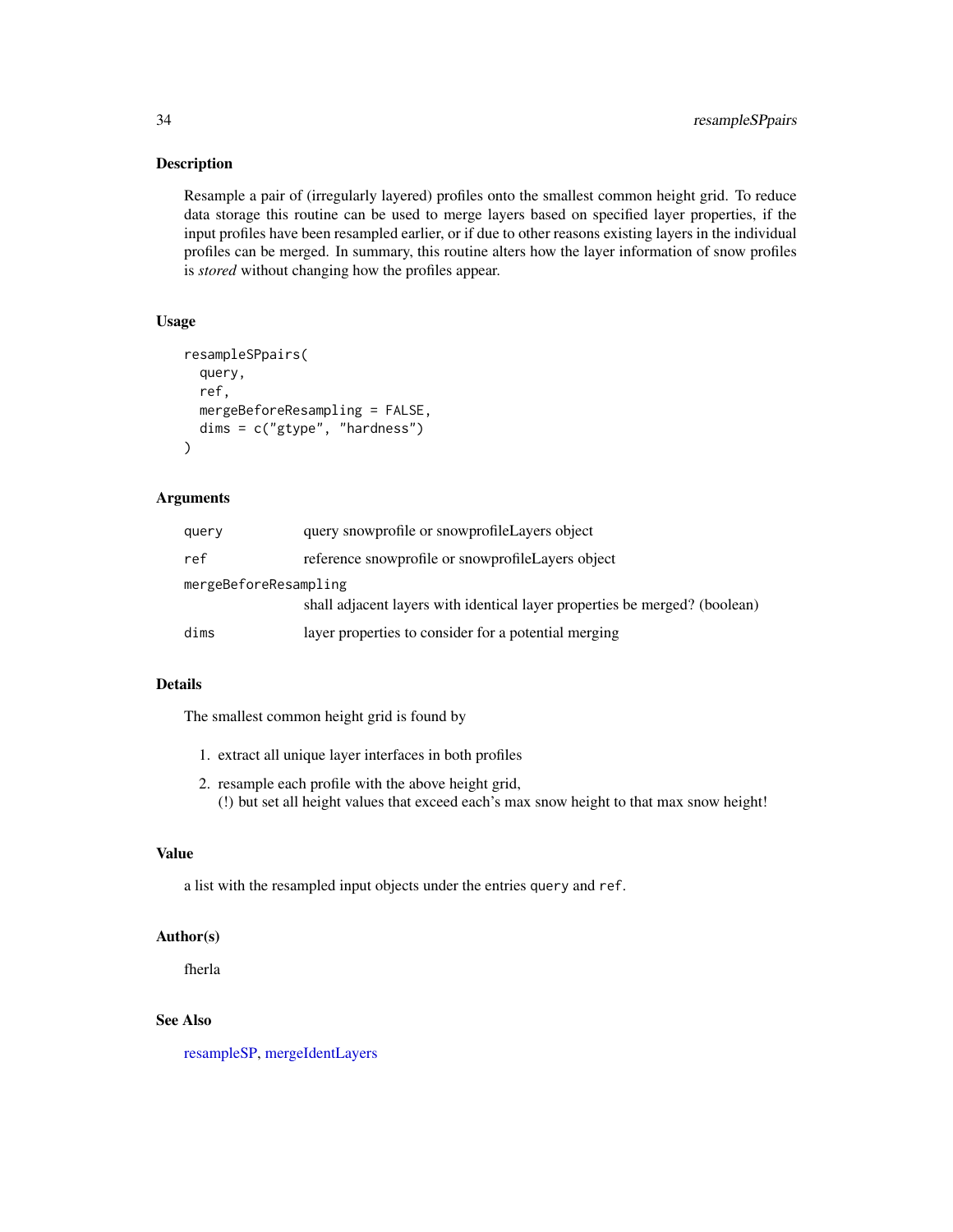# <span id="page-34-0"></span>reScaleSampleSPx 35

#### Examples

```
## initial situation before mutual resampling:
## two profiles with different snow heights and different numbers of layers
summary(SPpairs$A_manual)[, c("hs", "nLayers")]
summary(SPpairs$A_modeled)[, c("hs", "nLayers")]
opar <- par(no.readonly=TRUE)
par(mfrow = c(1, 2))plot(SPpairs$A_manual, main = "Initial profiles before resampling",
     ylab = "Snow height", ymax = 272)
plot(SPpairs$A_modeled, ylab = "Snow height", ymax = 272)
## resampling:
resampledSPlist <- resampleSPpairs(SPpairs$A_manual, SPpairs$A_modeled,
                                   mergeBeforeResampling = TRUE)
## two profiles with different snow heights and IDENTICAL numbers of layers
summary(resampledSPlist$query)[, c("hs", "nLayers")]
summary(resampledSPlist$ref)[, c("hs", "nLayers")]
plot(resampledSPlist$query, main = "Profiles after resampling",
     ylab = "Snow height", ymax = 272)
plot(resampledSPlist$ref, ylab = "Snow height", ymax = 272)
par(opar)
```
<span id="page-34-1"></span>

| reScaleSampleSPx | Rescale and resample a snow profile list |
|------------------|------------------------------------------|
|                  |                                          |

# Description

Rescale and resample all snow profiles provided in a list to an identical snow height and resampling rate.

#### Usage

```
rescalesampleSPx(SPx, resamplingRate = 0.5, scHeight = median, ...)
```
#### Arguments

| <b>SPx</b> | list of snowprofile objects                                                       |
|------------|-----------------------------------------------------------------------------------|
|            | resampling Rate resampling rate, units in centimeters                             |
| scHeight   | a function that calculates the resulting height from the profiles, default median |
| .          | arguments passed on to the function provided in scheight                          |

#### Value

A list with the first entry \$set storing the rescaled and resampled profile list, the second entry \$maxHS stores the maximum snow height found among the profiles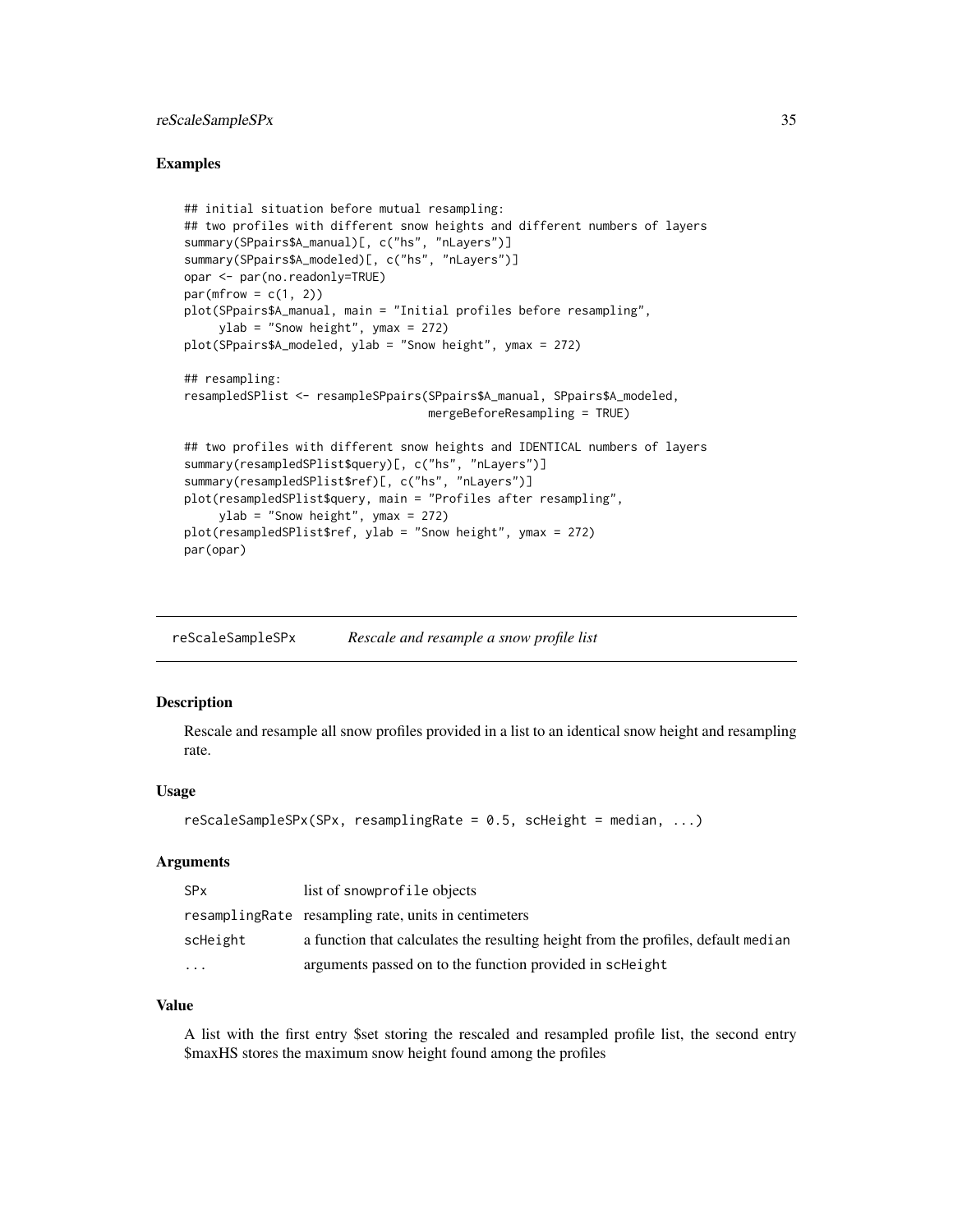#### Author(s)

fherla

# Examples

```
## let's take the 'SPgroup' object as profile list
SPrr <- reScaleSampleSPx(SPgroup)
print(paste0("max height before rescaling: ", SPrr$maxHS, " cm"))
print(paste0("rescaled height: ", SPrr$set[[1]]$hs, " cm"))
plot(SPrr$set, SortMethod = 'unsorted')
```
return\_conceptually\_similar\_gtypes *Return conceptually similar grain types*

#### Description

Note, use this function with care. It's a brief helper function for specific usage, not generally applicable! It is, however, sometimes useful for backtracking layers, see [backtrackLayers.](#page-9-1)

#### Usage

```
return_conceptually_similar_gtypes(gt)
```
#### Arguments

gt a single gtype

# Value

a character vector of similar gtypes

#### Examples

```
return_conceptually_similar_gtypes("SH")
return_conceptually_similar_gtypes("MFcr")
return_conceptually_similar_gtypes("RG")
```
<span id="page-35-0"></span>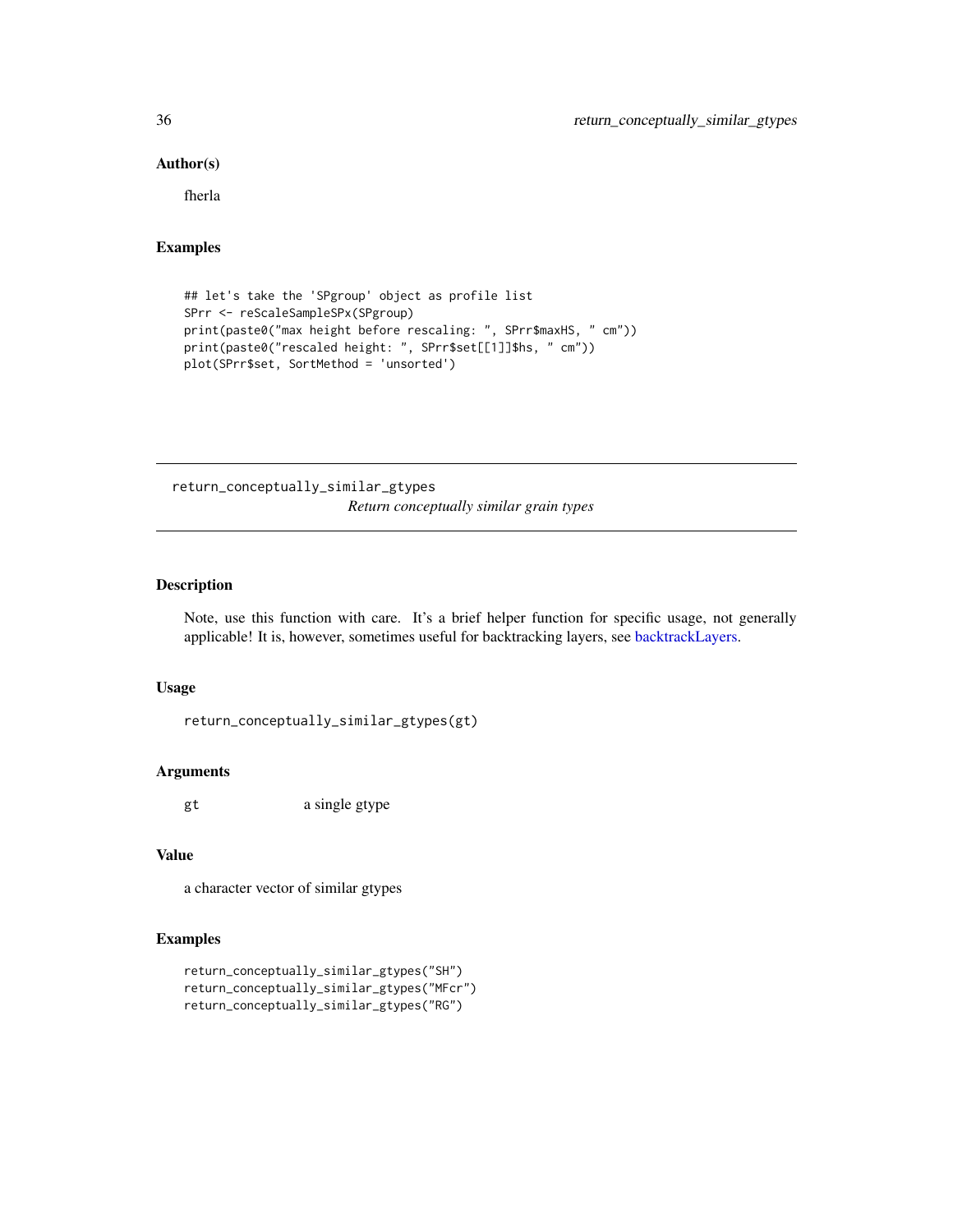<span id="page-36-0"></span>rmZeroThicknessLayers *Remove layers with a thickness of 'zero cm'*

#### Description

Find layers in a snow profile that are zero cm thick (i.e. height vector stays constant for some layers, even though grain types or hardness may change). Then, either remove those layers, or reset them with the layer characteristics of the lower adjacent (non-zero-thickness) layer. In the latter case (i.e., reset), the number of layers won't change, but those non-zero thickness layers will be made ineffective. This procedure is particularly necessary for warping snow profiles (cf., [dtwSP,](#page-15-1) [warpSP\)](#page-42-1).

#### Usage

```
rmZeroThicknessLayers(x, rm.zero.thickness = TRUE)
```
#### Arguments

x A snowprofile or snowprofileLayers object

rm.zero.thickness

Want to remove zero-thickness layers from profile? boolean, default TRUE. If FALSE, those zero-thickness layers will be reset to the lower adjacent (nonzero-thickness) layer; thus, the number of layers won't be changed.

#### Value

A modified copy of the input object. For snowprofile objects, the field \$changes will be initialized or extended.

# Author(s)

fherla

<span id="page-36-1"></span>scaleSnowHeight *Scale total height of a snow profile*

# **Description**

Scale the snow height of a snow profile either (1) based on another profile, or (2) based on a provided (predetermined) snow height. This function can therefore be used to scale two snow profiles to an identical snow height by scaling the height vector of the (query) profile against the height vector of the (reference) profile.

#### Usage

```
scaleSnowHeight(query, ref = NA, height = NA)
```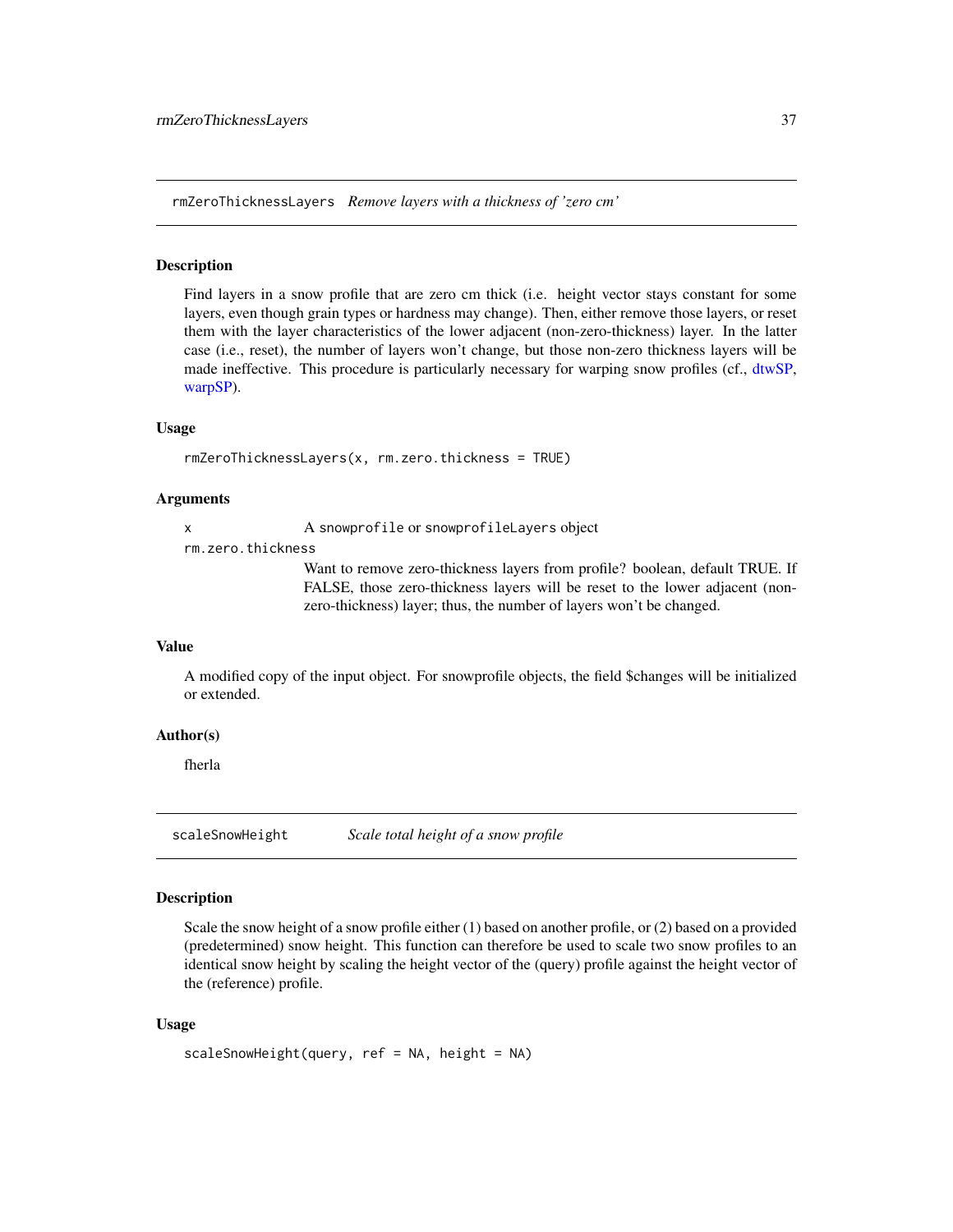# <span id="page-37-0"></span>Arguments

| query  | the query snow profile (whose height vector will be scaled)                                                  |
|--------|--------------------------------------------------------------------------------------------------------------|
| ref    | the reference snow profile (whose total snow height will be used as the reference<br>height for the scaling) |
| height | an optional reference height that can be given instead of the query profile                                  |

# Value

query profile with scaled height vector

# Author(s)

fherla

<span id="page-37-1"></span>sim2dist *Convert 'similarity' matrix to 'distance' matrix*

# Description

Convert a 'similarity' matrix to 'distance' matrix. *Note* that the similarity must be normalized (i.e. within [0, 1])

### Usage

```
sim2dist(SimMat)
```
#### Arguments

SimMat similarity matrix of type data.frame with ranges [0, 1]

# Value

copy of input data.frame with similarities inverted to distances (i.e. dist  $= 1 - \sin$ )

# Author(s)

fherla

# Examples

```
## the 'swissSimilarityMatrix' as similarity and as distance
graphics::image(as.matrix(swissSimilarityMatrix))
graphics::image(as.matrix(sim2dist(swissSimilarityMatrix)))
```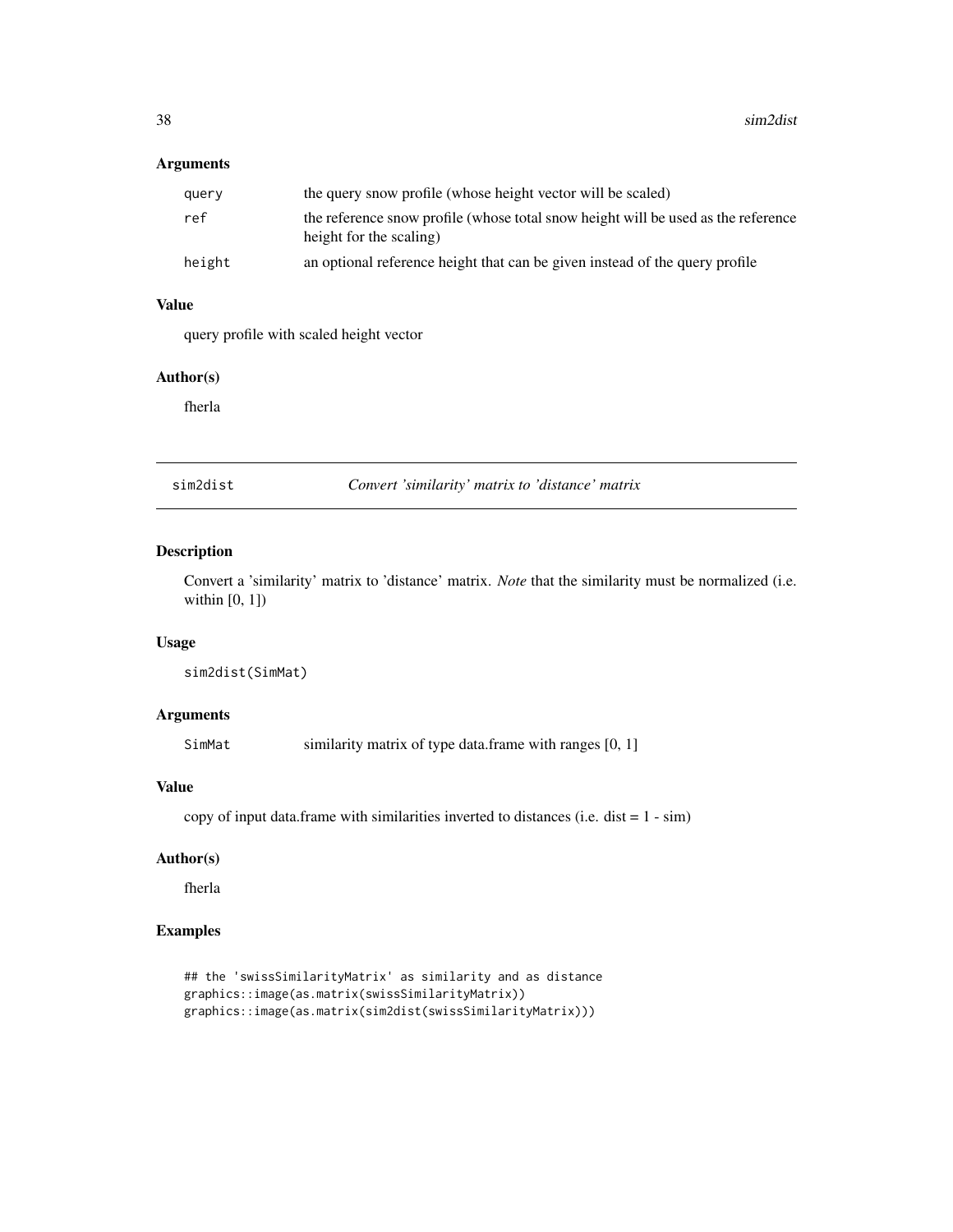#### <span id="page-38-1"></span><span id="page-38-0"></span>Description

This function calculates a similarity measure for two snow profiles that have been aligned onto the same height grid (either through DTW or resampling). If one profile contains more layers than the other one, the layers with a non-matched height represent missing layers and will be treated accordingly. The similarity measure is compatible with top-down alignments and is symmetric with respect to its inputs, i.e.  $\sin SP(P1, P2) = \sin SP(P2, P1)$ . Several different approaches of computing the measure have been implemented by now, see Details below.

#### Usage

```
simSP(
  ref,
  qw,
  gtype_distMat = sim2dist(grainSimilarity_evaluate(triag = FALSE)),
  type = "HerlaEtAl2021",
  nonMatchedSim = 0,
 nonMatchedThickness = 10,
  verbose = FALSE,
  returnDF = FALSE,
  apply_scalingFactor = FALSE
\lambda
```

| ref                 | snowprofile object 1                                                                                                                                                                                        |
|---------------------|-------------------------------------------------------------------------------------------------------------------------------------------------------------------------------------------------------------|
| qw                  | snowprofile object 2 (matched layers need to be on the same height grid of ref)                                                                                                                             |
| gtype_distMat       | a distance matrix that stores <b>distance</b> information of grain types (Be careful<br>to convert similarities, as in grain Similarity evaluate, into dissimilarities with<br>sim2dist.)                   |
| type                | the similarity measure can be computed in several different ways (of sophistica-<br>tion). See Details section. Possible choices                                                                            |
|                     | • simple                                                                                                                                                                                                    |
|                     | • Herla $EtAl2021 (= simple2)$                                                                                                                                                                              |
|                     | • tsa_WLdetection $\&$ rta_WLdetection                                                                                                                                                                      |
|                     | • layerwise $&$ rta_scaling                                                                                                                                                                                 |
| nonMatchedSim       | sets the similarity value of non-matched layers $[0, 1]$ . "indifference" = 0.5,<br>penalty $< 0.5$ . Note that $\frac{d(wSP)}{d}$ sets the same value and overrides the default<br>value in this function! |
| nonMatchedThickness |                                                                                                                                                                                                             |
|                     | If NA, every unique non-matched layer (i.e., contiguous resampled layers with<br>identical properties) contributes to the overall similarity by 1 x nonMatchedSim.                                          |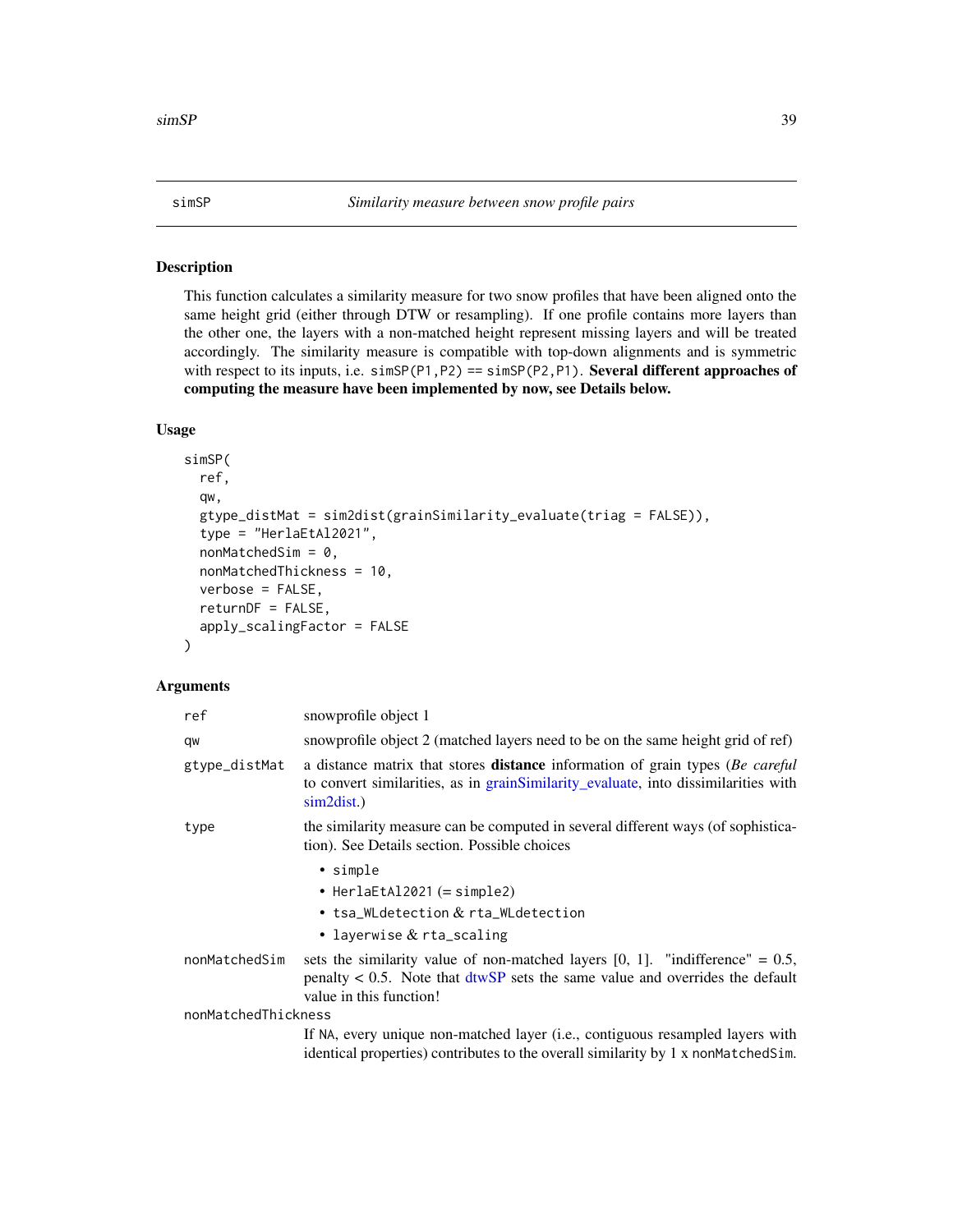<span id="page-39-0"></span>

#### Details

The first several implementation types (simple, HerlaEtAl2021, tsa\_WLdetection, rta\_WLdetection) represent different flavours of the approach detailed in Herla et al (2021). In essence, they are a simple approach to incorporate avalanche hazard relevant characteristics into the score by computing the score as arithmetic mean of 4 different grain type classes:

- weak layers (wl): SH and DH
- new snow (pp): PP and DF
- crusts (cr): MFcr and IF
- bulk: the rest (i.e., predominantly RG, FC, FCxr MF falls also in here, will maybe be adjusted in future.)

Additionally, for classes wl and cr, vertical windows are computed to weigh layers more heavily that have no other wl or cr grain types in their neighborhood.

Type simple deviates from *simple2* (= *HerlaEtAl2021*) by computing the aforementioned vertical windows based on heuristic depth ranges (i.e., Surface–30cm depth–80cm depth–150cm depth– Ground). It is otherwise identical to the **simple2** type, which computes as many numbers of equidistant vertical windows as number of wl or cr are present in the profile.

Type tsa\_WLdetection employs a similar approach as *simple*, but it identifies weak layers (wl) based on the Threshold Sum Approach (>= 5 TSA, lemons, german 'Nieten'). Therefore, the original profiles need to contain grain size information, which allows you to pre-compute the lemons for all layers (additionally to the otherwise necessary gain type and hardness information). It is thus more targeted to simulated profiles or detailed manual profiles of very high quality. While the former two types neglect hardness information of wl and cr classes, this type does not. Type rta\_WLdetection works analogous, but uses RTA instead of TSA and a threshold of  $>= 0.8$ .

Unlike the former types, layerwise applies no weighting at all if used as per default. That means that the similarity of each individual layer contributes equally to the overall similarity measure. It is, however, very flexible in that any custom scaling factor can be applied to each layer. The resulting similarity score is then computed by

• simSP = sum(sim \* scalingFactor) / sum(scalingFactor),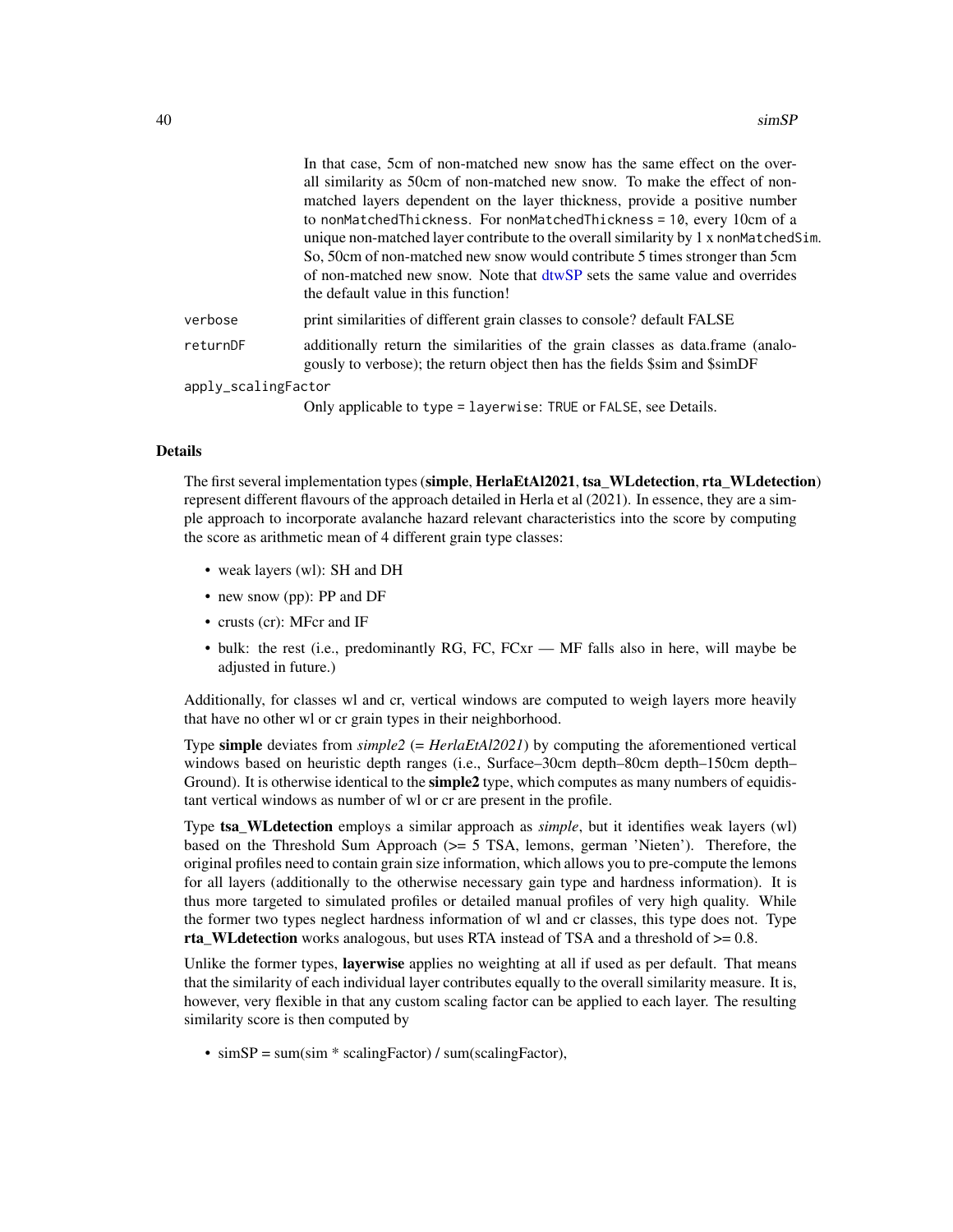#### $s$ imSP 41

where the denominator ensures that the resulting score will be within [0, 1]. If you want to explore your own scaling approach, both input snow profiles need to contain a column called \$layers\$scalingFactor that store the desired factor. Type **rta scaling** is a special case of layerwise, where the scaling is determined by the relative lemons of each layer (RTA, see Monti et al 2013).

NOTE that for all types that include TSA/RTA values, these values need to be computed *prior to aligning* the profiles (and therefore need to be present in the profiles provided to this function!)

#### Value

Either a scalar similarity between [0, 1] with 1 referring to the two profiles being identical, or (if returnDF is TRUE) a list with the elements \$sim and \$simDF.

#### References

Herla, F., Horton, S., Mair, P., & Haegeli, P. (2021). Snow profile alignment and similarity assessment for aggregating, clustering, and evaluating of snowpack model output for avalanche forecasting. Geoscientific Model Development, 14(1), 239–258. https://doi.org/10.5194/gmd-14-239-2021

Monti, F., & Schweizer, J. (2013). A relative difference approach to detect potential weak layers within a snow profile. Proceedings of the 2013 International Snow Science Workshop, Grenoble, France, 339–343. Retrieved from https://arc.lib.montana.edu/snow-science/item.php?id=1861

#### Examples

```
## first align two profiles, then assess the similarity of the aligned profiles
alignment <- dtwSP(SPpairs$A_modeled, SPpairs$A_manual)
SIM <- simSP(alignment$queryWarped, alignment$reference, verbose = TRUE)
## similarity of identical profiles
SIM <- simSP(alignment$queryWarped, alignment$queryWarped, verbose = TRUE)
## non-matched layers become apparent here:
alignment <- plotSPalignment(SPpairs$C_day1, SPpairs$C_day2, keep.alignment = TRUE,
                             rescale2refHS = FALSE, checkGlobalAlignment = FALSE)
simSP(alignment$queryWarped, alignment$reference, nonMatchedSim = 0.5)
## smaller similarity score due to 'penalty' of non-matched layers:
simSP(alignment$queryWarped, alignment$reference, nonMatchedSim = 0)
## even smaller similarity score due to higher impact of non-matched layer thickness:
simSP(alignment$queryWarped, alignment$reference, nonMatchedSim = 0, nonMatchedThickness = 1)
## detect WL based on lemons (instead of grain type alone):
P1 <- computeTSA(SPpairs$D_generalAlignment1)
P2 <- computeTSA(SPpairs$D_generalAlignment2)
alignment <- dtwSP(P1, P2, simType = "tsa_wldetection")
# sim based on WL-detection with TSA:
simSP(alignment$queryWarped, alignment$reference, type = "tsa_wldetection", verbose = TRUE)
# sim solely based on grain type, neglecting TSA information
simSP(alignment$queryWarped, alignment$reference, type = "simple", verbose = TRUE)
## RTA scaling type
P1 <- computeRTA(P1)
```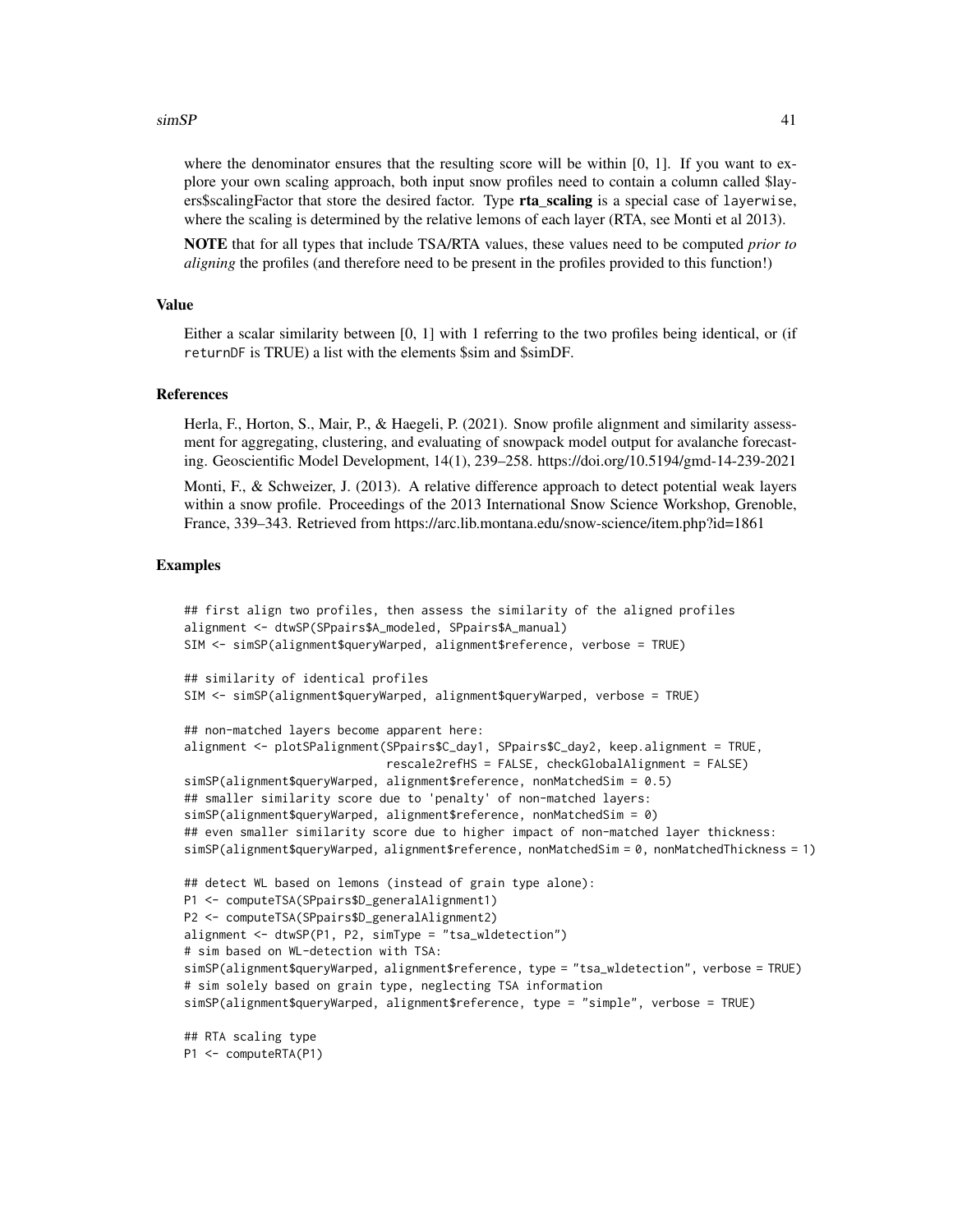```
P2 <- computeRTA(P2)
alignment <- dtwSP(P1, P2, simType = "rta_scaling")
# sim based on scaling with RTA
simSP(alignment$queryWarped, alignment$reference, type = "rta_scaling")
# sim based on WL-detection with RTA
simSP(alignment$queryWarped, alignment$reference, type = "rta_wldetection")
# sim based on WL-detection with TSA
simSP(alignment$queryWarped, alignment$reference, type = "tsa_wldetection")
## layerwise similarity (i) unscaled...
simSP(alignment$queryWarped, alignment$reference, type = "layerwise", verbose = TRUE)
##... or (ii) with custom scaling factor (example only illustrative)
alignment$queryWarped$layers$scalingFactor <- 0.1
alignment$queryWarped$layers$scalingFactor[findPWL(alignment$queryWarped)] <- 1
alignment$reference$layers$scalingFactor <- 0.1
alignment$reference$layers$scalingFactor[findPWL(alignment$reference)] <- 1
simSP(alignment$queryWarped, alignment$reference, type = "layerwise",
      apply_scalingFactor = TRUE, verbose = TRUE)
```
swissSimilarityMatrix *Similarity Matrix of Snow Grain Types*

#### Description

as defined by Lehning et al (2001). A similarity of 1 represents identity, 0 represents total dissimilarity.

#### Usage

swissSimilarityMatrix

#### Format

A data.frame

#### Examples

print(swissSimilarityMatrix)

<span id="page-41-0"></span>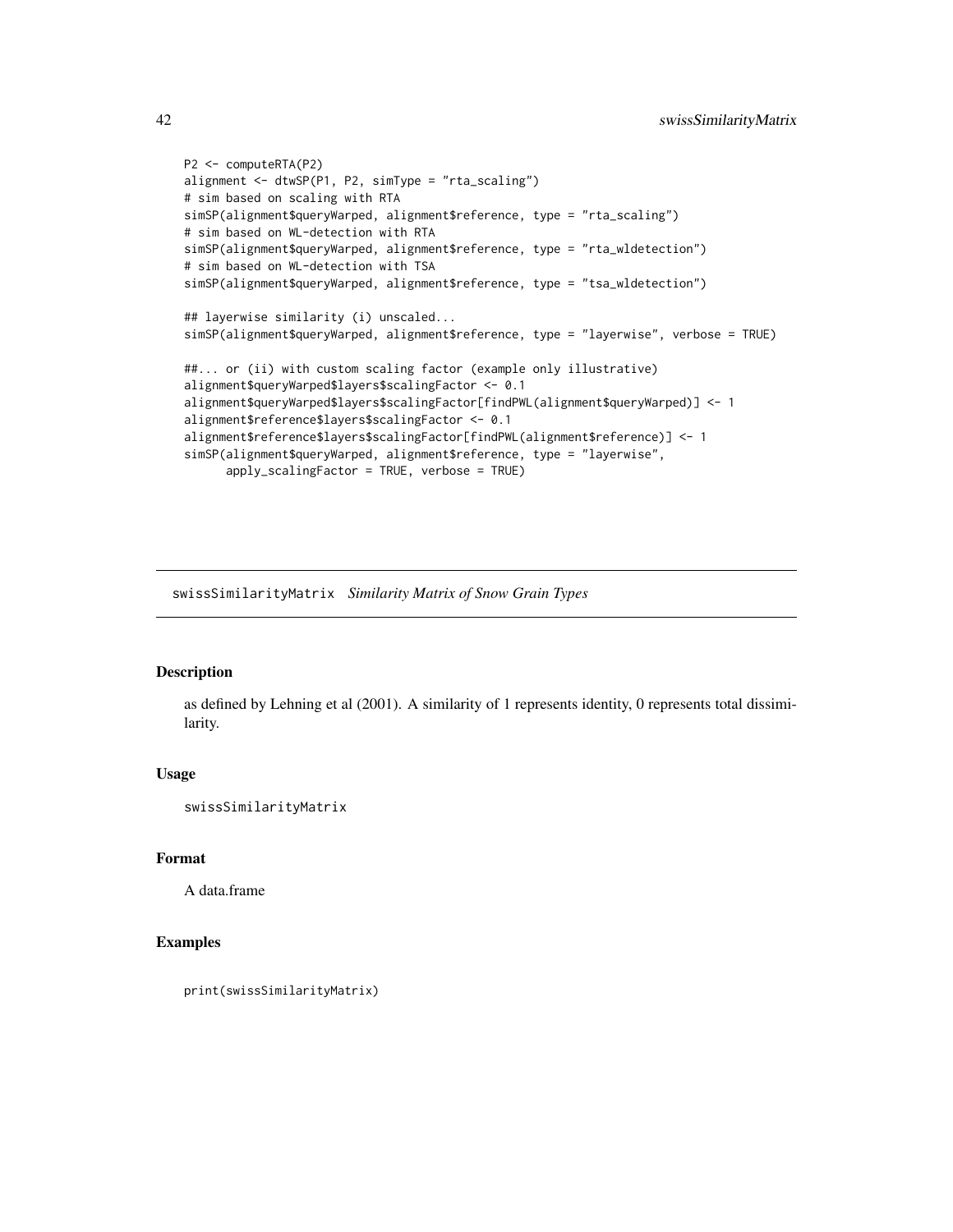<span id="page-42-1"></span><span id="page-42-0"></span>

#### Description

After the DTW alignment of two profiles, the maps between the two profiles can be used to warp one profile onto the other profile. In other words, the layer thicknesses of the warped profile are adjusted to optimally align with the corresponding layers of the other profile.

#### Usage

```
warpsP(alignment, whom = NA)
```
#### Arguments

| alignment | DTW alignment object from dtwSP containing the two profiles (i.e., called<br>$dtwSP($ , keep. internals = TRUE)                       |
|-----------|---------------------------------------------------------------------------------------------------------------------------------------|
| whom      | Down"), "iminTopDown", "ref"; if 'NA' the routine determines that itself from<br>the structure of the alignment object. (see Details) |

#### Details

After this procedure, the thickness of some layers can be zero, which leads to the layers disappearing.

This function is automatically called in  $dtwSP(\ldots, keep \text{internals = TRUE})$  to warp the query profile onto the reference profile.

*Whom* to warp: There exist 8 different options, 4 for warping the query onto the ref and 4 for vice versa. The 4 options for warping the query onto the ref are:

- global alignment / partial alignment where entire query is matched to subsequence of ref ("jmin")
- partial alignment where entire ref is matched to subsequence of query ("imin")
- partial top down alignment where entire query is matched to subsequence of ref ("jminTop-Down")
- partial top down alignment where entire ref is matched to subsequence of query ("iminTop-Down")

For the other case, warping the ref onto the query, only the equivalent of the first option is implemented.

#### Value

Returns the input alignment object including the element alignment\$queryWarped (or \$reference-Warped), which are the warped snow profiles. The class of the alignment object is altered to "dtwSP", but still inherits "dtw".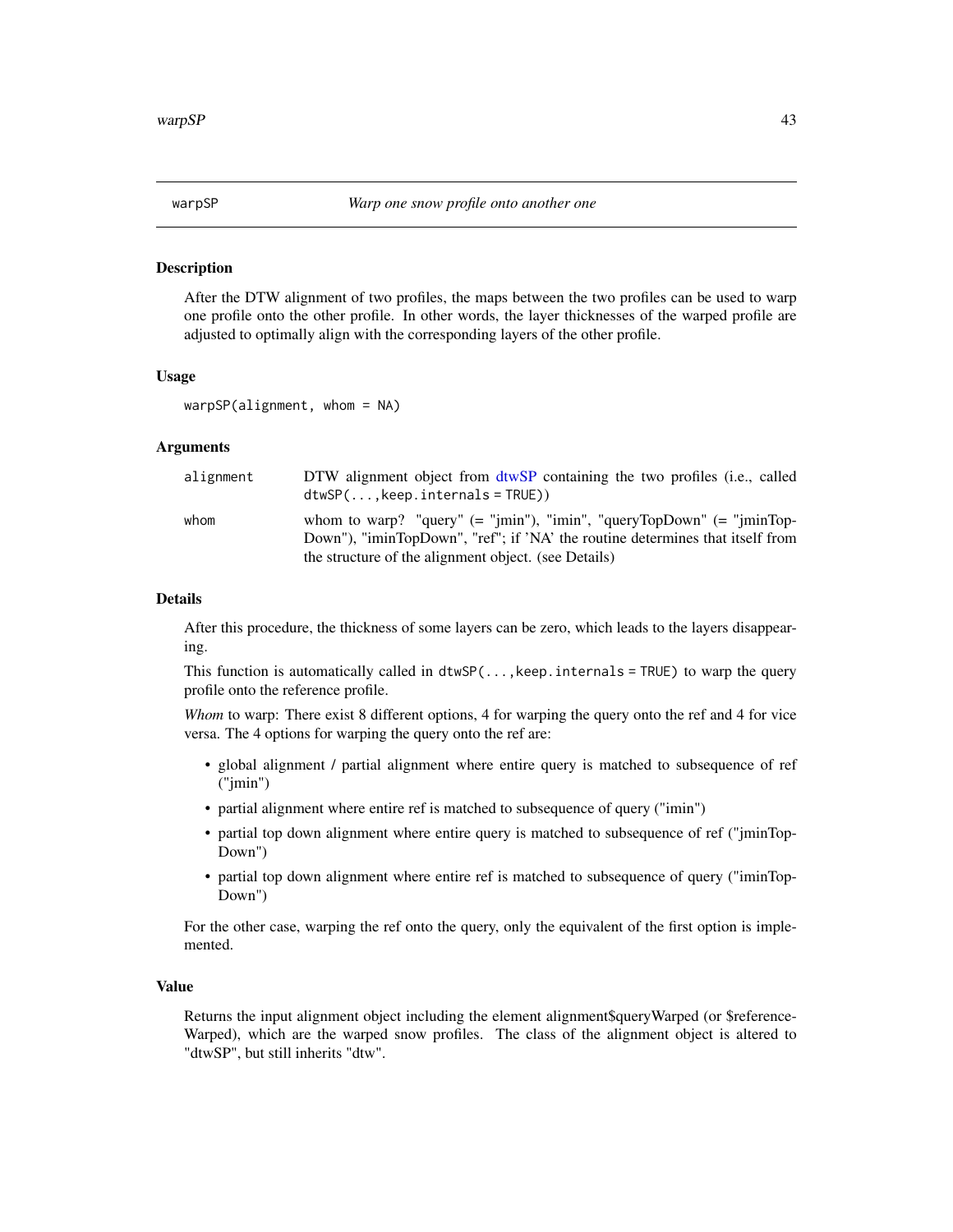#### <span id="page-43-0"></span>Author(s)

fherla

# Examples

```
## first align profiles
alignment <- dtwSP(SPpairs$A_modeled, SPpairs$A_manual, open.end = FALSE)
## warp reference profile onto query profile:
refWarped <- warpSP(alignment, whom = "ref")$referenceWarped
opar <- par(no.readonly =TRUE)
par(mfrow = c(1, 2))plot(alignment$query, main = "query")
plot(refWarped, main = "warped reference")
par(opar)
```
<span id="page-43-1"></span>warpWindowSP *Restrict the DTW warping window for snow profiles alignment*

#### Description

Given a matrix, this function sets all elements of the matrix that are outside the so-called warping window to NA. The warping window is a slanted band of constant width around the main diagonal (i.e., *Sakoe-Chiba*-band), and it's size can be controlled with function arguments.

#### Usage

```
warpWindowSP(
  iw,
  jw,
  iheight,
  jheight,
  iddate,
  jddate,
 profile.size,
  profile.height,
  window.size = 0.3,
  window.size.abs = NA,
  ddate.window.size = Inf,
  ...
\mathcal{L}
```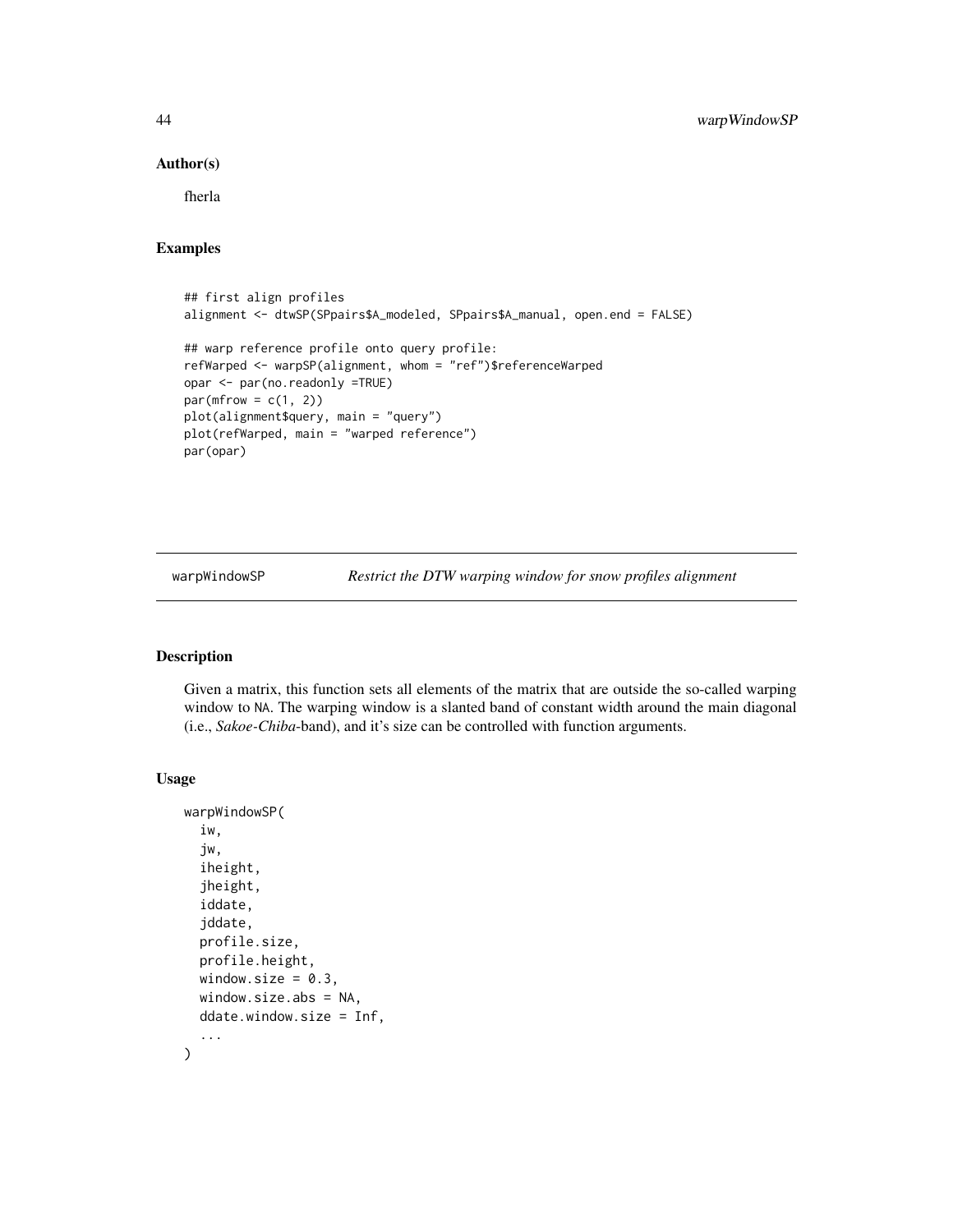# <span id="page-44-0"></span>warpWindowSP 45

# Arguments

| iw                | matrix of integers indicating their row number (cf., ?row)                                                                                        |  |
|-------------------|---------------------------------------------------------------------------------------------------------------------------------------------------|--|
| jw                | matrix of integers indicating their column number (cf., ?co1)                                                                                     |  |
| iheight           | matrix of query height filled into the columns of the matrix                                                                                      |  |
| jheight           | matrix of ref height filled into the rows of the matrix                                                                                           |  |
| iddate            | same as iheight, but containing deposition date information (i.e., POSIX ct data<br>converted to numeric through matrix call!)                    |  |
| jddate            | same as jheight, but containing deposition date information (i.e., POSIXct data<br>converted to numeric through matrix call!)                     |  |
| profile.size      | number of layers in the longer one of the two profiles (scalar)                                                                                   |  |
| profile.height    | snow height of the deeper one of the two profiles (scalar)                                                                                        |  |
| window.size       | percentage of profile size or profile height defining the size of the warping win-<br>dow (i.e., the most restrictive of the two will be applied) |  |
| window.size.abs   |                                                                                                                                                   |  |
|                   | Instead of a window size percentage, an absolute value (in $cm!)$ can be pro-<br>vided                                                            |  |
| ddate.window.size |                                                                                                                                                   |  |
|                   | number of days that exclude layers from the warping window if their deposition<br>dates differ by more than these days                            |  |
|                   | unused—but important to be able to provide other warping functions to dist-<br><b>MatSP</b>                                                       |  |

# See Also

[dtw::dtwWindowingFunctions](#page-0-0)